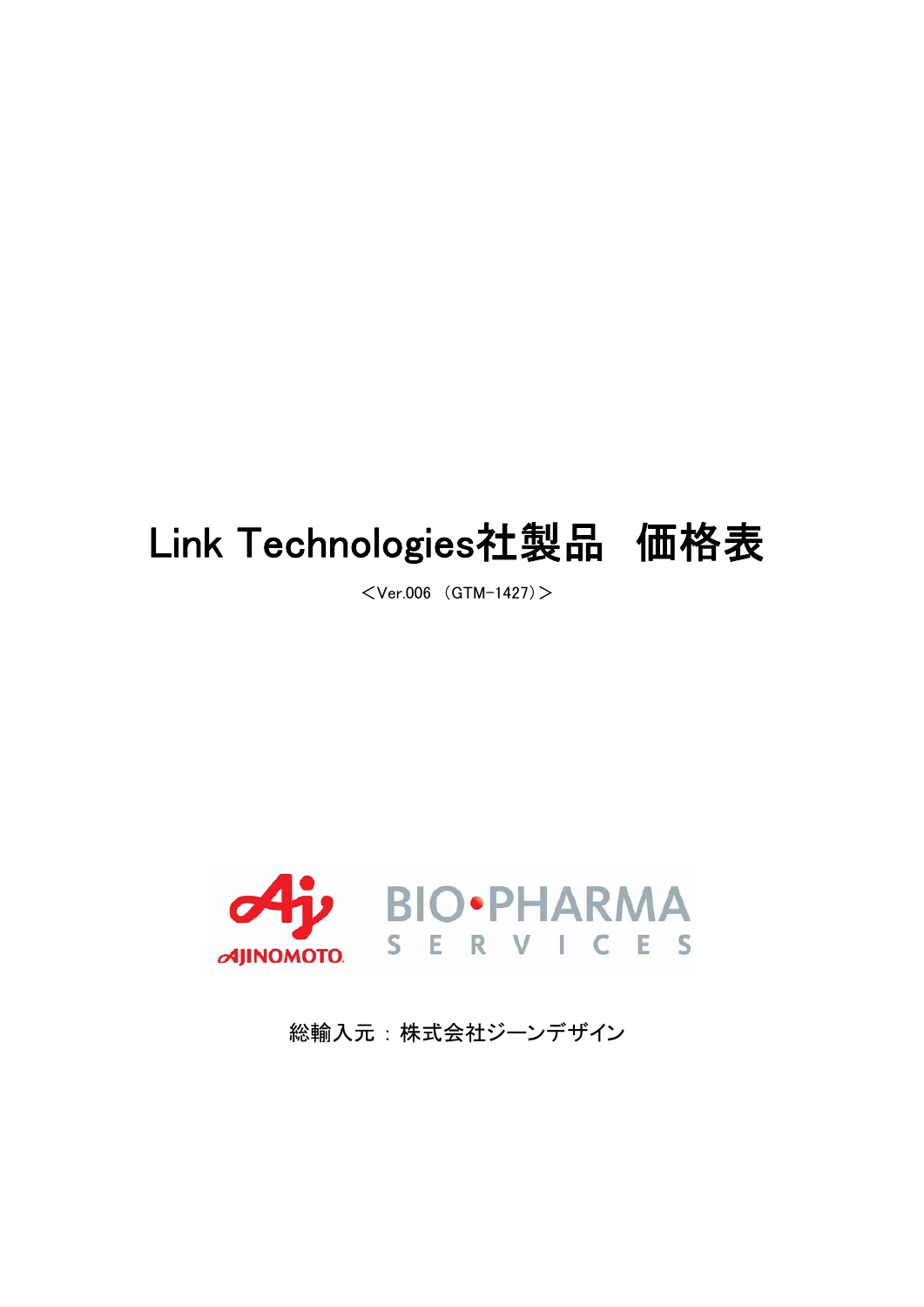|                 | カタログNo.                  | 品名                                                                                                         | 容量                              | 価格<br>(円:税別/bottle)【該当に●】 | 劇物 |
|-----------------|--------------------------|------------------------------------------------------------------------------------------------------------|---------------------------------|---------------------------|----|
|                 | 0020-C010                | I−dU (5-Iodo−2'−deoxyuridine)                                                                              | 10 <sub>g</sub>                 | 41,300                    |    |
| $\overline{2}$  | 0020-C025                | I-dU (5-Iodo-2'-deoxyuridine)                                                                              | 25 <sub>g</sub>                 | 68.900                    |    |
| 3               | 0021-C100                | Dimethoxytrityl Chloride                                                                                   | 100 <sub>g</sub>                | 27,700                    |    |
| $\overline{4}$  | 0021-C250                | Dimethoxytrityl Chloride                                                                                   | 250 <sub>g</sub>                | 62,700                    |    |
| $5\,$           | 0065-C005                | Br-dC (5-Bromo-2'-deoxycytidine)                                                                           | 5 <sub>g</sub>                  | 117,100                   |    |
| $6\phantom{.}6$ | 0065-C010                | Br-dC (5-Bromo-2'-deoxycytidine)                                                                           | 10g                             | 213,500                   |    |
| $7\phantom{.0}$ | 0079-C005                | Br-dU (5-Bromo-2'-deoxyuridine)                                                                            | 5 <sub>g</sub>                  | 25,400                    |    |
| 8               | 0079-C010                | Br-dU (5-Bromo-2'-deoxyuridine)                                                                            | 10g                             | 45,400                    |    |
| 9               | 0120-C005                | I-dC (5-Iodo-2'-deoxycytidine)                                                                             | 5 <sub>g</sub>                  | 67,400                    |    |
| 10              | 0120-C010                | I-dC (5-Iodo-2'-deoxycytidine)                                                                             | 10 <sub>g</sub>                 | 108,800                   |    |
| 11              | 0234-C001                | Benzylthiotetrazole (BTT)                                                                                  | 1g                              | 5,700                     |    |
| 12              | 0234-C010                | Benzylthiotetrazole (BTT)                                                                                  | 10g                             | 13,200                    |    |
| 13              | 0234-C025                | Benzylthiotetrazole (BTT)                                                                                  | 25 <sub>g</sub>                 | 24.600                    |    |
| 14<br>15        | 0256-Z002<br>0271-Z002   | Column, Allfit 1umol/0.2umol, Empty + frits 0.2/1umol                                                      | Each                            | 6,000                     |    |
| 16              | 0287-Z002                | Column Assembly, MerMade 0.2µmol colourless 0.2/1µmol<br>Column Assembly, MerMade 50nmol colourless 50nmol | Each<br>Each                    | 6,000<br>6,000            |    |
| 17              | 0849-Z002                | Columns – Empty 3900 yellow + frits 0.2/1µmol                                                              | Each                            | 6.000                     |    |
| 18              | 1001-C010                | Diisopropylamine Hydrotetrazolide                                                                          | 10g                             | 40,500                    |    |
| 19              | 1002-C010                | Phosphitylating agent (Tetraphos)                                                                          | 10 <sub>g</sub>                 | 58,400                    |    |
| 20              | 1308-C001                | Amino−SynBase™ 1000/110                                                                                    | 1g                              | 9,700                     |    |
| 21              | 1308-C005                | Amino−SynBase™ 1000/110                                                                                    | 5 <sub>g</sub>                  | 48,600                    |    |
| 22              | 1308-C025                | Amino-SynBase™ 1000/110                                                                                    | 25g                             | 243,000                   |    |
| 23              | 1378-B005                | BBQ-650®-N-hydroxysuccinimide ester                                                                        | 5 <sub>mg</sub>                 | 30,600                    |    |
| 24              | 1378-B025                | BBQ-650®-N-hydroxysuccinimide ester                                                                        | 25mg                            | 108,500                   |    |
| 25              | 1378-B100                | BBQ-650®-N-hydroxysuccinimide ester                                                                        | 100 <sub>mg</sub>               | 424,100                   |    |
| 26              | 1383-C001                | Amino−SynBase™ 2000/110                                                                                    | 1g                              | 18,400                    |    |
| 27              | 1383-C005                | Amino-SynBase™ 2000/110                                                                                    | 5 <sub>g</sub>                  | 91,800                    |    |
| 28              | 1383-C025                | Amino-SynBase™ 2000/110                                                                                    | 25 <sub>g</sub>                 | 459,000                   |    |
| 29              | 1385-C001                | Amino−SynBase™ 3000/110                                                                                    | 1g                              | 18,400                    |    |
| 30              | 1385-C005                | Amino−SynBase™ 3000/110                                                                                    | 5 <sub>g</sub>                  | 91,800                    |    |
| 31              | 1385-C025                | Amino−SynBase™ 3000/110                                                                                    | 25 <sub>g</sub>                 | 459,000                   |    |
| 32              | 1397-C001                | Amino-SynBase™ 500/110                                                                                     | 1g                              | 9,700                     |    |
| 33              | 1397-C005                | Amino-SynBase™ 500/110                                                                                     | 5 <sub>g</sub>                  | 48,600                    |    |
| 34              | 1397-C025                | Amino-SynBase™ 500/110                                                                                     | 25g                             | 243,000                   |    |
| 35              | 2001-C001                | dT CE-Phosphoramidite                                                                                      | 1g                              | 3,900                     |    |
| 36              | 2001-C001E<br>2001-C001M | dT CE-Phosphoramidite                                                                                      | 1gE                             | 3,900<br>3,900            |    |
| 37<br>38        | 2001-C002                | dT CE-Phosphoramidite<br>dT CE-Phosphoramidite                                                             | 1g M<br>2 <sub>g</sub>          | 7,000                     |    |
| 39              | 2001-C002E               | dT CE-Phosphoramidite                                                                                      | 2gE                             | 7,000                     |    |
| 40              | 2001-C002M               | dT CE-Phosphoramidite                                                                                      | $2g$ M                          | 7,000                     |    |
| 41              | 2001-C005                | dT CE-Phosphoramidite                                                                                      | 5 <sub>g</sub>                  | 15.400                    |    |
| 42              | 2001-C005M               | dT CE-Phosphoramidite                                                                                      | $5g$ M                          | 15,400                    |    |
| 43              | 2001-C010                | dT CE-Phosphoramidite                                                                                      | 10g                             | 29,300                    |    |
| 44              | 2001-C010M               | dT CE-Phosphoramidite                                                                                      | $10g$ M                         | 29,300                    |    |
| 45              | 2001-P028                | dT CE-Phosphoramidite                                                                                      | $1g$ (in 60ml vial)             | 3.900                     | 0  |
| 46              | 2001-P100                | dT CE-Phosphoramidite                                                                                      | 1g (Pack of 10)                 | 30,900                    |    |
| 47              | 2001-P101                | dT CE-Phosphoramidite                                                                                      | $1g \mathsf{E}$ (Pack of $10$ ) | 30,900                    |    |
| 48              | 2001-P102                | dT CE-Phosphoramidite                                                                                      | 1g M (Pack of $10$ )            | 30,900                    |    |
| 49              | 2001-P103                | dT CE-Phosphoramidite                                                                                      | 2g (Pack of 10)                 | 55.600                    |    |
| 50              | 2001-P104                | dT CE-Phosphoramidite                                                                                      | 2g E (Pack of 10)               | 55,600                    |    |
| 51              | 2001-P105                | dT CE-Phosphoramidite                                                                                      | $2g$ M (Pack of 10)             | 55,600                    |    |
| 52              | 2002-C001                | dG(iBu) CE-Phosphoramidite                                                                                 | 1g                              | 3,900                     |    |
| 53              | 2002-C001E               | dG(iBu) CE-Phosphoramidite                                                                                 | 1g E                            | 3,900                     |    |
| 54              | 2002-C001M               | dG(iBu) CE-Phosphoramidite                                                                                 | $1g$ M                          | 3,900                     |    |
| 55              | 2002-C002                | dG(iBu) CE-Phosphoramidite                                                                                 | 2g                              | 7,000                     |    |
| 56              | 2002-C002E               | dG(iBu) CE-Phosphoramidite                                                                                 | 2gE                             | 7,000                     |    |
| 57              | 2002-C002M               | dG(iBu) CE-Phosphoramidite                                                                                 | $2g$ M                          | 7,000                     |    |
| 58              | 2002-C005                | dG(iBu) CE-Phosphoramidite                                                                                 | 5g                              | 15,400                    |    |
| 59              | 2002-C005M               | dG(iBu) CE-Phosphoramidite                                                                                 | 5g M                            | 15.400                    |    |
| 60              | 2002-C010                | dG(iBu) CE-Phosphoramidite                                                                                 | 10g                             | 29,300                    |    |
| 61<br>62        | 2002-C010M<br>2002-P028  | dG(iBu) CE-Phosphoramidite<br>dG(iBu) CE-Phosphoramidite                                                   | $10g$ M<br>1g (in 60ml vial)    | 29,300<br>3,900           |    |
| 63              | 2002-P100                | dG(iBu) CE-Phosphoramidite                                                                                 | $1g$ (Pack of $10$ )            | 30,900                    |    |
| 64              | 2002-P101                | dG(iBu) CE-Phosphoramidite                                                                                 | 1g E (Pack of 10)               | 30,900                    |    |
| 65              | 2002-P102                | dG(iBu) CE-Phosphoramidite                                                                                 | 1g M (Pack of 10)               | 30,900                    |    |
| 66              | 2002-P103                | dG(iBu) CE-Phosphoramidite                                                                                 | 2g (Pack of 10)                 | 55,600                    |    |
| 67              | 2002-P104                | dG(iBu) CE-Phosphoramidite                                                                                 | 2g E (Pack of 10)               | 55,600                    |    |
| 68              | 2002-P105                | dG(iBu) CE-Phosphoramidite                                                                                 | $2g$ M (Pack of 10)             | 55,600                    |    |
| 69              | 2003-C001                | dA(Bz) CE-Phosphoramidite                                                                                  | 1g                              | 3,900                     |    |
| 70              | 2003-C001E               | dA(Bz) CE-Phosphoramidite                                                                                  | 1gE                             | 3,900                     |    |
| 71              | 2003-C001M               | dA(Bz) CE-Phosphoramidite                                                                                  | 1g M                            | 3,900                     |    |
| 72              | 2003-C002                | dA(Bz) CE-Phosphoramidite                                                                                  | 2g                              | 7,000                     |    |
| 73              | 2003-C002E               | dA(Bz) CE-Phosphoramidite                                                                                  | 2gE                             | 7,000                     |    |
| 74              | 2003-C002M               | dA(Bz) CE-Phosphoramidite                                                                                  | $2g$ M                          | 7,000                     |    |
| 75              | 2003-C005                | dA(Bz) CE-Phosphoramidite                                                                                  | 5 <sub>g</sub>                  | 15,400                    |    |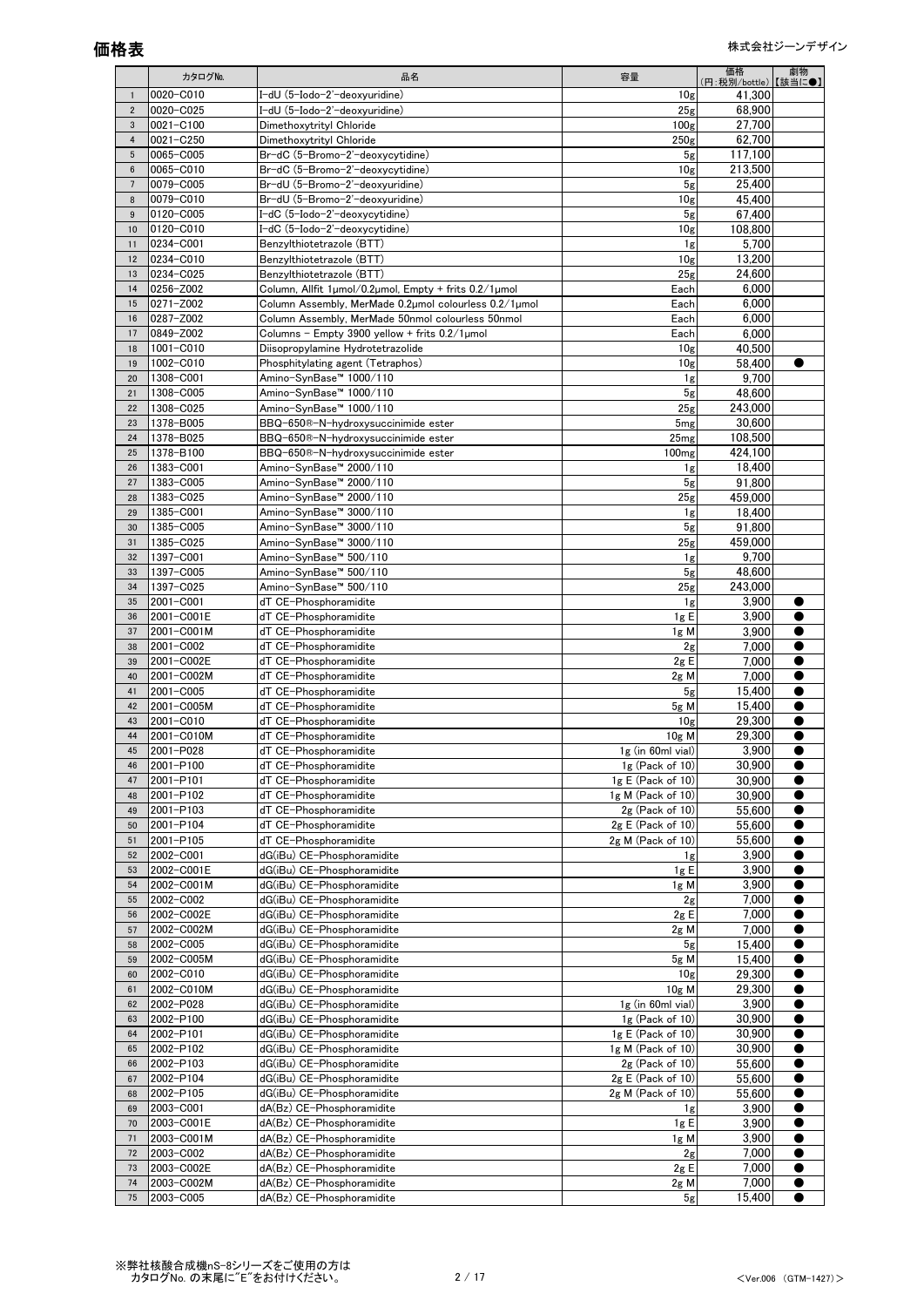|            | カタログNo.                 | 品名                                                          | 容量                                     | 価格<br>(円:税別/bottle)【該当に●】 | 劇物        |
|------------|-------------------------|-------------------------------------------------------------|----------------------------------------|---------------------------|-----------|
| 76         | 2003-C005M              | dA(Bz) CE-Phosphoramidite                                   | $5g$ M                                 | 15,400                    |           |
| 77         | 2003-C010               | dA(Bz) CE-Phosphoramidite                                   | 10g                                    | 29,300                    |           |
| 78         | 2003-C010M              | dA(Bz) CE-Phosphoramidite                                   | $10g$ M                                | 29,300                    |           |
| 79         | 2003-P028               | dA(Bz) CE-Phosphoramidite                                   | $1g$ (in 60ml vial)                    | 3,900                     |           |
| 80         | 2003-P100               | dA(Bz) CE-Phosphoramidite                                   | $1g$ (Pack of $10$ )                   | 30,900                    |           |
| 81         | 2003-P101               | dA(Bz) CE-Phosphoramidite                                   | $1g \mathsf{E}$ (Pack of $10$ )        | 30.900                    |           |
| 82         | 2003-P102               | dA(Bz) CE-Phosphoramidite                                   | $1g M$ (Pack of $10$ )                 | 30,900                    |           |
| 83         | 2003-P103               | dA(Bz) CE-Phosphoramidite                                   | $2g$ (Pack of 10)                      | 55,600                    |           |
| 84         | 2003-P104               | dA(Bz) CE-Phosphoramidite                                   | $2g \text{E}$ (Pack of 10)             | 55,600                    |           |
| 85         | 2003-P105               | dA(Bz) CE-Phosphoramidite                                   | $2g$ M (Pack of 10)                    | 55,600                    |           |
| 86<br>87   | 2004-C001<br>2004-C001E | dC(Bz) CE-Phosphoramidite<br>dC(Bz) CE-Phosphoramidite      | 1g<br>1g E                             | 3,900<br>3,900            |           |
| 88         | 2004-C001M              | dC(Bz) CE-Phosphoramidite                                   | 1g M                                   | 3,900                     |           |
| 89         | 2004-C002               | dC(Bz) CE-Phosphoramidite                                   | 2g                                     | 7,000                     |           |
| 90         | 2004-C002E              | dC(Bz) CE-Phosphoramidite                                   | 2gE                                    | 7,000                     |           |
| 91         | 2004-C002M              | dC(Bz) CE-Phosphoramidite                                   | $2g$ M                                 | 7,000                     |           |
| 92         | 2004-C005               | dC(Bz) CE-Phosphoramidite                                   | 5g                                     | 15,400                    |           |
| 93         | 2004-C005M              | dC(Bz) CE-Phosphoramidite                                   | $5g$ M                                 | 15,400                    |           |
| 94         | 2004-C010               | dC(Bz) CE-Phosphoramidite                                   | 10g                                    | 29,300                    |           |
| 95         | 2004-C010M              | dC(Bz) CE-Phosphoramidite                                   | $10g$ M                                | 29,300                    |           |
| 96         | 2004-P028               | dC(Bz) CE-Phosphoramidite                                   | $1g$ (in 60ml vial)                    | 3,900                     |           |
| 97         | 2004-P100               | dC(Bz) CE-Phosphoramidite                                   | $1g$ (Pack of $10$ )                   | 30,900                    |           |
| 98         | 2004-P101               | dC(Bz) CE-Phosphoramidite                                   | $1g \mathsf{E}$ (Pack of $10$ )        | 30,900                    |           |
| 99         | 2004-P102               | dC(Bz) CE-Phosphoramidite                                   | $1g$ M (Pack of $10$ )                 | 30,900                    |           |
| 100        | 2004-P103               | dC(Bz) CE-Phosphoramidite                                   | $2g$ (Pack of 10)                      | 55,600                    |           |
| 101        | 2004-P104               | dC(Bz) CE-Phosphoramidite                                   | $2g E$ (Pack of 10)                    | 55,600                    |           |
| 102<br>103 | 2004-P105               | dC(Bz) CE-Phosphoramidite                                   | $2g$ M (Pack of 10)                    | 55,600<br>12.700          |           |
| 104        | 2005-B250<br>2005-B500  | dT H-Phosphonate TEA salt                                   | 250 <sub>mg</sub>                      | 22.100                    |           |
| 105        | 2006-B250               | dT H–Phosphonate TEA salt<br>dG(iBu) H-Phosphonate TEA salt | 500 <sub>mg</sub><br>250 <sub>mg</sub> | 12,700                    |           |
| 106        | 2006-B500               | dG(iBu) H-Phosphonate TEA salt                              | 500 <sub>mg</sub>                      | 22,100                    |           |
| 107        | 2007-B250               | dA(Bz) H-Phosphonate TEA salt                               | 250 <sub>mg</sub>                      | 12,700                    |           |
| 108        | 2007-B500               | dA(Bz) H-Phosphonate TEA salt                               | 500 <sub>mg</sub>                      | 22,100                    |           |
| 109        | 2009-B250               | l−dC CE−Phosphoramidite                                     | 250 <sub>mg</sub>                      | 61,600                    |           |
| 110        | 2009-F100               | -dC CE-Phosphoramidite                                      | 100 $\mu$ mol                          | 25,000                    |           |
| 111        | 2010-B250               | F-dU CE-Phosphoramidite                                     | 250 <sub>mg</sub>                      | 69,600                    |           |
| 112        | 2010-F100               | F-dU CE-Phosphoramidite                                     | 100 $\mu$ mol                          | 27,800                    |           |
| 113        | 2010-F100E              | F-dU CE-Phosphoramidite                                     | 100 $\mu$ mol E                        | 27,800                    |           |
| 114        | 2011-B250               | Br-dC CE-Phosphoramidite                                    | 250 <sub>mg</sub>                      | 37,000                    |           |
| 115        | 2011-F100               | Br-dC CE-Phosphoramidite                                    | 100 $\mu$ mol                          | 17,000                    |           |
| 116        | 2012-B250               | Br-dU CE-Phosphoramidite                                    | 250 <sub>mg</sub>                      | 21,900                    |           |
| 117        | 2012-F100               | Br-dU CE-Phosphoramidite                                    | 100 $\mu$ mol                          | 10.800                    | ●         |
| 118        | 2013-B250               | dU CE-Phosphoramidite                                       | 250 <sub>mg</sub>                      | 15,100                    |           |
| 119        | 2013-B500               | dU CE-Phosphoramidite                                       | 500 <sub>mg</sub>                      | 24,600                    | 0         |
| 120<br>121 | 2013-C001<br>2014-B250  | dU CE-Phosphoramidite<br>I-dU CE-Phosphoramidite            | 1g<br>250mg                            | 37,800<br>44,100          |           |
| 122        | 2014-F100               | I-dU CE-Phosphoramidite                                     | 100 $\mu$ mol                          | 20.500                    | 0         |
| 123        | 2016-B250               | dI CE-Phosphoramidite                                       | 250 <sub>mg</sub>                      | 15,100                    |           |
| 124        | 2016-B500               | dI CE-Phosphoramidite                                       | 500 <sub>mg</sub>                      | 24,600                    |           |
| 125        | 2016-C001               | dI CE-Phosphoramidite                                       | 1g                                     | 37,800                    |           |
| 126        | 2017-B250               | Me-dC(Bz) CE-Phosphoramidite                                | 250 <sub>mg</sub>                      | 5,400                     |           |
| 127        | 2017-C001               | Me-dC(Bz) CE-Phosphoramidite                                | 1g                                     | 18,900                    |           |
| 128        | 2017-C001E              | Me-dC(Bz) CE-Phosphoramidite                                | 1gE                                    | 18,900                    |           |
| 129        | 2018-B250               | O6-Me-dG(iBu) CE-Phosphoramidite                            | 250 <sub>mg</sub>                      | 198,500                   |           |
| 130        | 2018-F100               | O6-Me-dG(iBu) CE-Phosphoramidite                            | 100 $\mu$ mol                          | 75,200                    |           |
| 131        | 2019-B250               | N-Me-dA CE-Phosphoramidite                                  | 250 <sub>mg</sub>                      | 198,000                   |           |
| 132        | 2019-F100               | N-Me-dA CE-Phosphoramidite                                  | 100 $\mu$ mol                          | 73,000                    |           |
| 133        | 2020-B250               | dT-5' CE-Phosphoramidite                                    | 250 <sub>mg</sub>                      | 7,600                     |           |
| 134        | 2020-B500               | dT-5' CE-Phosphoramidite                                    | 500 <sub>mg</sub>                      | 13,200                    |           |
| 135        | 2020-C001               | dT-5' CE-Phosphoramidite                                    | 1g                                     | 24,600                    |           |
| 136        | 2020-C002               | dT-5' CE-Phosphoramidite                                    | 2g                                     | 47,300<br>47,300          |           |
| 137<br>138 | 2020-C002M<br>2020-P028 | dT-5' CE-Phosphoramidite<br>dT-5' CE-Phosphoramidite        | $2g$ M<br>1g (in 60ml vial)            | 24,600                    |           |
| 139        | 2021-B250               | dG(iBu)-5' CE-Phosphoramidite                               | 250 <sub>mg</sub>                      | 9,500                     |           |
| 140        | 2021-B500               | dG(iBu)-5' CE-Phosphoramidite                               | 500 <sub>mg</sub>                      | 18,100                    |           |
| 141        | 2021-C001               | dG(iBu)-5' CE-Phosphoramidite                               | 1g                                     | 35,900                    |           |
| 142        | 2021-C002               | dG(iBu)-5' CE-Phosphoramidite                               | 2g                                     | 69,900                    |           |
| 143        | 2021-C002M              | dG(iBu)-5' CE-Phosphoramidite                               | $2g$ M                                 | 69,900                    |           |
| 144        | 2021-P028               | dG(iBu)-5' CE-Phosphoramidite                               | 1g (in 60ml vial)                      | 35,900                    |           |
| 145        | 2022-B250               | dA(Bz)-5' CE-Phosphoramidite                                | 250 <sub>mg</sub>                      | 7,600                     |           |
| 146        | 2022-B500               | dA(Bz)-5' CE-Phosphoramidite                                | 500 <sub>mg</sub>                      | 13,200                    |           |
| 147        | 2022-C001               | dA(Bz)-5' CE-Phosphoramidite                                | 1g                                     | 24,600                    | 0         |
| 148        | 2022-C002               | dA(Bz)-5' CE-Phosphoramidite                                | 2 <sub>g</sub>                         | 47,300                    |           |
| 149        | 2022-C002M              | dA(Bz)-5' CE-Phosphoramidite                                | $2g$ M                                 | 47.300                    |           |
| 150        | 2022-P028               | dA(Bz)-5' CE-Phosphoramidite                                | 1g (in 60ml vial)                      | 24,600                    | $\bullet$ |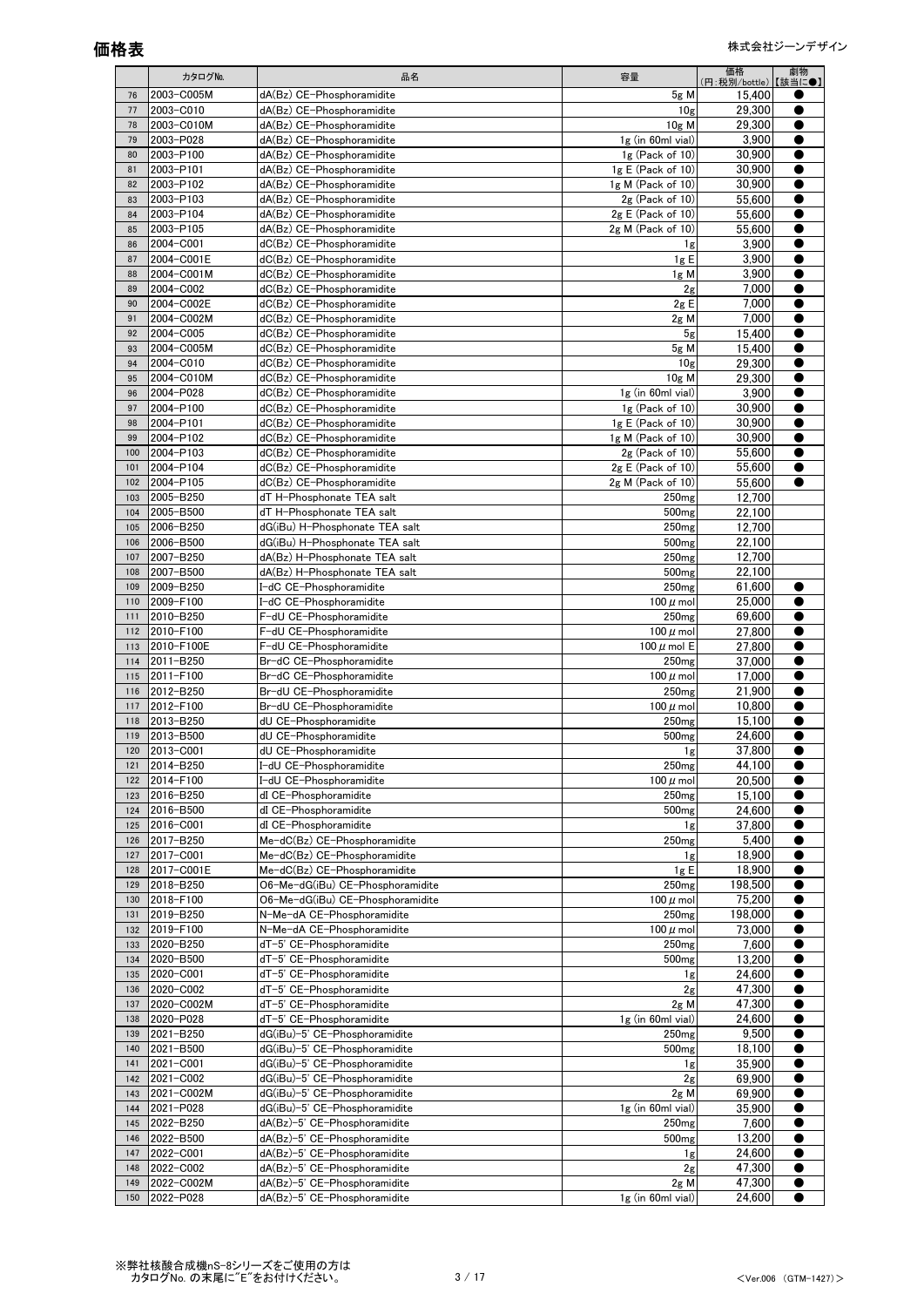|            | カタログNo.                  | 品名                                                       | 容量                                       | 価格<br>(円:税別/bottle)【該当に●】 | 劇物        |
|------------|--------------------------|----------------------------------------------------------|------------------------------------------|---------------------------|-----------|
| 151        | 2023-B250                | dC(Bz)-5' CE-Phosphoramidite                             | 250 <sub>mg</sub>                        | 7,600                     |           |
| 152        | 2023-B500                | dC(Bz)-5' CE-Phosphoramidite                             | 500 <sub>mg</sub>                        | 13,200                    |           |
| 153        | 2023-C001                | dC(Bz)-5' CE-Phosphoramidite                             | 1g                                       | 24.600                    |           |
| 154        | 2023-C002                | dC(Bz)-5' CE-Phosphoramidite                             | 2g                                       | 47,300                    |           |
| 155        | 2023-C002M               | dC(Bz)-5' CE-Phosphoramidite                             | $2g$ M                                   | 47,300                    |           |
| 156        | 2023-P028                | $dC(Bz)-5$ ' CE-Phosphoramidite                          | $1g$ (in 60ml vial)                      | 24,600                    |           |
| 157        | 2025-B250                | O4-Me-dT CE-Phosphoramidite                              | 250 <sub>mg</sub>                        | 117,900                   |           |
| 158        | 2025-F100                | O4-Me-dT CE-Phosphoramidite                              | 100 $\mu$ mol                            | 44,900                    |           |
| 159<br>160 | 2030-C001<br>2030-C001E  | dG(dmf) CE-Phosphoramidite<br>dG(dmf) CE-Phosphoramidite | 1g                                       | 3,900                     |           |
| 161        | 2030-C001M               | dG(dmf) CE-Phosphoramidite                               | 1g E<br>$1g$ M                           | 3,900<br>3,900            |           |
| 162        | 2030-C002                | dG(dmf) CE-Phosphoramidite                               | 2g                                       | 7,000                     |           |
| 163        | 2030-C002E               | dG(dmf) CE-Phosphoramidite                               | 2g E                                     | 7,000                     |           |
| 164        | 2030-C002M               | dG(dmf) CE-Phosphoramidite                               | $2g$ M                                   | 7,000                     |           |
| 165        | 2030-C005                | dG(dmf) CE-Phosphoramidite                               | 5 <sub>g</sub>                           | 15,400                    |           |
| 166        | 2030-C005M               | dG(dmf) CE-Phosphoramidite                               | $5g$ M                                   | 15,400                    |           |
| 167        | 2030-C010                | dG(dmf) CE-Phosphoramidite                               | 10g                                      | 29.300                    |           |
| 168        | 2030-C010M               | dG(dmf) CE-Phosphoramidite                               | $10g$ M                                  | 29,300                    |           |
| 169        | 2030-P028                | dG(dmf) CE-Phosphoramidite                               | $1g$ (in 60ml vial)                      | 3,900                     |           |
| 170        | 2030-P100                | dG(dmf) CE-Phosphoramidite                               | $1g$ (Pack of $10$ )                     | 30,900                    |           |
| 171        | 2030-P101                | dG(dmf) CE-Phosphoramidite                               | $1g \mathsf{E}$ (Pack of $10$ )          | 30,900                    |           |
| 172        | 2030-P102                | dG(dmf) CE-Phosphoramidite                               | 1g M (Pack of 10)                        | 30,900                    |           |
| 173        | 2030-P103                | dG(dmf) CE-Phosphoramidite                               | $2g$ (Pack of 10)                        | 55,600                    | e         |
| 174<br>175 | 2030-P104<br>2030-P105   | dG(dmf) CE-Phosphoramidite<br>dG(dmf) CE-Phosphoramidite | $2g E$ (Pack of 10)<br>2g M (Pack of 10) | 55,600<br>55,600          | О         |
| 176        | 2033-B250                | Dmf-G-CE Phosphoramidite                                 | 250 <sub>mg</sub>                        | 8,700                     |           |
| 177        | 2033-B250E               | Dmf-G-CE Phosphoramidite                                 | 250mg E                                  | 8,700                     |           |
| 178        | 2033-B500                | Dmf-G-CE Phosphoramidite                                 | 500 <sub>mg</sub>                        | 15,500                    |           |
| 179        | 2033-B500E               | Dmf-G-CE Phosphoramidite                                 | 500 <sub>mg</sub> E                      | 15,500                    |           |
| 180        | 2033-C001                | Dmf-G-CE Phosphoramidite                                 | 1g                                       | 28,700                    |           |
| 181        | 2033-C001E               | Dmf-G-CE Phosphoramidite                                 | 1gE                                      | 28,700                    |           |
| 182        | 2033-P028                | Dmf-G-CE Phosphoramidite                                 | 1g (in 60ml vial)                        | 28,700                    |           |
| 183        | 2034-C001                | dC(Ac) CE-Phosphoramidite                                | 1g                                       | 3,900                     |           |
| 184        | 2034-C001E               | dC(Ac) CE-Phosphoramidite                                | 1gE                                      | 3,900                     | e         |
| 185        | 2034-C001M               | dC(Ac) CE-Phosphoramidite                                | $1g$ M                                   | 3,900                     |           |
| 186        | 2034-C002                | dC(Ac) CE-Phosphoramidite                                | 2g                                       | 7,000                     |           |
| 187        | 2034-C002E               | dC(Ac) CE-Phosphoramidite                                | 2gE                                      | 7,000                     |           |
| 188<br>189 | 2034-C002M<br>2034-C005  | dC(Ac) CE-Phosphoramidite<br>dC(Ac) CE-Phosphoramidite   | $2g$ M<br>5 <sub>g</sub>                 | 7,000<br>15,400           | e         |
| 190        | 2034-C005M               | dC(Ac) CE-Phosphoramidite                                | $5g$ M                                   | 15,400                    |           |
| 191        | 2034-C010                | dC(Ac) CE-Phosphoramidite                                | 10g                                      | 29.300                    |           |
| 192        | 2034-C010M               | dC(Ac) CE-Phosphoramidite                                | $10g$ M                                  | 29,300                    | e         |
| 193        | 2034-P028                | dC(Ac) CE-Phosphoramidite                                | 1g (in 60ml vial)                        | 3,900                     |           |
| 194        | 2034-P100                | dC(Ac) CE-Phosphoramidite                                | $1g$ (Pack of $10$ )                     | 30,900                    |           |
| 195        | 2034-P101                | dC(Ac) CE-Phosphoramidite                                | $1g \mathsf{E}$ (Pack of $10$ )          | 30,900                    | e         |
| 196        | 2034-P102                | dC(Ac) CE-Phosphoramidite                                | 1g M (Pack of 10)                        | 30,900                    |           |
| 197        | 2034-P103                | dC(Ac) CE-Phosphoramidite                                | $2g$ (Pack of 10)                        | 55,600                    |           |
| 198        | 2034-P104                | dC(Ac) CE-Phosphoramidite                                | $2g \mathsf{E}$ (Pack of 10)             | 55,600                    |           |
| 199        | 2034-P105                | dC(Ac) CE-Phosphoramidite                                | 2g M (Pack of 10)                        | 55,600                    |           |
| 200        | 2035-B250                | dC(Bz) H-Phosphonate DBU salt                            | 250 <sub>mg</sub>                        | 12,700                    |           |
| 201        | 2035-B500                | dC(Bz) H-Phosphonate DBU salt                            | 500 <sub>mg</sub>                        | 22,100                    |           |
| 202<br>203 | 2036-B250<br>2036-B250E  | Bz-A-CE Phosphoramidite<br>Bz-A-CE Phosphoramidite       | 250 <sub>mg</sub><br>250mg E             | 4,200                     | O         |
| 204        | 2036-B500                | Bz-A-CE Phosphoramidite                                  | 500 <sub>mg</sub>                        | 4,200<br>7,900            |           |
| 205        | 2036-B500E               | Bz-A-CE Phosphoramidite                                  | 500mg E                                  | 7,900                     |           |
| 206        | 2036-C001                | Bz-A-CE Phosphoramidite                                  | 1g                                       | 13,200                    |           |
| 207        | 2036-C001E               | Bz-A-CE Phosphoramidite                                  | 1g E                                     | 13,200                    | O         |
| 208        | 2037-B250                | Pac-A-CE Phosphoramidite                                 | 250 <sub>mg</sub>                        | 9,500                     |           |
| 209        | 2037-B500                | Pac-A-CE Phosphoramidite                                 | 500 <sub>mg</sub>                        | 17,400                    |           |
| 210        | 2037-B500M               | Pac-A-CE Phosphoramidite                                 | 500mg M                                  | 17,400                    |           |
| 211        | 2037-C001                | Pac-A-CE Phosphoramidite                                 | 1g                                       | 33,700                    |           |
| 212        | 2037-P028                | Pac-A-CE Phosphoramidite                                 | 1g (in 60ml vial)                        | 33,700                    |           |
| 213        | 2038-B250                | Ac-C-CE Phosphoramidite                                  | 250 <sub>mg</sub>                        | 4,200                     |           |
| 214        | 2038-B250E               | Ac-C-CE Phosphoramidite                                  | 250mg E                                  | 4,200                     |           |
| 215        | 2038-B500                | Ac-C-CE Phosphoramidite                                  | 500 <sub>mg</sub><br>500mg E             | 7,900                     |           |
| 216<br>217 | 2038-B500E<br>2038-B500M | Ac-C-CE Phosphoramidite<br>Ac-C-CE Phosphoramidite       | 500 <sub>mg</sub> M                      | 7,900<br>7,900            | 0         |
| 218        | 2038-C001                | Ac-C-CE Phosphoramidite                                  | 1g                                       | 13,200                    |           |
| 219        | 2038-C001E               | Ac-C-CE Phosphoramidite                                  | 1g E                                     | 13,200                    |           |
| 220        | 2038-P028                | Ac-C-CE Phosphoramidite                                  | 1g (in 60ml vial)                        | 13,200                    |           |
| 221        | 2039-B250                | iPr-Pac-G-CE Phosphoramidite                             | 250 <sub>mg</sub>                        | 9,800                     |           |
| 222        | 2039-B500                | iPr-Pac-G-CE Phosphoramidite                             | 500 <sub>mg</sub>                        | 19,300                    | 0         |
| 223        | 2039-B500M               | iPr-Pac-G-CE Phosphoramidite                             | 500 <sub>mg</sub> M                      | 19,300                    |           |
| 224        | 2039-C001                | iPr-Pac-G-CE Phosphoramidite                             | 1g                                       | 35,200                    | 0         |
| 225        | 2039-C001E               | iPr-Pac-G-CE Phosphoramidite                             | 1g E                                     | 35,200                    | $\bullet$ |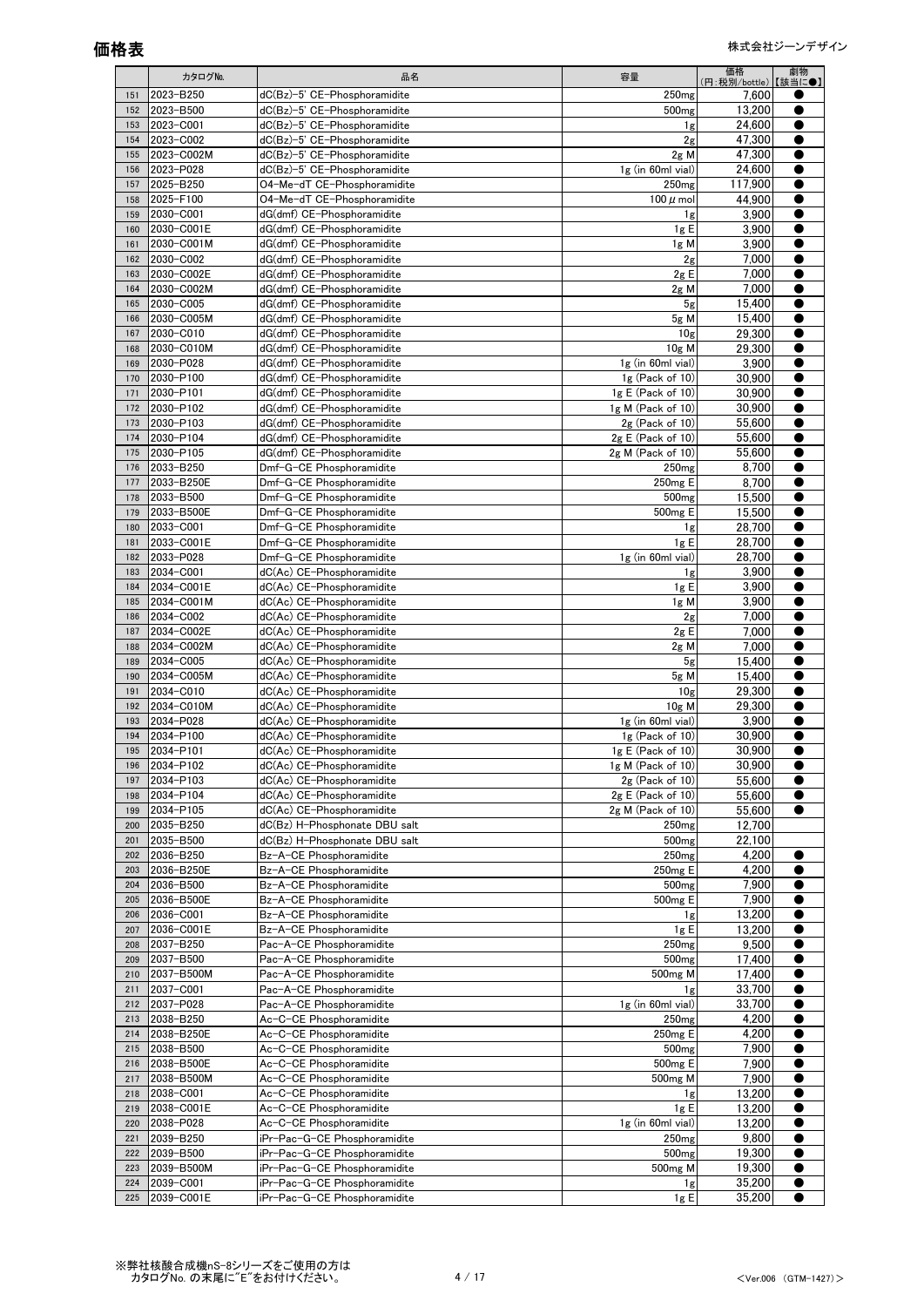|            | カタログNo.                 | 品名                                                                 | 容量                                     | 価格<br>(円:税別/bottle)【該当に●】 | 劇物 |
|------------|-------------------------|--------------------------------------------------------------------|----------------------------------------|---------------------------|----|
| 226        | 2040-B250               | U-CE Phosphoramidite                                               | 250 <sub>mg</sub>                      | 4,200                     |    |
| 227        | 2040-B250E              | U-CE Phosphoramidite                                               | 250mg E                                | 4.200                     |    |
| 228        | 2040-B500               | U-CE Phosphoramidite                                               | 500 <sub>mg</sub>                      | 7,900                     |    |
| 229        | 2040-B500E              | U-CE Phosphoramidite                                               | 500 <sub>mg</sub> E                    | 7,900                     |    |
| 230        | 2040-B500M              | U-CE Phosphoramidite                                               | 500 <sub>mg</sub> M                    | 7,900                     |    |
| 231        | 2040-C001               | U-CE Phosphoramidite                                               | 1g                                     | 13.200                    |    |
| 232        | 2040-C001E              | U-CE Phosphoramidite                                               | 1g E                                   | 13,200                    |    |
| 233        | 2040-P028               | U-CE Phosphoramidite                                               | 1g (in 60ml vial)                      | 13,200                    |    |
| 234<br>235 | 2041-B250<br>2041-B250E | 2'-OMe-A(Bz) CE-Phosphoramidite<br>2'-OMe-A(Bz) CE-Phosphoramidite | 250 <sub>mg</sub><br>250mg E           | 5,300                     |    |
| 236        | 2041-B500               | 2'-OMe-A(Bz) CE-Phosphoramidite                                    | 500 <sub>mg</sub>                      | 5,300<br>8,700            |    |
| 237        | 2041-B500E              | 2'-OMe-A(Bz) CE-Phosphoramidite                                    | 500mg E                                | 8,700                     |    |
| 238        | 2041-C001               | 2'-OMe-A(Bz) CE-Phosphoramidite                                    | 1g                                     | 14,000                    |    |
| 239        | 2041-C001E              | 2'-OMe-A(Bz) CE-Phosphoramidite                                    | 1gE                                    | 14,000                    |    |
| 240        | 2041-P028               | 2'-OMe-A(Bz) CE-Phosphoramidite                                    | $1g$ (in 60ml vial)                    | 14,000                    |    |
| 241        | 2042-B250               | 2'-OMe-C(Bz) CE-Phosphoramidite                                    | 250 <sub>mg</sub>                      | 6,000                     |    |
| 242        | 2042-B500               | 2'-OMe-C(Bz) CE-Phosphoramidite                                    | 500 <sub>mg</sub>                      | 10,200                    |    |
| 243        | 2042-C001               | 2'-OMe-C(Bz) CE-Phosphoramidite                                    | 1g                                     | 19,300                    |    |
| 244        | 2042-P028               | 2'-OMe-C(Bz) CE-Phosphoramidite                                    | $1g$ (in 60ml vial)                    | 19,300                    |    |
| 245        | 2043-B250               | 2'-OMe-C(Ac) CE-Phosphoramidite                                    | 250 <sub>mg</sub>                      | 5,300                     |    |
| 246        | 2043-B500               | 2'-OMe-C(Ac) CE-Phosphoramidite                                    | 500 <sub>mg</sub>                      | 8,700                     |    |
| 247        | 2043-B500E              | 2'-OMe-C(Ac) CE-Phosphoramidite                                    | 500 <sub>mg</sub> E                    | 8,700                     |    |
| 248        | 2043-C001               | 2'-OMe-C(Ac) CE-Phosphoramidite                                    | 1g                                     | 14,000                    |    |
| 249<br>250 | 2043-C001E<br>2043-P028 | 2'-OMe-C(Ac) CE-Phosphoramidite<br>2'-OMe-C(Ac) CE-Phosphoramidite | 1gE<br>$1g$ (in 60ml vial)             | 14,000                    |    |
| 251        | 2044-B250               | 2'-OMe-G(dmf) CE-Phosphoramidite                                   | 250 <sub>mg</sub>                      | 14,000<br>6,000           |    |
| 252        | 2044-B250E              | 2'-OMe-G(dmf) CE-Phosphoramidite                                   | 250mg E                                | 6.000                     |    |
| 253        | 2044-B500               | 2'-OMe-G(dmf) CE-Phosphoramidite                                   | 500 <sub>mg</sub>                      | 10,200                    |    |
| 254        | 2044-B500E              | 2'-OMe-G(dmf) CE-Phosphoramidite                                   | 500 <sub>mg</sub> E                    | 10,200                    |    |
| 255        | 2044-C001               | 2'-OMe-G(dmf) CE-Phosphoramidite                                   | 1g                                     | 19,300                    |    |
| 256        | 2044-C001E              | 2'-OMe-G(dmf) CE-Phosphoramidite                                   | 1g E                                   | 19,300                    |    |
| 257        | 2045-B250               | 2'-OMe-U CE-Phosphoramidite                                        | 250 <sub>mg</sub>                      | 5,300                     |    |
| 258        | 2045-B500               | 2'-OMe-U CE-Phosphoramidite                                        | 500 <sub>mg</sub>                      | 8,700                     |    |
| 259        | 2045-B500E              | 2'-OMe-U CE-Phosphoramidite                                        | 500 <sub>mg</sub> E                    | 8,700                     |    |
| 260        | 2045-C001               | 2'-OMe-U CE-Phosphoramidite                                        | 1g                                     | 14,000                    |    |
| 261        | 2045-C001E              | 2'-OMe-U CE-Phosphoramidite                                        | 1g E                                   | 14,000                    |    |
| 262        | 2045-P028               | 2'-OMe-U CE-Phosphoramidite                                        | $1g$ (in 60ml vial)                    | 14,000                    |    |
| 263<br>264 | 2050-B250<br>2050-B500  | dC(Ac) Me-Phosphoramidite<br>dC(Ac) Me-Phosphoramidite             | 250 <sub>mg</sub><br>500 <sub>mg</sub> | 25,700<br>49,100          |    |
| 265        | 2050-C001               | dC(Ac) Me-Phosphoramidite                                          | 1g                                     | 86,600                    |    |
| 266        | 2051-B250               | dG(iPr-Pac) Me-Phosphoramidite                                     | 250 <sub>mg</sub>                      | 46.100                    |    |
| 267        | 2051-B500               | dG(iPr-Pac) Me-Phosphoramidite                                     | 500 <sub>mg</sub>                      | 90,700                    |    |
| 268        | 2051-C001               | dG(iPr-Pac) Me-Phosphoramidite                                     | 1g                                     | 156,900                   |    |
| 269        | 2052-B250               | dA(Pac) Me-Phosphoramidite                                         | 250 <sub>mg</sub>                      | 25,700                    |    |
| 270        | 2052-B500               | dA(Pac) Me-Phosphoramidite                                         | 500 <sub>mg</sub>                      | 49,100                    |    |
| 271        | 2052-C001               | dA(Pac) Me-Phosphoramidite                                         | Ιg                                     | 86,600                    |    |
| 272        | 2053-B250               | Ac-G-CE Phosphoramidite                                            | 250 <sub>mg</sub>                      | 7,600                     |    |
| 273        | 2053-B500               | Ac-G-CE Phosphoramidite                                            | 500 <sub>mg</sub>                      | 14,800                    |    |
| 274        | 2053-C001               | Ac-G-CE Phosphoramidite                                            | 1g                                     | 24.200                    |    |
| 275        | 2053-C001E              | Ac-G-CE Phosphoramidite                                            | 1gE                                    | 24,200                    |    |
| 276        | 2054-B250               | 8-Br-dA(dmf) CE-Phosphoramidite                                    | 250 <sub>mg</sub>                      | 120,400<br>47,500         |    |
| 277<br>278 | 2054-F100<br>2055-B250  | 8-Br-dA(dmf) CE-Phosphoramidite<br>8-Br-dG(iBu) CE-Phosphoramidite | 100 $\mu$ mol<br>250 <sub>mg</sub>     | 82,200                    |    |
| 279        | 2055-F100               | 8-Br-dG(iBu) CE-Phosphoramidite                                    | 100 $\mu$ mol                          | 34,000                    |    |
| 280        | 2056-B250               | Formylindole Modifier CE-Phosphoramidite                           | 250 <sub>mg</sub>                      | 59.600                    |    |
| 281        | 2056-F100               | Formylindole Modifier CE-Phosphoramidite                           | 100 $\mu$ mol                          | 29,900                    |    |
| 282        | 2057-B250               | 5'-Carboxylate Modifier CE-Phosphoramidite                         | 250 <sub>mg</sub>                      | 59,600                    |    |
| 283        | 2057-F150               | 5'-Carboxylate Modifier CE-Phosphoramidite                         | 150 $\mu$ mol                          | 25,900                    |    |
| 284        | 2059-C001               | dA(Pac) CE-Phosphoramidite                                         | 1g                                     | 22,400                    |    |
| 285        | 2059-C001E              | dA(Pac) CE-Phosphoramidite                                         | 1gE                                    | 22,400                    |    |
| 286        | 2059-C001M              | dA(Pac) CE-Phosphoramidite                                         | 1g M                                   | 22,400                    |    |
| 287        | 2059-P028               | dA(Pac) CE-Phosphoramidite                                         | $1g$ (in 60ml vial)                    | 22,400                    |    |
| 288        | 2060-C001               | dG(iPr-Pac) CE-Phosphoramidite                                     | 1g                                     | 22,400                    |    |
| 289        | 2060-C001E              | dG(iPr-Pac) CE-Phosphoramidite                                     | 1gE                                    | 22,400                    |    |
| 290<br>291 | 2060-C001M<br>2060-P028 | dG(iPr-Pac) CE-Phosphoramidite<br>dG(iPr-Pac) CE-Phosphoramidite   | 1g M<br>$1g$ (in 60ml vial)            | 22,400<br>22,400          |    |
| 292        | 2066-B250               | PC Linker CE-Phosphoramidite                                       | 250 <sub>mg</sub>                      | 105,800                   |    |
| 293        | 2066-F100               | PC Linker CE-Phosphoramidite                                       | 100 $\mu$ mol                          | 34,000                    |    |
| 294        | 2067-B250               | Biotin-dT CE-Phosphoramidite                                       | 250 <sub>mg</sub>                      | 172,800                   |    |
| 295        | 2067-F050               | Biotin-dT CE-Phosphoramidite                                       | $50 \mu$ mol                           | 46,300                    |    |
| 296        | 2067-F100               | Biotin-dT CE-Phosphoramidite                                       | 100 $\mu$ mol                          | 89,900                    |    |
| 297        | 2068-B250               | Fluorescein-dT CE-Phosphoramidite                                  | 250 <sub>mg</sub>                      | 113,400                   |    |
| 298        | 2068-F050               | Fluorescein-dT CE-Phosphoramidite                                  | $50 \mu$ mol                           | 41,600                    |    |
| 299        | 2068-F100               | Fluorescein-dT CE-Phosphoramidite                                  | 100 $\mu$ mol                          | 68,000                    | ●  |
| 300        | 2069-B250               | 2-Aminopurine CE-Phosphoramidite                                   | 250 <sub>mg</sub>                      | 110,600                   |    |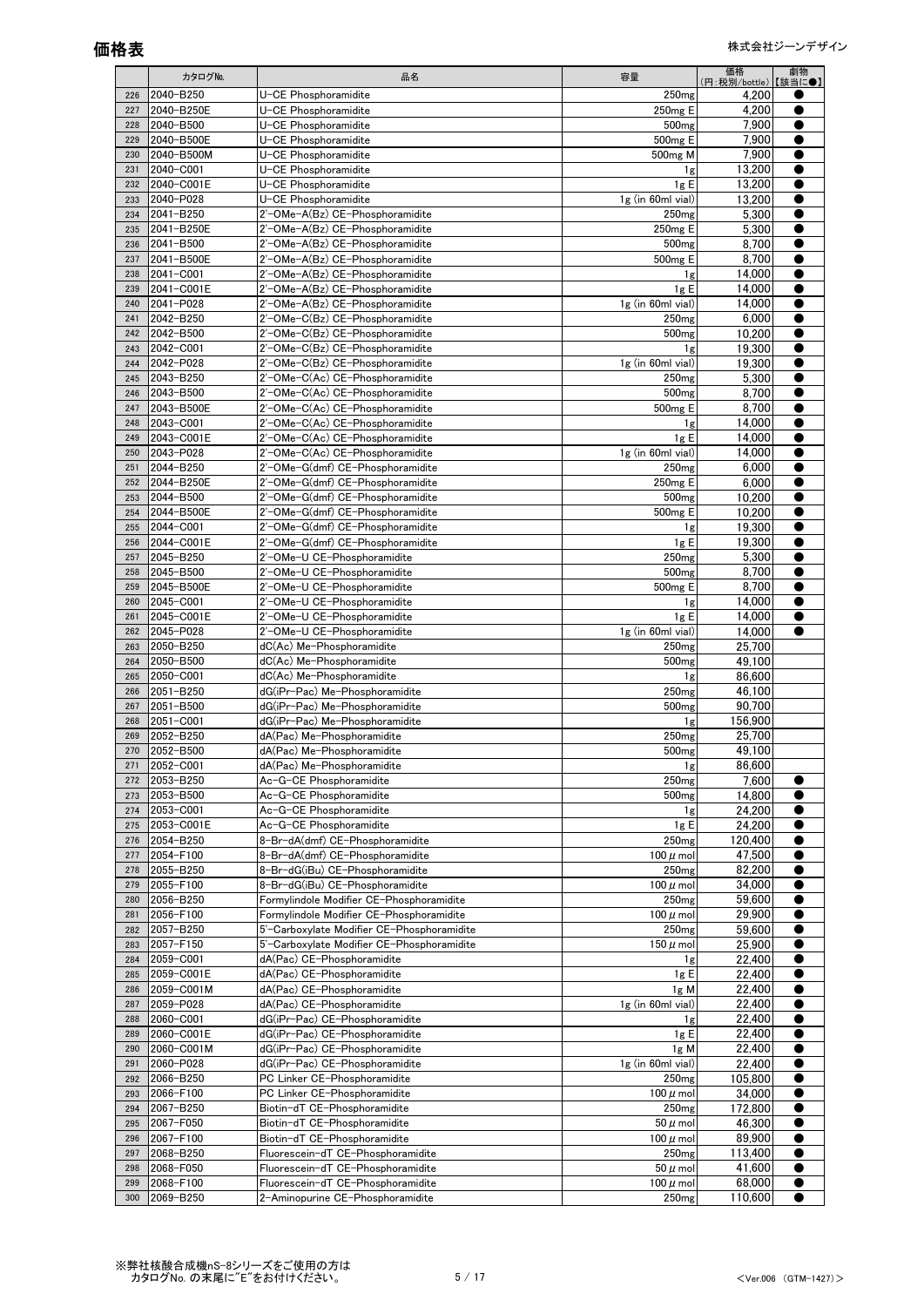|            | カタログNo.                 | 品名                                                                          | 容量                                     | 価格<br>(円:税別/bottle)【該当に●】 | 劇物 |
|------------|-------------------------|-----------------------------------------------------------------------------|----------------------------------------|---------------------------|----|
| 301        | 2069-F100               | 2-Aminopurine CE-Phosphoramidite                                            | 100 $\mu$ mol                          | 43,000                    |    |
| 302        | 2070-B250               | 4-Thio-dT CE-Phosphoramidite                                                | 250 <sub>mg</sub>                      | 217,500                   |    |
| 303        | 2070-F100               | 4-Thio-dT CE-Phosphoramidite                                                | $100 \mu$ mol                          | 95,300                    |    |
| 304        | 2071-B250               | Amino Modifier C6-dA CE-Phosphoramidite                                     | 250 <sub>mg</sub>                      | 138,900                   |    |
| 305        | 2071-B500               | Amino Modifier C6-dA CE-Phosphoramidite                                     | 500 <sub>mg</sub>                      | 277.800                   |    |
| 306<br>307 | 2071-F100<br>2072-B250  | Amino Modifier C6-dA CE-Phosphoramidite<br>8-oxo-dG(iBu) CE-Phosphoramidite | 100 $\mu$ mol<br>250 <sub>mg</sub>     | 63,500                    |    |
| 308        | 2072-F050               | 8-oxo-dG(iBu) CE-Phosphoramidite                                            | $50 \mu$ mol                           | 312,600<br>58,400         |    |
| 309        | 2072-F100               | 8-oxo-dG(iBu) CE-Phosphoramidite                                            | 100 $\mu$ mol                          | 110,500                   |    |
| 310        | 2073-B250               | dT Me-Phosphonamidite                                                       | 250 <sub>mg</sub>                      | 75,600                    |    |
| 311        | 2073-B500               | dT Me-Phosphonamidite                                                       | 500 <sub>mg</sub>                      | 149.300                   |    |
| 312        | 2074-B250               | dG(iBu) Me-Phosphonamidite                                                  | 250 <sub>mg</sub>                      | 83,200                    |    |
| 313        | 2074-B500               | dG(iBu) Me-Phosphonamidite                                                  | 500 <sub>mg</sub>                      | 164.400                   |    |
| 314        | 2075-B250               | dA(Bz) Me-Phosphonamidite                                                   | 250 <sub>mg</sub>                      | 75,600                    |    |
| 315        | 2075-B500               | dA(Bz) Me-Phosphonamidite                                                   | 500 <sub>mg</sub>                      | 149,300                   |    |
| 316        | 2077-B250               | dC(Ac) Me-Phosphonamidite                                                   | 250 <sub>mg</sub>                      | 83,200                    |    |
| 317<br>318 | 2077-B500<br>2078-B250  | dC(Ac) Me-Phosphonamidite<br>dT Me-Phosphoramidite                          | 500 <sub>mg</sub><br>250 <sub>mg</sub> | 164.400<br>16,300         |    |
| 319        | 2078-B500               | dT Me-Phosphoramidite                                                       | 500 <sub>mg</sub>                      | 31,400                    |    |
| 320        | 2078-C001               | dT Me-Phosphoramidite                                                       | 1g                                     | 54.800                    |    |
| 321        | 2079-B250               | 2'-F-dC(Ac) CE-Phosphoramidite                                              | 250 <sub>mg</sub>                      | 7,600                     |    |
| 322        | 2079-C001               | 2'-F-dC(Ac) CE-Phosphoramidite                                              | 1g                                     | 24,200                    |    |
| 323        | 2079-C001E              | 2'-F-dC(Ac) CE-Phosphoramidite                                              | 1g E                                   | 24,200                    |    |
| 324        | 2079-P028               | 2'-F-dC(Ac) CE-Phosphoramidite                                              | 1g (in 60ml vial)                      | 24,200                    |    |
| 325        | 2080-B250               | 2'-F-dU CE-Phosphoramidite                                                  | 250 <sub>mg</sub>                      | 7.600                     |    |
| 326        | 2080-C001               | 2'-F-dU CE-Phosphoramidite<br>2'-F-dU CE-Phosphoramidite                    | 1g                                     | 24,200<br>24.200          |    |
| 327<br>328 | 2080-C001E<br>2080-P028 | 2'-F-dU CE-Phosphoramidite                                                  | 1gE<br>1g (in 60ml vial)               | 24,200                    |    |
| 329        | 2081-B250               | 2'-F-Bz-dA-CE Phosphoramidite                                               | 250 <sub>mg</sub>                      | 9,500                     |    |
| 330        | 2081-C001               | 2'-F-Bz-dA-CE Phosphoramidite                                               | 1g                                     | 30.200                    |    |
| 331        | 2081-C001E              | 2'-F-Bz-dA-CE Phosphoramidite                                               | 1gE                                    | 30,200                    |    |
| 332        | 2082-B250               | 2'-F-dG(iBu) CE-Phosphoramidite                                             | 250 <sub>mg</sub>                      | 9,500                     |    |
| 333        | 2082-C001               | 2'-F-dG(iBu) CE-Phosphoramidite                                             | 1g                                     | 30.200                    |    |
| 334        | 2082-C001E              | 2'-F-dG(iBu) CE-Phosphoramidite                                             | 1g E                                   | 30,200                    |    |
| 335        | 2082-P028               | 2'-F-dG(iBu) CE-Phosphoramidite                                             | 1g (in 60ml vial)                      | 30.200                    |    |
| 336<br>337 | 2083-B250<br>2083-B500  | 2'-OMe-A(Pac) CE-Phosphoramidite<br>2'-OMe-A(Pac) CE-Phosphoramidite        | 250 <sub>mg</sub><br>500 <sub>mg</sub> | 8,300<br>15,500           |    |
| 338        | 2083-B500E              | 2'-OMe-A(Pac) CE-Phosphoramidite                                            | 500mg E                                | 15,500                    |    |
| 339        | 2083-C001               | 2'-OMe-A(Pac) CE-Phosphoramidite                                            | 1g                                     | 30,200                    |    |
| 340        | 2084-B250               | 2'-OMe-G(iPr-Pac) CE-Phosphoramidite                                        | 250 <sub>mg</sub>                      | 8,300                     |    |
| 341        | 2084-B500               | 2'-OMe-G(iPr-Pac) CE-Phosphoramidite                                        | 500 <sub>mg</sub>                      | 15,500                    |    |
| 342        | 2084-B500E              | 2'-OMe-G(iPr-Pac) CE-Phosphoramidite                                        | 500 <sub>mg</sub> E                    | 15,500                    |    |
| 343        | 2084-C001               | 2'-OMe-G(iPr-Pac) CE-Phosphoramidite                                        | 1g                                     | 30.200                    |    |
| 344<br>345 | 2085-B250<br>2085-F050  | 5'-Dabcyl CE-Phosphoramidite<br>5'-Dabcyl CE-Phosphoramidite                | 250 <sub>mg</sub><br>$50 \mu$ mol      | 198,600<br>39,700         |    |
| 346        | 2085-F100               | 5'-Dabcyl CE-Phosphoramidite                                                | 100 $\mu$ mol                          | 67,600                    |    |
| 347        | 2091-B250               | Me-U CE-Phosphoramidite                                                     | 250 <sub>mg</sub>                      | 64,300                    |    |
| 348        | 2091-F100               | Me-U CE-Phosphoramidite                                                     | 100 $\mu$ mol                          | 26.500                    |    |
| 349        | 2093-B250               | dG(dmf)-5' CE-Phosphoramidite                                               | 250 <sub>mg</sub>                      | 7,600                     |    |
| 350        | 2093-B500               | dG(dmf)-5' CE-Phosphoramidite                                               | 500 <sub>mg</sub>                      | 13,200                    |    |
| 351        | 2093-C001               | dG(dmf)-5' CE-Phosphoramidite                                               | 1g                                     | 24.600                    |    |
| 352        | 2093-C002               | dG(dmf)-5' CE-Phosphoramidite                                               | 2g                                     | 47,300                    |    |
| 353<br>354 | 2098-B250<br>2098-F100  | 2'-OMe-I CE-Phosphoramidite<br>2'-OMe-I CE-Phosphoramidite                  | 250 <sub>mg</sub><br>100 $\mu$ mol     | 73,700<br>28,400          |    |
| 355        | 2099-B250               | 2'-OMe-5-Me-U CE-Phosphoramidite                                            | 250 <sub>mg</sub>                      | 18,100                    |    |
| 356        | 2099-C001               | 2'-OMe-5-Me-U CE-Phosphoramidite                                            | 1g                                     | 68,000                    |    |
| 357        | 2099-F100               | 2'-OMe-5-Me-U CE-Phosphoramidite                                            | 100 $\mu$ mol                          | 7.600                     |    |
| 358        | 2101-B250               | Chemical Phosphorylating Reagent (CPR)                                      | 250 <sub>mg</sub>                      | 18,900                    |    |
| 359        | 2101-C001               | Chemical Phosphorylating Reagent (CPR)                                      | 1g                                     | 28,400                    |    |
| 360        | 2101-F100               | Chemical Phosphorylating Reagent (CPR)                                      | 100 $\mu$ mol                          | 8,300                     |    |
| 361        | 2109-B125               | 5'-Biotin CE-Phosphoramidite                                                | 125mg                                  | 38,600                    |    |
| 362<br>363 | 2109-B250<br>2109-C001  | 5'-Biotin CE-Phosphoramidite<br>5'-Biotin CE-Phosphoramidite                | 250 <sub>mg</sub>                      | 63,700                    |    |
| 364        | 2109-F050               | 5'-Biotin CE-Phosphoramidite                                                | 1g<br>$50 \mu$ mol                     | 101,300<br>22,800         |    |
| 365        | 2109-F100               | 5'-Biotin CE-Phosphoramidite                                                | 100 $\mu$ mol                          | 30,900                    |    |
| 366        | 2110-B250               | Chemical Phosphorylating Reagent (CPR II)                                   | 250 <sub>mg</sub>                      | 23,100                    |    |
| 367        | 2110-F100               | Chemical Phosphorylating Reagent (CPR II)                                   | 100 $\mu$ mol                          | 8,300                     |    |
| 368        | 2110-C001               | Chemical Phosphorylating Reagent (CPR II)                                   | 1g                                     | 78,600                    |    |
| 369        | 2113-B250               | Spacer C3 CE-Phosphoramidite                                                | 250 <sub>mg</sub>                      | 30,200                    |    |
| 370        | 2113-B500               | Spacer C3 CE-Phosphoramidite                                                | 500 <sub>mg</sub>                      | 52,900                    |    |
| 371        | 2113-F100               | Spacer C3 CE-Phosphoramidite                                                | 100 $\mu$ mol                          | 15,100                    |    |
| 372<br>373 | 2122-B250<br>2122-F050  | PC-Biotin CE-Phosphoramidite<br>PC-Biotin CE-Phosphoramidite                | 250 <sub>mg</sub><br>$50 \mu$ mol      | 196,600<br>45,400         |    |
| 374        | 2122-F100               | PC-Biotin CE-Phosphoramidite                                                | 100 $\mu$ mol                          | 83,200                    |    |
| 375        | 2123-B250               | 5'-MMT-Amino Modifier C6 CE-Phosphoramidite                                 | 250 <sub>mg</sub>                      | 7,600                     | 0  |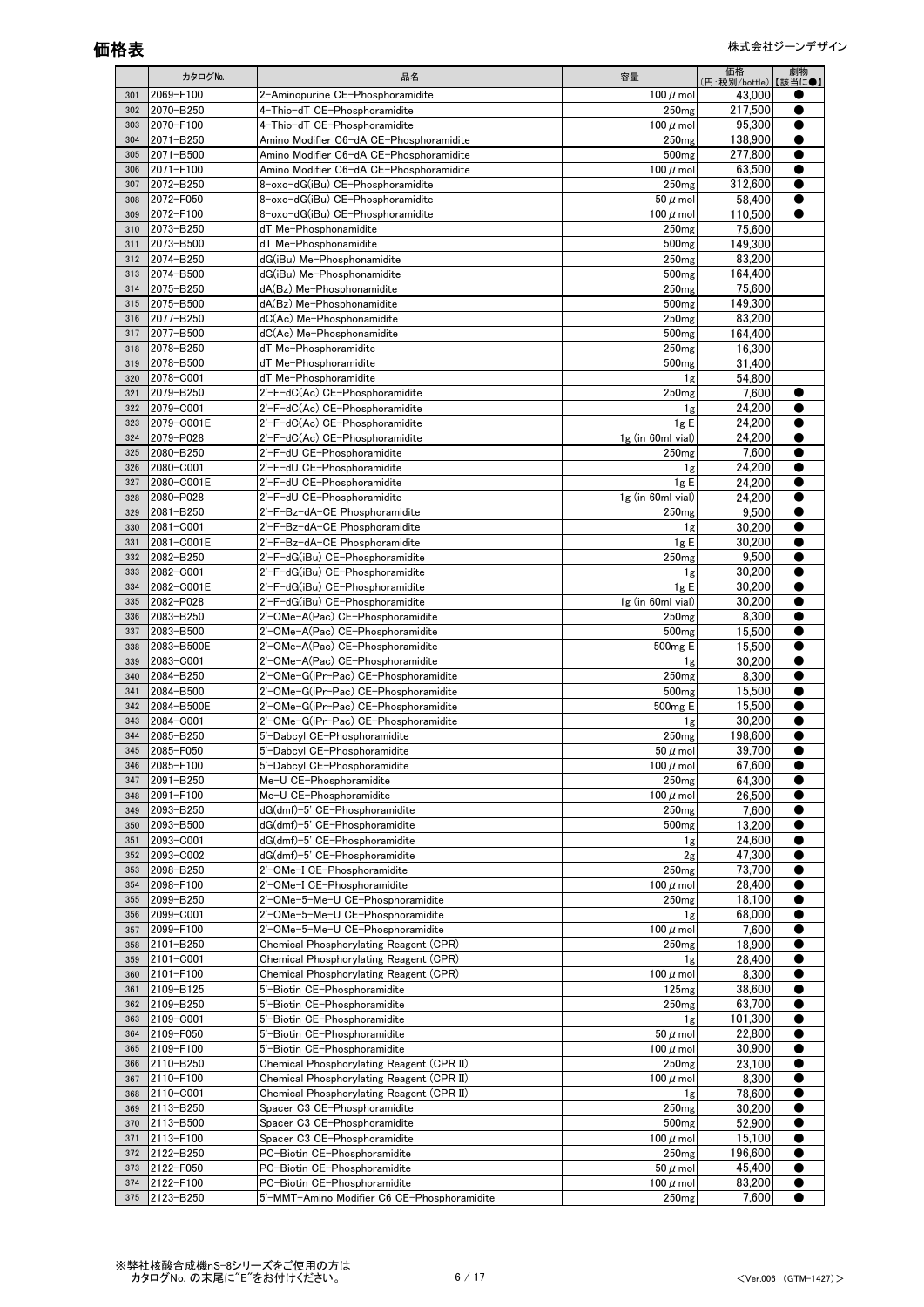|            | カタログNo.                 | 品名                                                                                                      | 容量                                 | 価格<br>(円:税別/bottle)【該当に●】 | 劇物        |
|------------|-------------------------|---------------------------------------------------------------------------------------------------------|------------------------------------|---------------------------|-----------|
| 376        | 2123-C001               | 5'-MMT-Amino Modifier C6 CE-Phosphoramidite                                                             | 1g                                 | 28,400                    |           |
| 377        | 2123-C002               | 5'-MMT-Amino Modifier C6 CE-Phosphoramidite                                                             | 2g                                 | 56.700                    |           |
| 378        | 2123-F100               | 5'-MMT-Amino Modifier C6 CE-Phosphoramidite                                                             | 100 $\mu$ mol                      | 3,400                     |           |
| 379<br>380 | 2124-B250<br>2124-C001  | 5'-TFA-Amino Modifier C6 CE-Phosphoramidite<br>5'-TFA-Amino Modifier C6 CE-Phosphoramidite              | 250 <sub>mg</sub>                  | 11,300                    |           |
| 381        | 2124-C001E              | 5'-TFA-Amino Modifier C6 CE-Phosphoramidite                                                             | 1g<br>1gE                          | 38,600<br>38,600          |           |
| 382        | 2124-C001M              | 5'-TFA-Amino Modifier C6 CE-Phosphoramidite                                                             | $1g$ M                             | 38,600                    |           |
| 383        | 2124-C002               | 5'-TFA-Amino Modifier C6 CE-Phosphoramidite                                                             | 2g                                 | 77,100                    |           |
| 384        | 2124-F100               | 5'-TFA-Amino Modifier C6 CE-Phosphoramidite                                                             | 100 $\mu$ mol                      | 6,400                     |           |
| 385        | 2124-F100E              | 5'-TFA-Amino Modifier C6 CE-Phosphoramidite                                                             | 100 $\mu$ mol E                    | 6,400                     |           |
| 386        | 2125-B250               | 5'-Thiol Modifier C6 CE-Phosphoramidite                                                                 | 250 <sub>mg</sub>                  | 29,800                    |           |
| 387        | 2125-F100               | 5'-Thiol Modifier C6 CE-Phosphoramidite                                                                 | $100 \mu$ mol                      | 14.300                    |           |
| 388<br>389 | 2125-C001<br>2126-B250  | 5'-Thiol Modifier C6 CE-Phosphoramidite<br>5'-Thiol Modifier C6 S-S CE-Phosphoramidite                  | 1g<br>250 <sub>mg</sub>            | 101.300<br>32,100         |           |
| 390        | 2126-B250M              | 5'-Thiol Modifier C6 S-S CE-Phosphoramidite                                                             | 250 <sub>mg</sub> M                | 32,100                    |           |
| 391        | 2126-C001               | 5'-Thiol Modifier C6 S-S CE-Phosphoramidite                                                             | 1g                                 | 109,300                   |           |
| 392        | 2126-F100               | 5'-Thiol Modifier C6 S-S CE-Phosphoramidite                                                             | 100 $\mu$ mol                      | 15,100                    |           |
| 393        | 2127-B250               | Solid Chemical Phosphorylating Reagent (solidCPR)                                                       | 250 <sub>mg</sub>                  | 23,100                    |           |
| 394        | 2127-B250E              | Solid Chemical Phosphorylating Reagent (solidCPR)                                                       | 250 <sub>mg</sub> E                | 23,100                    |           |
| 395        | 2127-F100               | Solid Chemical Phosphorylating Reagent (solidCPR)                                                       | $100 \mu$ mol                      | 8,300                     |           |
| 396<br>397 | 2127-C001<br>2128-B250  | Solid Chemical Phosphorylating Reagent (solidCPR)                                                       | 1g<br>250 <sub>mg</sub>            | 78,600<br>64.800          |           |
| 398        | 2128-F100               | Spacer CE-Phosphoramidite 9<br>Spacer CE-Phosphoramidite 9                                              | 100 $\mu$ mol                      | 32.400                    |           |
| 399        | 2129-B250               | Spacer CE-Phosphoramidite 18                                                                            | 250 <sub>mg</sub>                  | 21,200                    |           |
| 400        | 2129-F100               | Spacer CE-Phosphoramidite 18                                                                            | 100 $\mu$ mol                      | 9,500                     |           |
| 401        | 2129-F100E              | Spacer CE-Phosphoramidite 18                                                                            | $100 \mu$ mol                      | 9,500                     |           |
| 402        | 2130-B250               | PC Amino Modifier CE-Phosphoramidite                                                                    | 250 <sub>mg</sub>                  | 117,200                   |           |
| 403        | 2130-F100               | PC Amino Modifier CE-Phosphoramidite                                                                    | $100 \mu$ mol                      | 41.600                    |           |
| 404        | 2131-B250               | PC Spacer CE-Phosphoramidite                                                                            | 250 <sub>mg</sub>                  | 121,000                   |           |
| 405        | 2131-F100               | PC Spacer CE-Phosphoramidite                                                                            | 100 $\mu$ mol                      | 41,600<br>137,100         |           |
| 406<br>407 | 2132-B250<br>2132-B250E | Biotin-TEG CE-Phosphoramidite<br>Biotin-TEG CE-Phosphoramidite                                          | 250 <sub>mg</sub><br>250mg E       | 137,100                   |           |
| 408        | 2132-F050               | Biotin-TEG CE-Phosphoramidite                                                                           | $50 \mu$ mol                       | 29.500                    |           |
| 409        | 2132-F100               | Biotin-TEG CE-Phosphoramidite                                                                           | 100 $\mu$ mol                      | 55,600                    |           |
| 410        | 2133-B250               | 5'-MMT-Amino Modifier C12 CE-Phosphoramidite                                                            | 250 <sub>mg</sub>                  | 52,900                    |           |
| 411        | 2133-F100               | 5'-MMT-Amino Modifier C12 CE-Phosphoramidite                                                            | 100 $\mu$ mol                      | 20,800                    |           |
| 412        | 2134-B250               | 5'-Fluorescein CE-Phosphoramidite (6-FAM)                                                               | 250 <sub>mg</sub>                  | 35,900                    |           |
| 413        | 2134-B250M              | 5'-Fluorescein CE-Phosphoramidite (6-FAM)                                                               | 250 <sub>mg</sub> M                | 35,900                    | О         |
| 414<br>415 | 2134-C001<br>2134-F050  | 5'-Fluorescein CE-Phosphoramidite (6-FAM)<br>5'-Fluorescein CE-Phosphoramidite (6-FAM)                  | 1g<br>$50 \mu$ mol                 | 122,100<br>13.200         |           |
| 416        | 2134-F100               | 5'-Fluorescein CE-Phosphoramidite (6-FAM)                                                               | 100 $\mu$ mol                      | 15,100                    |           |
| 417        | 2135-B250               | Amino Modifier C6-dT CE-Phosphoramidite                                                                 | 250 <sub>mg</sub>                  | 29,800                    |           |
| 418        | 2135-B500               | Amino Modifier C6-dT CE-Phosphoramidite                                                                 | 500 <sub>mg</sub>                  | 55.600                    |           |
| 419        | 2135-C001               | Amino Modifier C6-dT CE-Phosphoramidite                                                                 | 1g                                 | 103,200                   |           |
| 420        | 2135-F100               | Amino Modifier C6-dT CE-Phosphoramidite                                                                 | 100 $\mu$ mol                      | 15,100                    |           |
| 421        | 2136-B250               | 5'-Hexachlorofluorescein CE-Phosphoramidite (HEX)                                                       | 250mg                              | 136,100                   |           |
| 422        | 2136-F050               | 5'-Hexachlorofluorescein CE-Phosphoramidite (HEX)                                                       | $50 \mu$ mol                       | 32,100                    |           |
| 423<br>424 | 2136-F100<br>2137-B250  | 5'-Hexachlorofluorescein CE-Phosphoramidite (HEX)<br>5'-Tetrachlorofluorescein CE-Phosphoramidite (TET) | 100 $\mu$ mol<br>250 <sub>mg</sub> | 60,500<br>86,900          |           |
| 425        | 2137-F050               | 5'-Tetrachlorofluorescein CE-Phosphoramidite (TET)                                                      | $50 \mu$ mol                       | 32.100                    |           |
| 426        | 2137-F100               | 5'-Tetrachlorofluorescein CE-Phosphoramidite (TET)                                                      | 100 $\mu$ mol                      | 60,500                    |           |
| 427        | 2139-B250               | 6-Fluorescein CE-Phosphoramidite                                                                        | 250 <sub>mg</sub>                  | 151,200                   |           |
| 428        | 2139-F050               | 6-Fluorescein CE-Phosphoramidite                                                                        | $50 \mu$ mol                       | 39,700                    |           |
| 429        | 2139-F100               | 6-Fluorescein CE-Phosphoramidite                                                                        | 100 $\mu$ mol                      | 71,800                    |           |
| 430        | 2139-P066               | 6-Fluorescein CE-Phosphoramidite                                                                        | 250mg (in 15ml vial)               | 151,200                   |           |
| 431        | 2140-B250               | Biotin CE-Phosphoramidite                                                                               | 250 <sub>mg</sub>                  | 63,700<br>22,800          |           |
| 432<br>433 | 2140-F050<br>2140-F100  | Biotin CE-Phosphoramidite<br>Biotin CE-Phosphoramidite                                                  | $50 \mu$ mol<br>100 $\mu$ mol      | 30,900                    |           |
| 434        | 2141-B250               | 5'-Amino Modifier C6-dC CE-Phosphoramidite                                                              | 250 <sub>mg</sub>                  | 121,500                   |           |
| 435        | 2141-B500               | 5'-Amino Modifier C6-dC CE-Phosphoramidite                                                              | 500 <sub>mg</sub>                  | 240,300                   |           |
| 436        | 2141-F100               | 5'-Amino Modifier C6-dC CE-Phosphoramidite                                                              | 100 $\mu$ mol                      | 60,800                    |           |
| 437        | 2142-B250               | Carboxy-dT CE-Phosphoramidite                                                                           | 250 <sub>mg</sub>                  | 99,500                    |           |
| 438        | 2142-F100               | Carboxy-dT CE-Phosphoramidite                                                                           | 100 $\mu$ mol                      | 49,800                    |           |
| 439        | 2143-B250               | TAMRA-dT CE-Phosphoramidite                                                                             | 250 <sub>mg</sub>                  | 314,300                   |           |
| 440<br>441 | 2143-F050               | TAMRA-dT CE-Phosphoramidite                                                                             | $50 \mu$ mol                       | 80,600                    |           |
| 442        | 2143-F100<br>2144-B250  | TAMRA-dT CE-Phosphoramidite<br>5'-Dabcyl-dT CE-Phosphoramidite                                          | 100 $\mu$ mol<br>250 <sub>mg</sub> | 159,700<br>127,100        | О         |
| 443        | 2144-F050               | 5'-Dabcyl-dT CE-Phosphoramidite                                                                         | $50 \mu$ mol                       | 37,800                    |           |
| 444        | 2144-F100               | 5'-Dabcyl-dT CE-Phosphoramidite                                                                         | 100 $\mu$ mol                      | 62,800                    |           |
| 445        | 2145-B250               | 2-Amino-dA CE-Phosphoramidite                                                                           | 250 <sub>mg</sub>                  | 79,000                    |           |
| 446        | 2145-F100               | 2-Amino-dA CE-Phosphoramidite                                                                           | 100 $\mu$ mol                      | 39,700                    |           |
| 447        | 2146-B250               | dSpacer CE-Phosphoramidite                                                                              | 250 <sub>mg</sub>                  | 59,400                    |           |
| 448        | 2146-F100               | dSpacer CE-Phosphoramidite                                                                              | 100 $\mu$ mol                      | 24,200                    |           |
| 449        | 2146-F100E              | dSpacer CE-Phosphoramidite                                                                              | 100 $\mu$ mol                      | 24,200                    |           |
| 450        | 2147-B250               | Spacer-C12 CE-Phosphoramidite                                                                           | 250 <sub>mg</sub>                  | 69,900                    | $\bullet$ |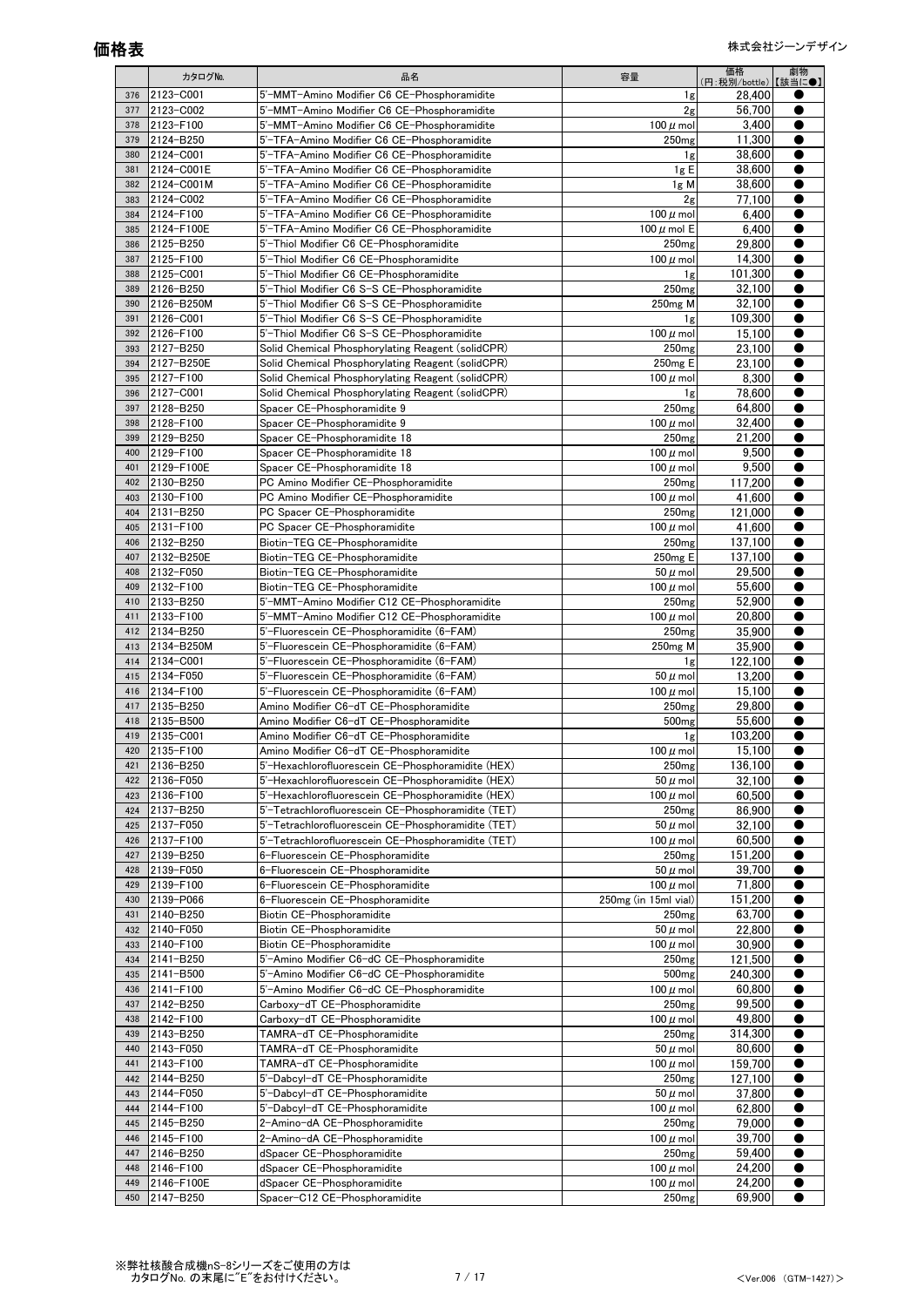|            | カタログNo.                 | 品名                                                                        | 容量                                   | 価格<br>(円:税別/bottle)【該当に●】 | 劇物 |
|------------|-------------------------|---------------------------------------------------------------------------|--------------------------------------|---------------------------|----|
| 451        | 2147-F100               | Spacer-C12 CE-Phosphoramidite                                             | 100 $\mu$ mol                        | 28,400                    |    |
| 452        | 2147-F100E              | Spacer-C12 CE-Phosphoramidite                                             | 100 $\mu$ mol                        | 28.400                    |    |
| 453        | 2148-B250               | Fluorescein CE-Phosphoramidite                                            | 250 <sub>mg</sub>                    | 187,900                   |    |
| 454        | 2148-F050               | Fluorescein CE-Phosphoramidite                                            | $50 \mu$ mol                         | 52,200                    | ●  |
| 455<br>456 | 2148-F100<br>2149-B250  | Fluorescein CE-Phosphoramidite<br>Amino Modifier C2-dT CE-Phosphoramidite | 100 $\mu$ mol<br>250 <sub>mg</sub>   | 93,400<br>97,500          |    |
| 457        | 2149-B500               | Amino Modifier C2-dT CE-Phosphoramidite                                   | 500 <sub>mg</sub>                    | 195,000                   | ●  |
| 458        | 2149-F100               | Amino Modifier C2-dT CE-Phosphoramidite                                   | 100 $\mu$ mol                        | 48,800                    |    |
| 459        | 2150-B250               | Me-dC Brancher CE-Phosphoramidite                                         | 250 <sub>mg</sub>                    | 73,900                    | ●  |
| 460        | 2150-F100               | Me-dC Brancher CE-Phosphoramidite                                         | 100 $\mu$ mol                        | 34.200                    |    |
| 461        | 2154-B250               | BHQ-1 CE-Phosphoramidite                                                  | 250 <sub>mg</sub>                    | 210,800                   |    |
| 462        | 2154-F050               | BHQ-1 CE-Phosphoramidite                                                  | $50 \mu$ mol                         | 33,100                    | ●  |
| 463        | 2154-F100               | BHQ-1 CE-Phosphoramidite                                                  | 100 $\mu$ mol                        | 65,900                    |    |
| 464        | 2155-B250               | BHQ-2 CE-Phosphoramidite                                                  | 250 <sub>mg</sub>                    | 210,800                   |    |
| 465        | 2155-F050               | BHQ-2 CE-Phosphoramidite                                                  | $50 \mu$ mol                         | 33,100                    |    |
| 466<br>467 | 2155-F100<br>2156-B250  | BHQ-2 CE-Phosphoramidite<br>BHQ-1-dT CE-Phosphoramidite                   | 100 $\mu$ mol<br>250 <sub>mg</sub>   | 65,900<br>240,800         |    |
| 468        | 2156-F050               | BHQ-1-dT CE-Phosphoramidite                                               | $50 \mu$ mol                         | 75,400                    |    |
| 469        | 2156-F100               | BHQ-1-dT CE-Phosphoramidite                                               | 100 $\mu$ mol                        | 136,600                   |    |
| 470        | 2157-B250               | BHQ-2-dT CE-Phosphoramidite                                               | 250 <sub>mg</sub>                    | 240,800                   |    |
| 471        | 2157-F050               | BHQ-2-dT CE-Phosphoramidite                                               | $50 \mu$ mol                         | 75.400                    |    |
| 472        | 2157-F100               | BHQ-2-dT CE-Phosphoramidite                                               | 100 $\mu$ mol                        | 136,600                   |    |
| 473        | 2158-B250               | Quasar 570 CE-Phosphoramidite                                             | 250 <sub>mg</sub>                    | 226.400                   |    |
| 474        | 2158-F100               | Quasar 570 CE-Phosphoramidite                                             | 100 $\mu$ mol                        | 97,500                    |    |
| 475        | 2159-B250               | Quasar 670 CE-Phosphoramidite                                             | 250 <sub>mg</sub>                    | 226,400                   |    |
| 476        | 2159-F100               | Quasar 670 CE-Phosphoramidite                                             | 100 $\mu$ mol                        | 97,500                    |    |
| 477        | 2163-B250               | 5'-Tocopherol-CE Phosphoramidite                                          | 250 <sub>mg</sub>                    | 59,600                    |    |
| 478<br>479 | 2163-B250E<br>2163-F100 | 5'-Tocopherol-CE Phosphoramidite                                          | 250 <sub>mg</sub><br>100 $\mu$ mol   | 59,600<br>29,900          |    |
| 480        | 2164-B250               | 5'-Tocopherol-CE Phosphoramidite<br>Deoxyxanthosine CE-Phosphoramidite    | 250 <sub>mg</sub>                    | 321,300                   |    |
| 481        | 2164-F100               | Deoxyxanthosine CE-Phosphoramidite                                        | 100 $\mu$ mol                        | 137,600                   |    |
| 482        | 2166-B100               | Thioctic Acid NHS ester                                                   | 100 <sub>mg</sub>                    | 31,200                    |    |
| 483        | 2166-B250               | Thioctic Acid NHS ester                                                   | 250 <sub>mg</sub>                    | 68,200                    |    |
| 484        | 2167-B250               | Ferrocene-dT CE-Phosphoramidite                                           | 250 <sub>mg</sub>                    | 178,800                   |    |
| 485        | 2167-F050               | Ferrocene-dT CE-Phosphoramidite                                           | $50 \mu$ mol                         | 55,900                    |    |
| 486        | 2167-F100               | Ferrocene-dT CE-Phosphoramidite                                           | 100 $\mu$ mol                        | 86,200                    |    |
| 487        | 2170-B250               | 5'-Cholesterol CE-Phosphoramidite                                         | 250 <sub>mg</sub>                    | 59,600                    | ●  |
| 488        | 2170-B250E              | 5'-Cholesterol CE-Phosphoramidite                                         | 250 <sub>mg</sub> E                  | 59,600                    |    |
| 489        | 2170-F100               | 5'-Cholesterol CE-Phosphoramidite                                         | 100 $\mu$ mol                        | 29,900                    | ●  |
| 490        | 2171-G005               | <b>EDITH</b>                                                              | 5mmol                                | 13,100                    |    |
| 491<br>492 | 2171-G010<br>2171-G023  | <b>EDITH</b><br><b>EDITH</b>                                              | 10mmol<br>23mmol                     | 23,800<br>47.900          |    |
| 493        | 2173-Z001               | Mermade Vial Pack 30 ml                                                   | Each                                 | 800                       |    |
| 494        | 2174-Z001               | Mermade Vial Pack 15 ml                                                   | Each                                 | 1,200                     |    |
| 495        | 2182-B250               | 5'-TFA-Amino Modifier 11 CE-Phosphoramidite                               | 250 <sub>mg</sub>                    | 104,300                   |    |
| 496        | 2182-F100               | 5'-TFA-Amino Modifier 11 CE-Phosphoramidite                               | 100 $\mu$ mol                        | 38,200                    |    |
| 497        | 2187-B250               | Hydrophilic Bz-S-TEG CE-Phosphoramidite                                   | 250 <sub>mg</sub>                    | 50,600                    |    |
| 498        | 2187-F100               | Hydrophilic Bz-S-TEG CE-Phosphoramidite                                   | 100 $\mu$ mol                        | 17,900                    |    |
| 499        | 2189-B250               | 5'-Cholesterol-TEG CE-Phosphoramidite                                     | 250 <sub>mg</sub>                    | 89.400                    |    |
| 500        | 2189-F100               | 5'-Cholesterol-TEG CE-Phosphoramidite                                     | 100 $\mu$ mol                        | 33,800                    |    |
| 501        | 2189-F100E              | 5'-Cholesterol-TEG CE-Phosphoramidite                                     | 100 $\mu$ mol                        | 33,800                    |    |
| 502<br>503 | 2191-B250<br>2191-F100  | Bz-S-C6-dT CE-Phosphoramidite<br>Bz-S-C6-dT CE-Phosphoramidite            | 250 <sub>mg</sub><br>100 $\mu$ mol   | 122,900<br>59,700         |    |
| 504        | 2192-B250               | 2'-OMe-5-Me-C(Ac) CE-Phosphoramidite                                      | 250 <sub>mg</sub>                    | 16,300                    |    |
| 505        | 2192-F100               | 2'-OMe-5-Me-C(Ac) CE-Phosphoramidite                                      | 100 $\mu$ mol                        | 9,500                     |    |
| 506        | 2193-B250               | 5'-MMT-Amino Modifier 11 CE-Phosphoramidite                               | 250 <sub>mg</sub>                    | 65,800                    |    |
| 507        | 2193-B250E              | 5'-MMT-Amino Modifier 11 CE-Phosphoramidite                               | 250 <sub>mg</sub> E                  | 65.800                    |    |
| 508        | 2193-F100               | 5'-MMT-Amino Modifier 11 CE-Phosphoramidite                               | 100 $\mu$ mol                        | 17,900                    |    |
| 509        | 2194-B250               | Octyltocopherol CE-Phosphoramidite                                        | 250 <sub>mg</sub>                    | 89,400                    |    |
| 510        | 2194-B250E              | Octyltocopherol CE-Phosphoramidite                                        | 250 <sub>mg</sub>                    | 89,400                    |    |
| 511        | 2194-F100               | Octyltocopherol CE-Phosphoramidite                                        | 100 $\mu$ mol                        | 33,800                    |    |
| 512        | 2199-B250               | 5'-Palmitate-C6-CE Phosphoramidite                                        | 250 <sub>mg</sub>                    | 101,300                   |    |
| 513<br>514 | 2199-B250E<br>2199-F100 | 5'-Palmitate-C6-CE Phosphoramidite<br>5'-Palmitate-C6-CE Phosphoramidite  | 250 <sub>mg</sub> E<br>100 $\mu$ mol | 101,300<br>33,800         |    |
| 515        | 2199-F100E              | 5'-Palmitate-C6-CE Phosphoramidite                                        | 100 $\mu$ mol                        | 33,800                    |    |
| 516        | 2245-B100               | 3'-Spacer C3 CPG 1000/110                                                 | 100 <sub>mg</sub>                    | 7,600                     |    |
| 517        | 2245-C001               | 3'-Spacer C3 CPG 1000/110                                                 | 1g                                   | 49,100                    |    |
| 518        | 2245-P001               | 3'-Spacer C3 CPG 1000/110 0.2 $\mu$ mol ALL-FIT Column                    | 0.2 $\mu$ mol Single                 | 11,300                    |    |
| 519        | 2245-P002               | 3'-Spacer C3 CPG 1000/110                                                 | $0.2 \mu$ mol (Pack of 10)           | 22,700                    |    |
| 520        | 2245-P008               | 3'-Spacer C3 CPG 1000/110 1 $\mu$ mol ALL-FIT Column                      | 1 $\mu$ mol (Pack of 10)             | 28,000                    |    |
| 521        | 2245-P010               | 3'-Spacer C3 CPG 1000/110 1 $\mu$ mol ALL-FIT Column                      | 1 $\mu$ mol (Pack of 4)              | 14,000                    |    |
| 522        | 2245-P016               | 3'-Spacer C3 CPG 1000/110 0.2 $\mu$ mol MerMade Column                    | 0.2 $\mu$ mol (Pack of 10)           | 22,700                    |    |
| 523        | 2245-P022               | 3'-Spacer C3 CPG 1000/110 1 $\mu$ mol MerMade Column                      | 1 $\mu$ mol (Pack of 10)             | 28,000                    |    |
| 524        | 2255-C001               | dT CPG 500/50 H                                                           | 1g                                   | 11,300                    |    |
| 525        | 2255-C005               | dT CPG 500/50 H                                                           | 5g                                   | 56,700                    |    |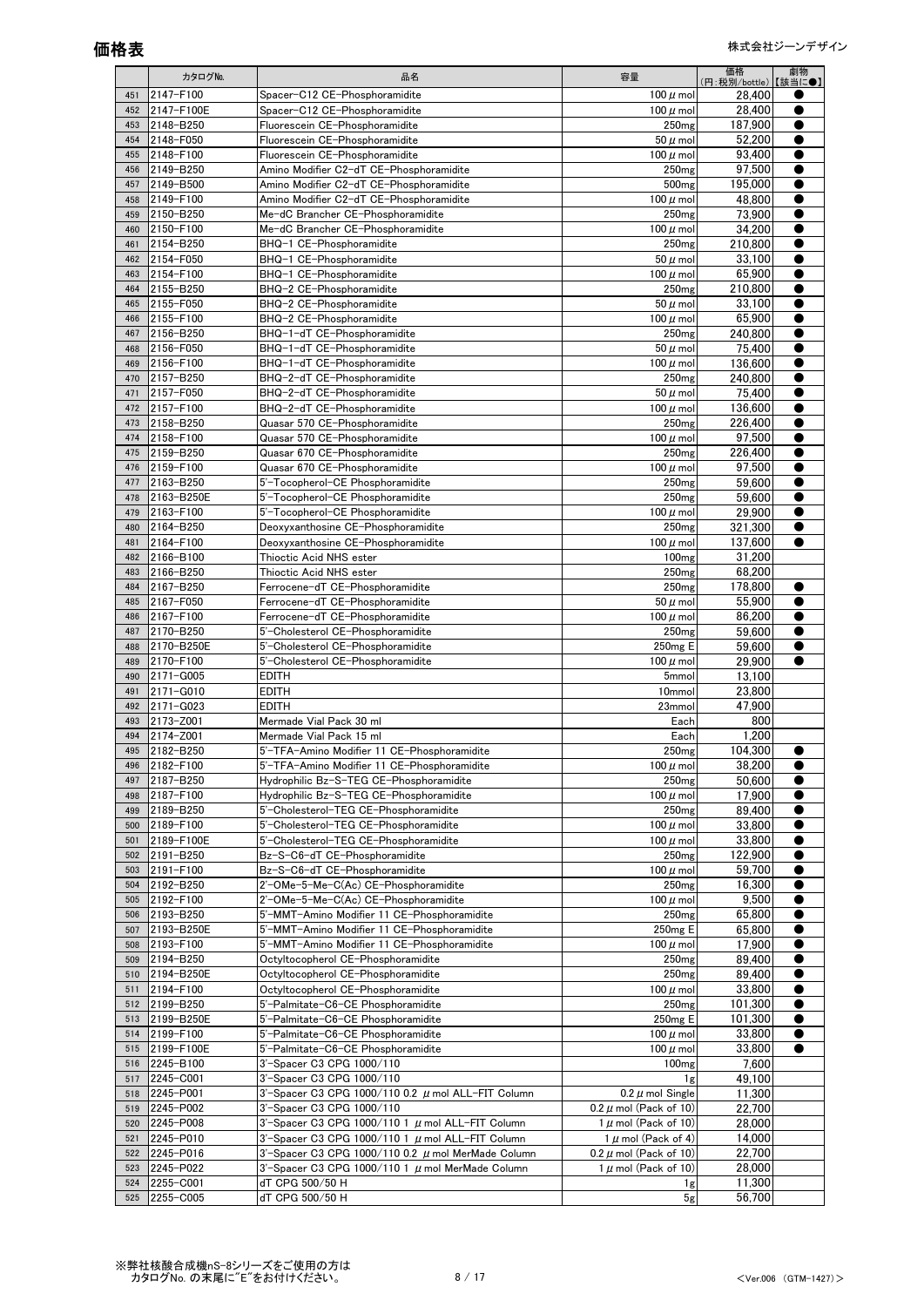|            | カタログNo.                | 品名                                                                                                     | 容量                                                     | 価格<br>(円:税別/bottle) 【該当に●】 | 劇物 |
|------------|------------------------|--------------------------------------------------------------------------------------------------------|--------------------------------------------------------|----------------------------|----|
| 526        | 2255-C025              | dT CPG 500/50 H                                                                                        | 25 <sub>g</sub>                                        | 283,500                    |    |
| 527        | 2256-C001              | iBu-dG CPG 500/50 H                                                                                    | 1g                                                     | 11.300                     |    |
| 528        | 2256-C025              | iBu-dG CPG 500/50 H                                                                                    | 25g                                                    | 283,500                    |    |
| 529        | 2257-C001              | Bz-dA SynBase CPG 500/50 H                                                                             | 1g                                                     | 11,300                     |    |
| 530        | 2257-C025              | Bz-dA SvnBase CPG 500/50 H                                                                             | 25g                                                    | 283,500                    |    |
| 531        | 2258-C001              | Bz-dC SynBase CPG 500/50 H                                                                             | 1g                                                     | 11,300                     |    |
| 532        | 2258-C025              | Bz-dC SynBase CPG 500/50 H                                                                             | 25 <sub>g</sub>                                        | 283.500                    |    |
| 533<br>534 | 2261-C001<br>2261-C005 | dT CPG 500/110 S<br>dT CPG 500/110 S                                                                   | 1g<br>5 <sub>g</sub>                                   | 11,300<br>56,700           |    |
| 535        | 2261-C025              | dT CPG 500/110 S                                                                                       | 25g                                                    | 283,500                    |    |
| 536        | 2261-P002              | dT CPG 500/110 S 0.2 $\mu$ mol ALL-FIT Column                                                          | 0.2 $\mu$ mol (Pack of 10)                             | 11,300                     |    |
| 537        | 2261-P007              | dT CPG 500/110 S 40 nmol ALL-FIT Column                                                                | 40nmol (Pack of 10)                                    | 11,300                     |    |
| 538        | 2261-P008              | dT CPG 500/110 S 1 $\mu$ mol ALL-FIT Column                                                            | 1 $\mu$ mol (Pack of 10)                               | 13,200                     |    |
| 539        | 2261-P022              | dT CPG 500/110 S 1 $\mu$ mol MerMade Column                                                            | 1 $\mu$ mol (Pack of 10)                               | 13,200                     |    |
| 540        | 2262-C001              | iBu-dG CPG 500/110 S                                                                                   | 1g                                                     | 11,300                     |    |
| 541        | 2262-C005              | iBu-dG CPG 500/110 S                                                                                   | 5 <sub>g</sub>                                         | 56,700                     |    |
| 542        | 2262-C025              | iBu-dG CPG 500/110 S                                                                                   | 25 <sub>g</sub>                                        | 283,500                    |    |
| 543<br>544 | 2262-P002<br>2262-P007 | iBu-dG CPG 500/110 S 0.2 $\mu$ mol ALL-FIT Column<br>iBu-dG CPG 500/110 S 40 nmol ALL-FIT Column       | 0.2 $\mu$ mol (Pack of 10)<br>40nmol (Pack of 10)      | 11,300<br>11,300           |    |
| 545        | 2262-P008              | iBu-dG CPG 500/110 S 1 $\,\mu$ mol ALL-FIT Column                                                      | 1 $\mu$ mol (Pack of 10)                               | 13,200                     |    |
| 546        | 2262-P022              | iBu-dG CPG 500/110 S 1 $\,\mu$ mol MerMade Column                                                      | 1 $\mu$ mol (Pack of 10)                               | 13,200                     |    |
| 547        | 2263-C001              | Bz-dA CPG 500/110 S                                                                                    | 1g                                                     | 11.300                     |    |
| 548        | 2263-C005              | Bz-dA CPG 500/110 S                                                                                    | 5 <sub>g</sub>                                         | 56,700                     |    |
| 549        | 2263-C025              | Bz-dA CPG 500/110 S                                                                                    | 25g                                                    | 283,500                    |    |
| 550        | 2263-P002              | Bz-dA CPG 500/110 S 0.2 $\mu$ mol ALL-FIT Column                                                       | 0.2 $\mu$ mol (Pack of 10)                             | 11,300                     |    |
| 551        | 2263-P007              | Bz-dA CPG 500/110 S 40 nmol ALL-FIT Column                                                             | 40nmol (Pack of 10)                                    | 11,300                     |    |
| 552        | 2263-P008              | Bz-dA CPG 500/110 S 1 $\mu$ mol ALL-FIT Column                                                         | 1 $\mu$ mol (Pack of 10)                               | 13.200                     |    |
| 553<br>554 | 2263-P022<br>2264-C001 | Bz-dA CPG 500/110 S 1 $\mu$ mol MerMade Column<br>Bz-dC CPG 500/110 S                                  | 1 $\mu$ mol (Pack of 10)                               | 13,200<br>11,300           |    |
| 555        | 2264-C005              | Bz-dC CPG 500/110 S                                                                                    | 1g<br>5 <sub>g</sub>                                   | 56.700                     |    |
| 556        | 2264-C025              | Bz-dC CPG 500/110 S                                                                                    | 25g                                                    | 283,500                    |    |
| 557        | 2264-P002              | Bz-dC CPG 500/110 S 0.2 $\mu$ mol ALL-FIT Column                                                       | 0.2 $\mu$ mol (Pack of 10)                             | 11.300                     |    |
| 558        | 2264-P007              | Bz-dC CPG 500/110 S 40 nmol ALL-FIT Column                                                             | 40nmol (Pack of 10)                                    | 11,300                     |    |
| 559        | 2264-P008              | Bz-dC CPG 500/110 S1 $\mu$ mol ALL-FIT Column                                                          | 1 $\mu$ mol (Pack of 10)                               | 13,200                     |    |
| 560        | 2264-P022              | Bz-dC CPG 500/110 S 1 $\mu$ mol MerMade Column                                                         | 1 $\mu$ mol (Pack of 10)                               | 13,200                     |    |
| 561        | 2265-C001<br>2265-C005 | dT CPG 500/110 H<br>dT CPG 500/110 H                                                                   | 1g                                                     | 11,300<br>56,700           |    |
| 562<br>563 | 2265-C025              | dT CPG 500/110 H                                                                                       | 5 <sub>g</sub><br>25 <sub>g</sub>                      | 283,500                    |    |
| 564        | 2266-C001              | iBu-dG CPG 500/110 H                                                                                   | 1g                                                     | 11,300                     |    |
| 565        | 2266-C005              | iBu-dG CPG 500/110 H                                                                                   | 5 <sub>g</sub>                                         | 56,700                     |    |
| 566        | 2266-C025              | iBu-dG CPG 500/110 H                                                                                   | 25 <sub>g</sub>                                        | 283,500                    |    |
| 567        | 2267-C001              | Bz-dA CPG 500/110 H                                                                                    | 1g                                                     | 11,300                     |    |
| 568        | 2267-C005              | Bz-dA CPG 500/110 H                                                                                    | 5 <sub>g</sub>                                         | 56,700                     |    |
| 569<br>570 | 2267-C025<br>2268-C001 | Bz-dA CPG 500/110 H<br>Bz-dC CPG 500/110 H                                                             | 25 <sub>g</sub>                                        | 283,500<br>11,300          |    |
| 571        | 2268-C005              | Bz-dC CPG 500/110 H                                                                                    | 1g<br>5g                                               | 56,700                     |    |
| 572        | 2268-C025              | Bz-dC CPG 500/110 H                                                                                    | 25g                                                    | 283,500                    |    |
| 573        | 2271-C001              | dT CPG 1000/110 S                                                                                      | 1g                                                     | 11,300                     |    |
| 574        | 2271-C005              | dT CPG 1000/110 S                                                                                      | 5 <sub>g</sub>                                         | 56.700                     |    |
| 575        | 2271-C025              | dT CPG 1000/110 S                                                                                      | 25g                                                    | 283,500                    |    |
| 576        | 2271-P002              | dT CPG 1000/110 S 0.2 $\mu$ mol ALL-FIT Column                                                         | 0.2 $\mu$ mol (Pack of 10)                             | 11.300                     |    |
| 577        | 2271-P007              | dT CPG 1000/110 S 40 nmol ALL-FIT Column                                                               | 40nmol (Pack of 10)                                    | 11.300                     |    |
| 578        | 2271-P008              | dT CPG 1000/110 S 1 $\mu$ mol ALL-FIT Column                                                           | 1 $\mu$ mol (Pack of 10)                               | 13,200                     |    |
| 579<br>580 | 2271-P016<br>2271-P018 | dT CPG 1000/110 S 0.2 $\mu$ mol MerMade Column<br>dT CPG 1000/110 S 50 nmol ALL-FIT Column             | 0.2 $\mu$ mol (Pack of 10)<br>50nmol (Pack of 10)      | 11,300<br>11,300           |    |
| 581        | 2271-P022              | dT CPG 1000/110 S 1 $\mu$ mol MerMade Column                                                           | 1 $\mu$ mol (Pack of 10)                               | 13.200                     |    |
| 582        | 2271-P050              | dT CPG 1000/110 S 1 $\mu$ mol ABI3900 Column                                                           | 1 $\mu$ mol (Pack of 10)                               | 13.200                     |    |
| 583        | 2272-C001              | dG(iBu) CPG 1000/110 S                                                                                 | 1g                                                     | 11,300                     |    |
| 584        | 2272-C005              | dG(iBu) CPG 1000/110 S                                                                                 | 5 <sub>g</sub>                                         | 56,700                     |    |
| 585        | 2272-C025              | dG(iBu) CPG 1000/110 S                                                                                 | 25 <sub>g</sub>                                        | 283,500                    |    |
| 586        | 2272-P002              | iBu-dG CPG 1000/110 S 0.2 $\,\mu$ mol ALL-FIT Column                                                   | 0.2 $\mu$ mol (Pack of 10)                             | 11,300                     |    |
| 587        | 2272-P007              | iBu-dG CPG 1000/110 S 40 nmol ALL-FIT Column                                                           | 40nmol (Pack of 10)                                    | 11.300                     |    |
| 588<br>589 | 2272-P008<br>2272-P016 | iBu-dG CPG 1000/110 S 1 $\mu$ mol ALL-FIT Column<br>iBu-dG CPG 1000/110 S 0.2 $\mu$ mol MerMade Column | 1 $\mu$ mol (Pack of 10)<br>0.2 $\mu$ mol (Pack of 10) | 13,200<br>11,300           |    |
| 590        | 2272-P018              | iBu-dG CPG 1000/110 S 50 nmol ALL-FIT Column                                                           | 50nmol (Pack of 10)                                    | 11,300                     |    |
| 591        | 2272-P022              | iBu-dG CPG 1000/110 S 1 $\,\mu$ mol MerMade Column                                                     | 1 $\mu$ mol (Pack of 10)                               | 13,200                     |    |
| 592        | 2272-P050              | iBu-dG CPG 1000/110 S 1 $\mu$ mol ABI3900 Column                                                       | 1 $\mu$ mol (Pack of 10)                               | 13,200                     |    |
| 593        | 2273-C001              | Bz-dA CPG 1000/110 S                                                                                   | 1g                                                     | 11,300                     |    |
| 594        | 2273-C005              | Bz-dA CPG 1000/110 S                                                                                   | 5 <sub>g</sub>                                         | 56.700                     |    |
| 595        | 2273-C025              | Bz-dA CPG 1000/110 S                                                                                   | 25g                                                    | 283,500                    |    |
| 596        | 2273-P002              | Bz-dA CPG 1000/110 S 0.2 $\mu$ mol ALL-FIT Column                                                      | 0.2 $\mu$ mol (Pack of 10)                             | 11,300                     |    |
| 597<br>598 | 2273-P007<br>2273-P008 | Bz-dA CPG 1000/110 S 40 nmol ALL-FIT Column                                                            | 40nmol (Pack of 10)                                    | 11,300                     |    |
| 599        | 2273-P016              | Bz-dA CPG 1000/110 S 1 $\mu$ mol ALL-FIT Column<br>Bz-dA CPG 1000/110 S 0.2 $\mu$ mol MerMade Column   | 1 $\mu$ mol (Pack of 10)<br>0.2 $\mu$ mol (Pack of 10) | 13,200<br>11,300           |    |
| 600        | 2273-P018              | Bz-dA CPG 1000/110 S 50 nmol ALL-FIT Column                                                            | 50nmol (Pack of 10)                                    | 11,300                     |    |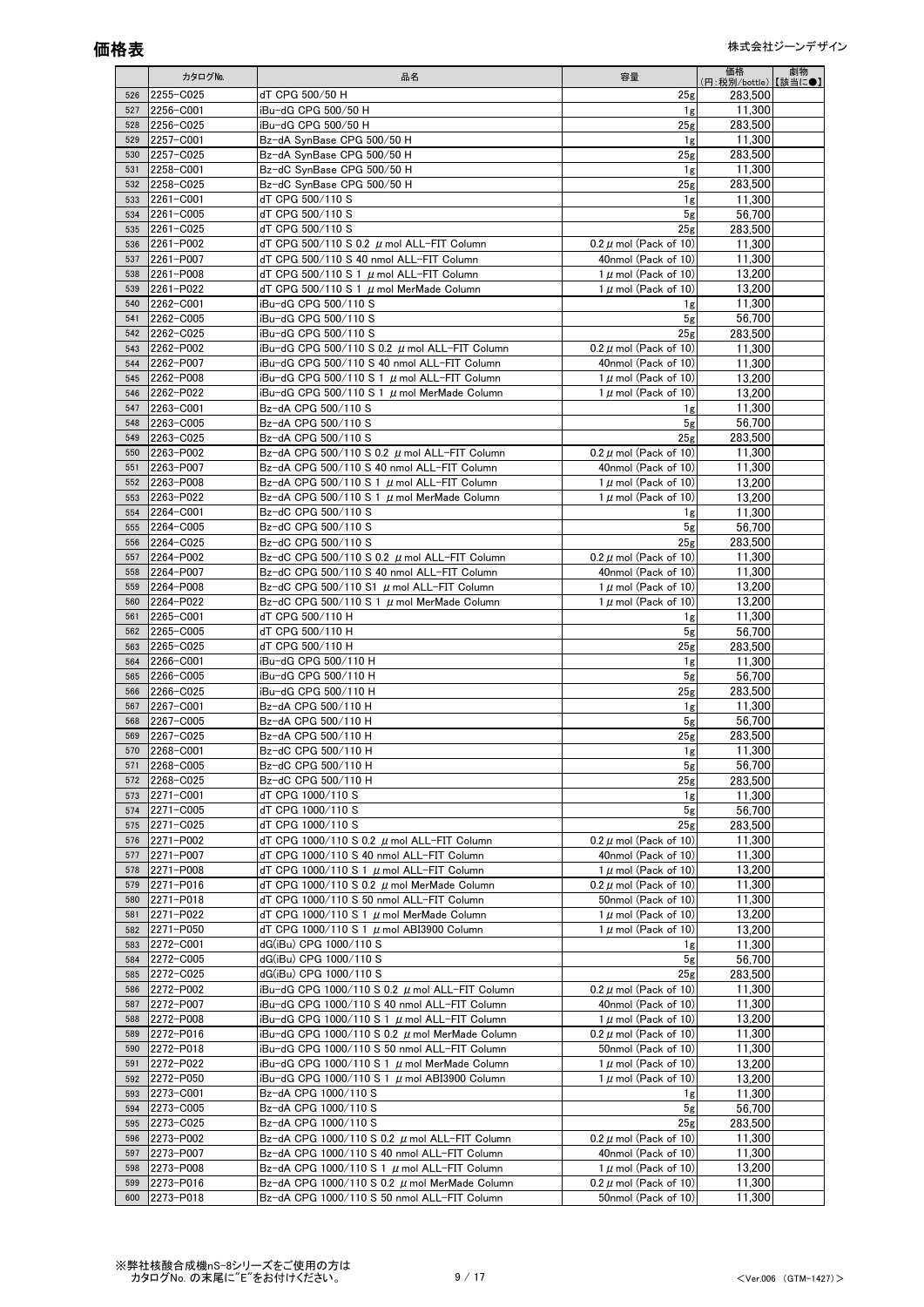|     | カタログNo.   | 品名                                                           | 容量                         | 価格<br>(円:税別/bottle) 【該当に●】 | 劇物 |
|-----|-----------|--------------------------------------------------------------|----------------------------|----------------------------|----|
| 601 | 2273-P022 | Bz-dA CPG 1000/110 S 1 $\,\mu$ mol MerMade Column            | 1 $\mu$ mol (Pack of 10)   | 13,200                     |    |
| 602 | 2273-P050 | Bz-dA CPG 1000/110 S 1 $\mu$ mol ABI3900 Column              | 1 $\mu$ mol (Pack of 10)   | 13.200                     |    |
| 603 | 2274-C001 | Bz-dC CPG 1000/110 S                                         | 1g                         | 11,300                     |    |
| 604 | 2274-C005 | Bz-dC CPG 1000/110 S                                         | 5g                         | 56.700                     |    |
| 605 | 2274-C025 | Bz-dC CPG 1000/110 S                                         | 25g                        | 283,500                    |    |
| 606 | 2274-P002 | Bz-dC CPG 1000/110 S 0.2 $\mu$ mol ALL-FIT Column            | 0.2 $\mu$ mol (Pack of 10) | 11.300                     |    |
| 607 | 2274-P007 | Bz-dC CPG 1000/110 S 40 nmol ALL-FIT Column                  | 40nmol (Pack of 10)        | 11,300                     |    |
| 608 | 2274-P008 | Bz-dC CPG 1000/110 S 1 $\mu$ mol ALL-FIT Column              | 1 $\mu$ mol (Pack of 10)   | 13,200                     |    |
| 609 | 2274-P016 | Bz-dC CPG 1000/110 S 0.2 $\,\mu$ mol MerMade Column          | $0.2 \mu$ mol (Pack of 10) | 11.300                     |    |
| 610 | 2274-P018 | Bz-dC CPG 1000/110 S 50 nmol ALL-FIT Column                  | 50nmol (Pack of 10)        | 11,300                     |    |
| 611 | 2274-P022 | Bz-dC CPG 1000/110 S 1 $\,\mu$ mol MerMade Column            | 1 $\mu$ mol (Pack of 10)   | 13,200                     |    |
| 612 | 2274-P050 | Bz-dC CPG 1000/110 S 1 $\mu$ mol ABI3900 Column              | 1 $\mu$ mol (Pack of 10)   | 13,200                     |    |
| 613 | 2275-C001 | Ac-dC CPG 1000/110                                           | 1g                         | 11,300                     |    |
| 614 | 2275-C005 | Ac-dC CPG 1000/110                                           | 5g                         | 56.700                     |    |
| 615 | 2275-C025 | Ac-dC CPG 1000/110                                           | 25 <sub>g</sub>            | 283,500                    |    |
| 616 | 2275-P002 | Ac-dC CPG 1000/110 0.2 $\mu$ mol ALL-FIT Column              | 0.2 $\mu$ mol (Pack of 10) | 11,300                     |    |
| 617 | 2275-P007 | Ac-dC CPG 1000/110 40 nmol ALL-FIT Column                    | 40nmol (Pack of 10)        | 11,300                     |    |
| 618 | 2275-P008 | Ac-dC CPG 1000/110 1 $\mu$ mol ALL-FIT Column                | 1 $\mu$ mol (Pack of 10)   | 13,200                     |    |
| 619 | 2275-P016 | Ac-dC CPG 1000/110 0.2 $\mu$ mol MerMade Column              | 0.2 $\mu$ mol (Pack of 10) | 11,300                     |    |
| 620 | 2275-P018 | Ac-dC CPG 1000/110 50 nmol ALL-FIT Column                    | 50nmol (Pack of 10)        | 11,300                     |    |
| 621 | 2275-P022 | Ac-dC CPG 1000/110 1 $\mu$ mol MerMade Column                | 1 $\mu$ mol (Pack of 10)   | 13,200                     |    |
| 622 | 2277-C001 | dmf-dG CPG 500/110 S                                         | 1g                         | 11.300                     |    |
| 623 | 2277-C005 | dmf-dG CPG 500/110 S                                         | 5g                         | 56,700                     |    |
| 624 | 2277-C025 | dmf-dG CPG 500/110 S                                         | 25g                        | 283,500                    |    |
| 625 | 2277-P002 | dmf-dG CPG 500/110 S 0.2 $\mu$ mol ALL-FIT Column            | 0.2 $\mu$ mol (Pack of 10) | 11,300                     |    |
| 626 | 2277-P007 | dmf-dG CPG 500/110 S 40 nmol ALL-FIT Column                  | 40nmol (Pack of 10)        | 11,300                     |    |
| 627 | 2277-P008 | dmf-dG CPG $500/110$ S 1 $\mu$ mol ALL-FIT Column            | 1 $\mu$ mol (Pack of 10)   | 13,200                     |    |
| 628 | 2277-P022 | dmf-dG CPG 500/110 S 1 $\mu$ mol MerMade Column              | 1 $\mu$ mol (Pack of 10)   | 13,200                     |    |
| 629 | 2278-C001 | dmf-dG CPG 500/110 H                                         | 1g                         | 11.300                     |    |
| 630 | 2278-C005 | dmf-dG CPG 500/110 H                                         | 5g                         | 56,700                     |    |
| 631 | 2278-C025 | dmf-dG CPG 500/110 H                                         | 25g                        | 283,500                    |    |
| 632 | 2278-P008 | dmf-dG CPG 500/110 H 1 $\mu$ mol ALL-FIT Column              | 1 $\mu$ mol (Pack of 10)   | 13,200                     |    |
| 633 | 2279-B100 | 3'-Phosphate CPG 1000/110                                    | 100 <sub>mg</sub>          | 7,600                      |    |
| 634 | 2279-C001 | 3'-Phosphate CPG 1000/110                                    | 1g                         | 49.100                     |    |
| 635 | 2279-P001 | 3'-Phosphate CPG 1000/110 0.2 $\mu$ mol ALL-FIT Column       | 0.2 $\mu$ mol Single       | 11,300                     |    |
| 636 | 2279-P002 | 3'-Phosphate CPG 1000/110 0.2 $\mu$ mol ALL-FIT Column       | 0.2 $\mu$ mol (Pack of 10) | 22,700                     |    |
| 637 | 2279-P008 | 3'-Phosphate CPG 1000/110 1 $\mu$ mol ALL-FIT Column         | 1 $\mu$ mol (Pack of 10)   | 28,000                     |    |
| 638 | 2279-P010 | 3'-Phosphate CPG 1000/110 1 $\mu$ mol ALL-FIT Column         | 1 $\mu$ mol (Pack of 4)    | 14,000                     |    |
| 639 | 2279-P016 | 3'-Phosphate CPG 1000/110 0.2 $\mu$ mol pk 10 MerMade Column | 0.2 $\mu$ mol (Pack of 10) | 22,700                     |    |
| 640 | 2279-P022 | 3'-Phosphate CPG 1000/110 1 $\mu$ mol MerMade Column         | 1 $\mu$ mol (Pack of 10)   | 28,000                     |    |
| 641 | 2279-P026 | 3'-Phosphate CPG 1000/110 1 $\mu$ mol MerMade Column         | 1 $\mu$ mol (Pack of 4)    | 14,000                     |    |
| 642 | 2287-B100 | dU CPG 1000/110                                              | 100 <sub>mg</sub>          | 9,100                      |    |
| 643 | 2287-C001 | dU CPG 1000/110                                              | 1g                         | 35,900                     |    |
| 644 | 2287-P002 | dU CPG 1000/110 0.2 $\mu$ mol ALL-FIT Column                 | 0.2 $\mu$ mol (Pack of 10) | 30.200                     |    |
| 645 | 2287-P008 | dU CPG 1000/110 1 $\mu$ mol ALL-FIT Column                   | 1 $\mu$ mol (Pack of 10)   | 45,400                     |    |
| 646 | 2290-C001 | Pac-dA CPG 1000/110                                          | 1g                         | 24,600                     |    |
| 647 | 2290-C005 | Pac-dA CPG 1000/110                                          | 5g                         | 122,900                    |    |
| 648 | 2290-P002 | Pac-dA CPG 1000/110 0.2 $\mu$ mol ALL-FIT Column             | 0.2 $\mu$ mol (Pack of 10) | 29.900                     |    |
| 649 | 2290-P008 | Pac-dA CPG 1000/110 1 µ mol ALL-FIT Column                   | 1 $\mu$ mol (Pack of 10)   | 31,400                     |    |
| 650 | 2290-P016 | Pac-dA CPG 1000/110 0.2 $\mu$ mol MerMade Column             | 0.2 $\mu$ mol (Pack of 10) | 29,900                     |    |
| 651 | 2290-P022 | Pac-dA CPG 1000/110 1 $\mu$ mol MerMade Column               | 1 $\mu$ mol (Pack of 10)   | 31.400                     |    |
| 652 | 2292-C001 | iPr-Pac-dG CPG 1000/110                                      | 1g                         | 24,600                     |    |
| 653 | 2292-C005 | iPr-Pac-dG CPG 1000/110                                      | 5g                         | 122,900                    |    |
| 654 | 2292-P002 | iPr-Pac-dG CPG 1000/110 0.2 $\,\mu$ mol ALL-FIT Column       | 0.2 $\mu$ mol (Pack of 10) | 29,900                     |    |
| 655 | 2292-P008 | iPr-Pac-dG CPG 1000/110 1 $\,\mu$ mol ALL-FIT Column         | 1 $\mu$ mol (Pack of 10)   | 31,400                     |    |
| 656 | 2292-P016 | iPr-Pac-dG CPG 1000/110 0.2 $\mu$ mol MerMade Column         | 0.2 $\mu$ mol (Pack of 10) | 29,900                     |    |
| 657 | 2292-P022 | iPr-Pac-dG CPG 1000/110 1 $\,\mu$ mol MerMade Column         | 1 $\mu$ mol (Pack of 10)   | 31,400                     |    |
| 658 | 2293-B100 | dI CPG 1000/110                                              | 100 <sub>mg</sub>          | 5,700                      |    |
| 659 | 2293-C001 | dI CPG 1000/110                                              | 1g                         | 34.000                     |    |
| 660 | 2293-P002 | dI CPG 1000/110 0.2 $\mu$ mol ALL-FIT Column                 | 0.2 $\mu$ mol (Pack of 10) | 26,500                     |    |
| 661 | 2293-P008 | dI CPG 1000/110 1 $\mu$ mol ALL-FIT Column                   | 1 $\mu$ mol (Pack of 10)   | 37,800                     |    |
| 662 | 2294-B100 | dT-5' CPG 1000/110 L/L                                       | 100 <sub>mg</sub>          | 9,500                      |    |
| 663 | 2294-C001 | dT-5' CPG 1000/110 L/L                                       | 1g                         | 71,800                     |    |
| 664 | 2294-P002 | dT-5' CPG 1000/110 L/L 0.2 $\,\mu$ mol ALL-FIT Column        | 0.2 $\mu$ mol (Pack of 10) | 30,200                     |    |
| 665 | 2294-P008 | dT-5' CPG 1000/110 L/L 1 $\mu$ mol ALL-FIT Column            | 1 $\mu$ mol (Pack of 10)   | 37,800                     |    |
| 666 | 2294-P022 | dT-5' CPG 1000/110 L/L 1 $\,\mu$ mol MerMade Column          | 1 $\mu$ mol (Pack of 10)   | 37,800                     |    |
| 667 | 2294-P048 | dT-5' CPG 1000/110 L/L 0.2 $\mu$ mol ABI3900 Column          | 0.2 $\mu$ mol (Pack of 10) | 30,200                     |    |
| 668 | 2294-P050 | dT-5' CPG 1000/110 L/L 1 $\mu$ mol ABI3900 Column            | 1 $\mu$ mol (Pack of 10)   | 37,800                     |    |
| 669 | 2295-B250 | U RNA CPG 1000/110                                           | 250 <sub>mg</sub>          | 11,000                     |    |
| 670 | 2295-C001 | U RNA CPG 1000/110                                           | 1g                         | 35,900                     |    |
| 671 | 2295-P002 | U RNA CPG 1000/110 0.2 $\mu$ mol ALL-FIT Column              | 0.2 $\mu$ mol (Pack of 10) | 20,000                     |    |
| 672 | 2295-P008 | U RNA CPG 1000/110 1 $\mu$ mol ALL-FIT Column                | 1 $\mu$ mol (Pack of 10)   | 24,600                     |    |
| 673 | 2295-P016 | U RNA CPG 1000/110 0.2 $\mu$ mol MerMade Column              | 0.2 $\mu$ mol (Pack of 10) | 20,000                     |    |
| 674 | 2295-P022 | U RNA CPG 1000/110 1 $\mu$ mol MerMade Column                | 1 $\mu$ mol (Pack of 10)   | 24,600                     |    |
| 675 | 2298-B100 | iBu-dG-5' CPG 1000/110                                       | 100 <sub>mg</sub>          | 9,500                      |    |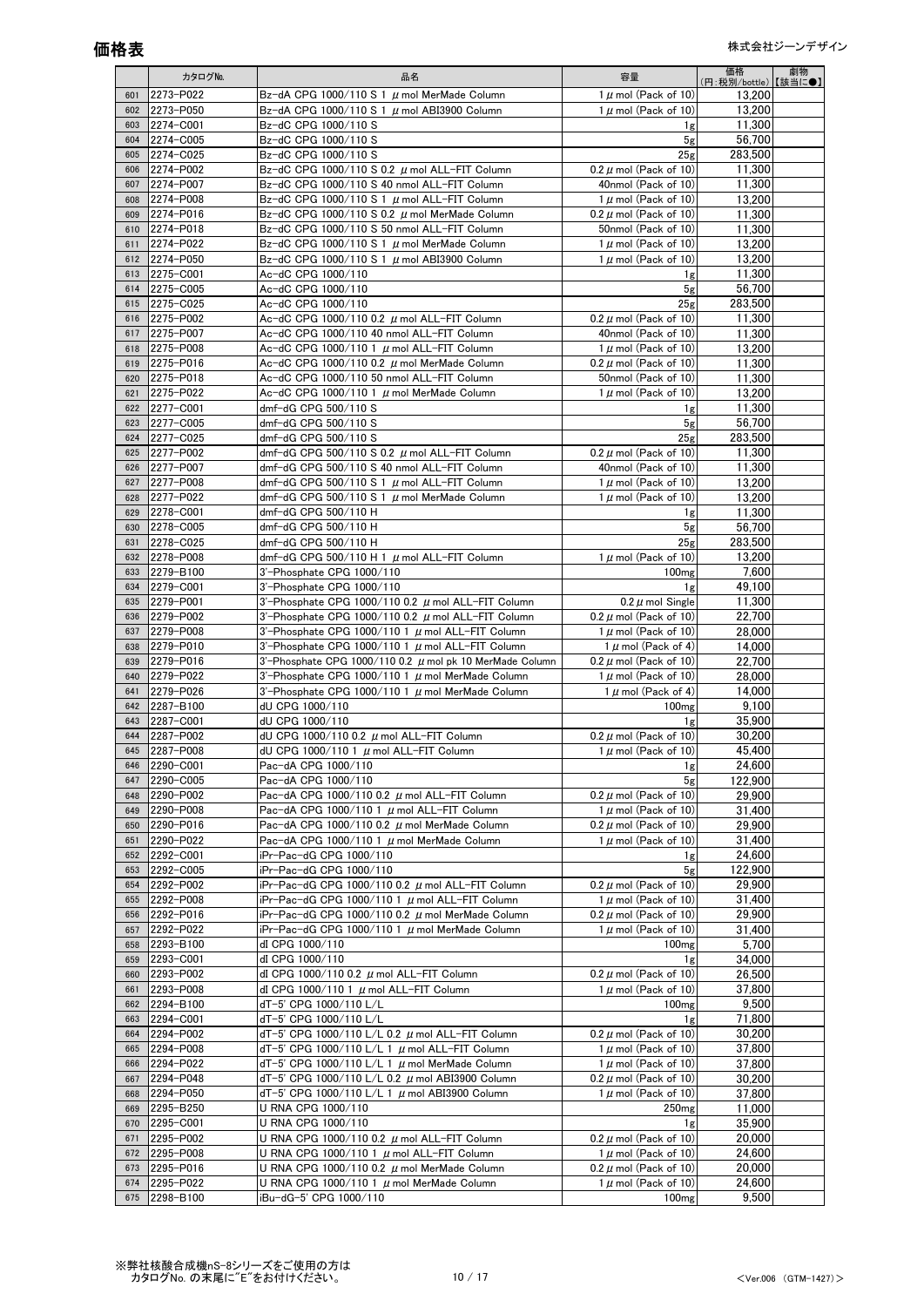|            | カタログNo.                | 品名                                                                                                           | 容量                                                     | 価格<br>(円:税別/bottle)【該当に●】 | 劇物 |
|------------|------------------------|--------------------------------------------------------------------------------------------------------------|--------------------------------------------------------|---------------------------|----|
| 676        | 2298-C001              | iBu-dG-5' CPG 1000/110                                                                                       | 1g                                                     | 71,800                    |    |
| 677        | 2298-P002              | iBu-dG-5' CPG 1000/110 0.2 $\mu$ mol ALL-FIT Column                                                          | 0.2 $\mu$ mol (Pack of 10)                             | 30.200                    |    |
| 678        | 2298-P008              | iBu-dG-5' CPG 1000/110 1 $\mu$ mol ALL-FIT Column                                                            | 1 $\mu$ mol (Pack of 10)                               | 37,800                    |    |
| 679        | 2298-P016              | iBu-dG-5' CPG 1000/110 0.2 $\mu$ mol MerMade Column                                                          | $0.2 \mu$ mol (Pack of 10)                             | 30,200                    |    |
| 680        | 2298-P022              | iBu-dG-5' CPG 1000/110 1 $\mu$ mol MerMade Column                                                            | 1 $\mu$ mol (Pack of 10)                               | 37.800                    |    |
| 681        | 2300-B250              | Universal-Q CPG 500/110                                                                                      | 250 <sub>mg</sub>                                      | 17.000                    |    |
| 682        | 2300-C001              | Universal-Q CPG 500/110                                                                                      | 1g                                                     | 57,800                    |    |
| 683<br>684 | 2300-P002<br>2300-P008 | Universal-Q CPG 500/110 0.2 $\mu$ mol ALL-FIT Column<br>Universal-Q CPG 500/110 1 $\mu$ mol ALL-FIT Column   | 0.2 $\mu$ mol (Pack of 10)<br>1 $\mu$ mol (Pack of 10) | 30.900<br>42,400          |    |
| 685        | 2300-P016              | Universal-Q CPG 500/110 0.2 $\mu$ mol MerMade Column                                                         | 0.2 $\mu$ mol (Pack of 10)                             | 30.900                    |    |
| 686        | 2300-P022              | Universal-Q CPG 500/110 1 $\mu$ mol MerMade Column                                                           | $1 \mu$ mol (Pack of 10)                               | 42,400                    |    |
| 687        | 2304-B500              | Universal CPG 1000/110 S                                                                                     | 500 <sub>mg</sub>                                      | 7,300                     |    |
| 688        | 2304-C001              | Universal CPG 1000/110 S                                                                                     | 1g                                                     | 11.600                    |    |
| 689        | 2309-B100              | C(Ac) RNA CPG 1000/110                                                                                       | 100 <sub>mg</sub>                                      | 6,000                     |    |
| 690        | 2309-B250              | Ac-C RNA CPG 1000/110                                                                                        | 250 <sub>mg</sub>                                      | 11.000                    |    |
| 691        | 2309-C001              | Ac-C RNA CPG 1000/110                                                                                        | 1g                                                     | 35,900                    |    |
| 692        | 2309-P002              | Ac-C RNA CPG 1000/110 0.2 $\mu$ mol ALL-FIT Column                                                           | 0.2 $\mu$ mol (Pack of 10)                             | 28,400                    |    |
| 693        | 2309-P008              | Ac-C RNA CPG 1000/110 1 $\mu$ mol ALL-FIT Column                                                             | 1 $\mu$ mol (Pack of 10)                               | 32.100                    |    |
| 694<br>695 | 2309-P016<br>2309-P022 | Ac-C RNA CPG 1000/110 0.2 $\,\mu$ mol MerMade Column<br>Ac-C RNA CPG 1000/110 1 $\,\mu$ mol MerMade Column   | 0.2 $\mu$ mol (Pack of 10)<br>1 $\mu$ mol (Pack of 10) | 28,400<br>32,100          |    |
| 696        | 2310-B100              | 2'-OMe-U CPG 1000/110                                                                                        | 100 <sub>mg</sub>                                      | 6.000                     |    |
| 697        | 2310-B250              | 2'-OMe-U CPG 1000/110                                                                                        | 250 <sub>mg</sub>                                      | 11,000                    |    |
| 698        | 2310-C001              | 2'-OMe-U CPG 1000/110                                                                                        | 1g                                                     | 35.900                    |    |
| 699        | 2310-P002              | 2'-OMe-U CPG 1000/110 0.2 $\mu$ mol ALL-FIT Column                                                           | 0.2 $\mu$ mol (Pack of 10)                             | 28,400                    |    |
| 700        | 2310-P008              | 2'-OMe-U CPG 1000/110 1 $\mu$ mol ALL-FIT Column                                                             | 1 $\mu$ mol (Pack of 10)                               | 32,100                    |    |
| 701        | 2310-P022              | 2'-OMe-U CPG 1000/110 1 $\mu$ mol MerMade Column                                                             | 1 $\mu$ mol (Pack of 10)                               | 32.100                    |    |
| 702        | 2311-B100              | 2'-OMe-G(dmf) CPG 1000/110                                                                                   | 100 <sub>mg</sub>                                      | 6,000                     |    |
| 703        | 2311-B250              | 2'-OMe-G(dmf) CPG 1000/110                                                                                   | 250 <sub>mg</sub>                                      | 11.000                    |    |
| 704        | 2311-C001              | 2'-OMe-G(dmf) CPG 1000/110                                                                                   | 1g                                                     | 35,900                    |    |
| 705        | 2311-P002              | 2'-OMe-G(dmf) CPG 1000/110 0.2 $\mu$ mol ALL-FIT Column                                                      | 0.2 $\mu$ mol (Pack of 10)                             | 28,400                    |    |
| 706<br>707 | 2311-P008              | 2'-OMe-G(dmf) CPG 1000/110 1 $\mu$ mol ALL-FIT Column                                                        | 1 $\mu$ mol (Pack of 10)                               | 32,100                    |    |
| 708        | 2311-P022<br>2312-B100 | 2'-OMe-G(dmf) CPG 1000/110 1 $\mu$ mol MerMade Column<br>2'-OMe-A(Bz) CPG 1000/110                           | 1 $\mu$ mol (Pack of 10)<br>100 <sub>mg</sub>          | 32,100<br>6.000           |    |
| 709        | 2312-B250              | 2'-OMe-A(Bz) CPG 1000/110                                                                                    | 250 <sub>mg</sub>                                      | 11,000                    |    |
| 710        | 2312-C001              | 2'-OMe-A(Bz) CPG 1000/110                                                                                    | 1g                                                     | 35,900                    |    |
| 711        | 2312-P002              | 2'-OMe-A(Bz) CPG 1000/110 0.2 $\mu$ mol ALL-FIT Column                                                       | 0.2 $\mu$ mol (Pack of 10)                             | 28,400                    |    |
| 712        | 2312-P008              | 2'-OMe-A(Bz) CPG 1000/110 1 $\mu$ mol ALL-FIT Column                                                         | 1 $\mu$ mol (Pack of 10)                               | 32,100                    |    |
| 713        | 2312-P022              | 2'-OMe-A(Bz) CPG 1000/110 1 $\mu$ mol MerMade Column                                                         | 1 $\mu$ mol (Pack of 10)                               | 32.100                    |    |
| 714        | 2313-B100              | 2'-OMe-C(Bz) CPG 1000/110                                                                                    | 100 <sub>mg</sub>                                      | 6,000                     |    |
| 715        | 2313-B250              | 2'-OMe-C(Bz) CPG 1000/110                                                                                    | 250 <sub>mg</sub>                                      | 11,000                    |    |
| 716        | 2313-C001              | 2'-OMe-C(Bz) CPG 1000/110                                                                                    | 1g                                                     | 35,900                    |    |
| 717        | 2313-P002              | 2'-OMe-C(Bz) CPG 1000/110 0.2 $\mu$ mol ALL-FIT Column                                                       | 0.2 $\mu$ mol (Pack of 10)                             | 28,400                    |    |
| 718<br>719 | 2313-P008<br>2313-P022 | 2'-OMe-C(Bz) CPG 1000/110 1 $\mu$ mol ALL-FIT Column<br>2'-OMe-C(Bz) CPG 1000/110 1 $\mu$ mol MerMade Column | 1 $\mu$ mol (Pack of 10)<br>1 $\mu$ mol (Pack of 10)   | 32.100<br>32,100          |    |
| 720        | 2314-B100              | 2'-OMe-C(Ac) CPG 1000/110                                                                                    | 100 <sub>mg</sub>                                      | 6,000                     |    |
| 721        | 2314-B250              | 2'-OMe-C(Ac) CPG 1000/110                                                                                    | 250 <sub>mg</sub>                                      | 11.000                    |    |
| 722        | 2314-C001              | 2'-OMe-C(Ac) CPG 1000/110                                                                                    | 1g                                                     | 35,900                    |    |
| 723        | 2314-P002              | 2'-OMe-C(Ac) CPG 1000/110 0.2 $\mu$ mol ALL-FIT Column                                                       | 0.2 $\mu$ mol (Pack of 10)                             | 28,400                    |    |
| 724        | 2314-P008              | 2'-OMe-C(Ac) CPG 1000/110 1 $\mu$ mol ALL-FIT Column                                                         | $1 \mu$ mol (Pack of 10)                               | 32,100                    |    |
| 725        | 2317-C001              | dmf-dG CPG 1000/110 S                                                                                        | 1g                                                     | 11.300                    |    |
| 726        | 2317-C005              | dmf-dG CPG 1000/110 S                                                                                        | 5 <sub>g</sub>                                         | 56,700                    |    |
| 727        | 2317-C025              | dmf-dG CPG 1000/110 S                                                                                        | 25 <sub>g</sub>                                        | 283,500                   |    |
| 728        | 2317-P002              | dmf-dG CPG 1000/110 S 0.2 $\mu$ mol ALL-FIT Column                                                           | 0.2 $\mu$ mol (Pack of 10)                             | 11,300                    |    |
| 729<br>730 | 2317-P007<br>2317-P008 | dmf-dG CPG 1000/110 S 40 nmol ALL-FIT Column<br>dmf-dG CPG 1000/110 S 1 $\mu$ mol ALL-FIT Column             | 40nmol (Pack of 10)<br>1 $\mu$ mol (Pack of 10)        | 11,300<br>13,200          |    |
| 731        | 2317-P016              | dmf-dG CPG 1000/110 S 0.2 $\mu$ mol MerMade Column                                                           | 0.2 $\mu$ mol (Pack of 10)                             | 11.300                    |    |
| 732        | 2317-P018              | dmf-dG CPG 1000/110 S 50 nmol ALL-FIT Column                                                                 | 50nmol (Pack of 10)                                    | 11,300                    |    |
| 733        | 2317-P022              | dmf-dG CPG 1000/110 S 1 $\mu$ mol MerMade Column                                                             | 1 $\mu$ mol (Pack of 10)                               | 13.200                    |    |
| 734        | 2318-B100              | G(dmf) RNA CPG 1000/110                                                                                      | 100 <sub>mg</sub>                                      | 6,000                     |    |
| 735        | 2318-B250              | dmf-G RNA CPG 1000/110                                                                                       | 250 <sub>mg</sub>                                      | 11,000                    |    |
| 736        | 2318-C001              | dmf-G RNA CPG 1000/110                                                                                       | 1g                                                     | 35,900                    |    |
| 737        | 2318-P002              | dmf-G RNA CPG 1000/110 0.2 $\mu$ mol ALL-FIT Column                                                          | 0.2 $\mu$ mol (Pack of 10)                             | 20,000                    |    |
| 738        | 2318-P008              | dmf-G RNA CPG 1000/110 1 $\mu$ mol ALL-FIT Column                                                            | 1 $\mu$ mol (Pack of 10)                               | 24,600                    |    |
| 739        | 2318-P016              | dmf-G RNA CPG 1000/110 0.2 $\mu$ mol MerMade Column                                                          | 0.2 $\mu$ mol (Pack of 10)                             | 20,000                    |    |
| 740<br>741 | 2318-P022<br>2319-B100 | dmf-G RNA CPG 1000/110 1 $\mu$ mol MerMade Column<br>A(Pac) RNA CPG 1000/110                                 | 1 $\mu$ mol (Pack of 10)<br>100 <sub>mg</sub>          | 24,600<br>6,000           |    |
| 742        | 2319-B250              | Pac-A RNA CPG 1000/110                                                                                       | 250 <sub>mg</sub>                                      | 11,000                    |    |
| 743        | 2319-C001              | Pac-A RNA CPG 1000/110                                                                                       | 1g                                                     | 35,900                    |    |
| 744        | 2319-P002              | Pac-A RNA CPG 1000/110 0.2 $\mu$ mol ALL-FIT Column                                                          | 0.2 $\mu$ mol (Pack of 10)                             | 28,400                    |    |
| 745        | 2319-P016              | Pac-A RNA CPG 1000/110 0.2 $\mu$ mol MerMade Column                                                          | 0.2 $\mu$ mol (Pack of 10)                             | 28,400                    |    |
| 746        | 2320-B100              | G(iPr-Pac) RNA CPG 1000/110                                                                                  | 100 <sub>mg</sub>                                      | 6,000                     |    |
| 747        | 2320-B250              | iPr-Pac-G RNA CPG 1000/110                                                                                   | 250 <sub>mg</sub>                                      | 11,000                    |    |
| 748        | 2320-C001              | iPr-Pac-G RNA CPG 1000/110                                                                                   | 1g                                                     | 35,900                    |    |
| 749        | 2320-P002              | iPr-Pac-G RNA CPG 1000/110 0.2 $\mu$ mol ALL-FIT Column                                                      | 0.2 $\mu$ mol (Pack of 10)                             | 28,400                    |    |
| 750        | 2320-P016              | iPr-Pac-G RNA CPG 1000/110 0.2 $\mu$ mol MerMade Column                                                      | 0.2 $\mu$ mol (Pack of 10)                             | 28,400                    |    |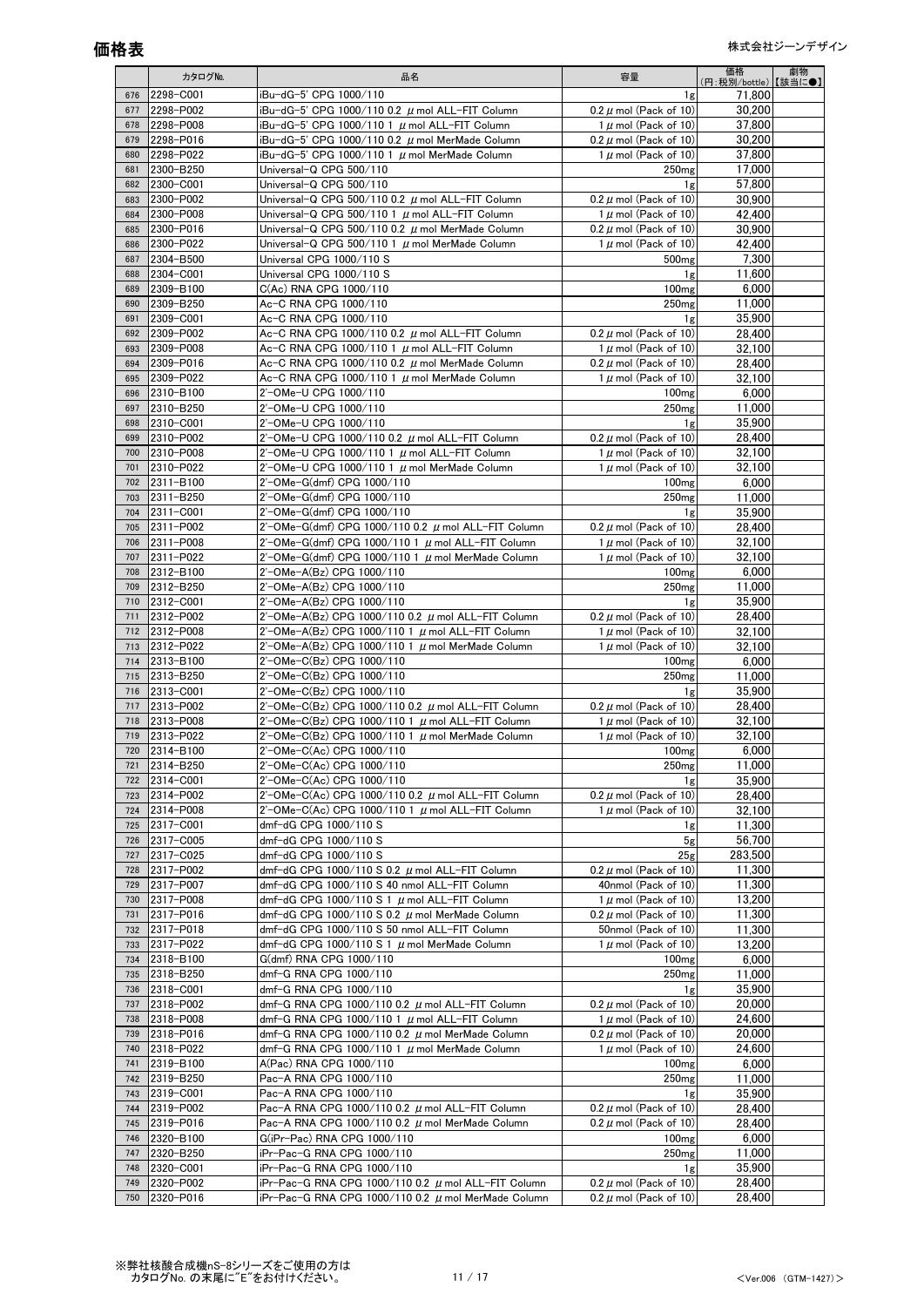|            | カタログNo.                | 品名                                                                                                     | 容量                                                     | 価格<br>(円:税別/bottle)】【該当に●】 | 劇物 |
|------------|------------------------|--------------------------------------------------------------------------------------------------------|--------------------------------------------------------|----------------------------|----|
| 751        | 2321-B100              | A(Bz) RNA CPG 1000/110                                                                                 | 100 <sub>mg</sub>                                      | 6,000                      |    |
| 752        | 2321-B250              | Bz-A RNA CPG 1000/110                                                                                  | 250 <sub>mg</sub>                                      | 11,000                     |    |
| 753        | 2321-C001              | Bz-A RNA CPG 1000/110                                                                                  | 1g                                                     | 35.900                     |    |
| 754        | 2321-P002              | Bz-A RNA CPG 1000/110 0.2 $\mu$ mol ALL-FIT Column                                                     | 0.2 $\mu$ mol (Pack of 10)                             | 28,400                     |    |
| 755<br>756 | 2321-P008<br>2321-P016 | Bz-A RNA CPG 1000/110 1 µ mol ALL-FIT Column<br>Bz-A RNA CPG 1000/110 0.2 $\mu$ mol MerMade Column     | 1 $\mu$ mol (Pack of 10)<br>0.2 $\mu$ mol (Pack of 10) | 32.100<br>28,400           |    |
| 757        | 2321-P022              | Bz-A RNA CPG 1000/110 1 $\mu$ mol MerMade Column                                                       | 1 $\mu$ mol (Pack of 10)                               | 32,100                     |    |
| 758        | 2323-B100              | Me-dC(Bz) CPG 1000/110                                                                                 | 100 <sub>mg</sub>                                      | 5,300                      |    |
| 759        | 2323-C001              | Me-dC(Bz) CPG 1000/110                                                                                 | 1g                                                     | 42,300                     |    |
| 760        | 2323-P002              | Me-dC(Bz) CPG 1000/110 0.2 $\mu$ mol ALL-FIT Column                                                    | $0.2 \mu$ mol (Pack of 10)                             | 32.100                     |    |
| 761        | 2323-P008              | Me-dC(Bz) CPG 1000/110 1 $\mu$ mol ALL-FIT Column                                                      | 1 $\mu$ mol (Pack of 10)                               | 46,900                     |    |
| 762        | 2325-B100              | Br-dU CPG 1000/110                                                                                     | 100 <sub>mg</sub>                                      | 5,800                      |    |
| 763        | 2325-C001              | Br-dU CPG 1000/110                                                                                     | 1g                                                     | 27.800                     |    |
| 764<br>765 | 2326-B100<br>2326-C001 | Glyceryl CPG 1000/110<br>Glyceryl CPG 1000/110                                                         | 100 <sub>mg</sub><br>1g                                | 10.000<br>77.500           |    |
| 766        | 2326-P002              | Glyceryl CPG 1000/110 0.2 $\mu$ mol ALL-FIT Column                                                     | 0.2 $\mu$ mol (Pack of 10)                             | 37,800                     |    |
| 767        | 2326-P008              | Glyceryl CPG 1000/110 1 $\,\mu$ mol ALL-FIT Column                                                     | 1 $\mu$ mol (Pack of 10)                               | 77,500                     |    |
| 768        | 2349-B100              | DDQ-1 CPG 1000/110                                                                                     | 100 <sub>mg</sub>                                      | 23.900                     |    |
| 769        | 2349-C001              | DDQ-1 CPG 1000/110                                                                                     | 1g                                                     | 170,800                    |    |
| 770        | 2349-P001              | DDQ-1 CPG 1000/110 0.2 $\mu$ mol ALL-FIT Column                                                        | $0.2 \mu$ mol Single                                   | 23.900                     |    |
| 771        | 2349-P002              | DDQ-1 CPG 1000/110 0.2 $\mu$ mol ALL-FIT Column                                                        | $0.2 \mu$ mol (Pack of 10)                             | 47,700                     |    |
| 772        | 2349-P008              | DDQ-1 CPG 1000/110 1 $\mu$ mol ALL-FIT Column                                                          | 1 $\mu$ mol (Pack of 10)                               | 79,500                     |    |
| 773        | 2349-P010              | DDQ-1 CPG 1000/110 1 $\mu$ mol ALL-FIT Column                                                          | 1 $\mu$ mol (Pack of 4)                                | 39,700                     |    |
| 774<br>775 | 2350-B100<br>2350-C001 | 3'-Amino Modifier C7 CPG 1000/110<br>3'-Amino Modifier C7 CPG 1000/110                                 | 100 <sub>mg</sub>                                      | 13.200<br>94.500           |    |
| 776        | 2350-P001              | 3'-Amino Modifier C7 CPG 1000/110 0.2 $\mu$ mol ALL-FIT Column                                         | 1g<br>0.2 $\mu$ mol Single                             | 14,400                     |    |
| 777        | 2350-P002              | 3'-Amino Modifier C7 CPG 1000/110 0.2 $\mu$ mol ALL-FIT Column                                         | 0.2 $\mu$ mol (Pack of 10)                             | 28,700                     |    |
| 778        | 2350-P008              | 3'-Amino Modifier C7 CPG 1000/110 1 $\mu$ mol ALL-FIT Column                                           | 1 $\mu$ mol (Pack of 10)                               | 37.800                     |    |
| 779        | 2350-P010              | 3'-Amino Modifier C7 CPG 1000/110 1 $\mu$ mol ALL-FIT Column                                           | 1 $\mu$ mol (Pack of 4)                                | 18,900                     |    |
| 780        | 2350-P015              | 3'-Amino Modifier C7 CPG 1000/110 0.2 $\mu$ mol MerMade Column                                         | 0.2 $\mu$ mol (Pack of 4)                              | 14.400                     |    |
| 781        | 2350-P016              | 3'-Amino Modifier C7 CPG 1000/110 0.2 $\mu$ mol MerMade Column                                         | $0.2 \mu$ mol (Pack of 10)                             | 28,700                     |    |
| 782        | 2350-P022              | 3'-Amino Modifier C7 CPG 1000/110 1 $\mu$ mol MerMade Column                                           | 1 $\mu$ mol (Pack of 10)                               | 37,800                     |    |
| 783        | 2350-P026              | 3'-Amino Modifier C7 CPG 1000/110 1 $\mu$ mol MerMade Column                                           | 1 $\mu$ mol (Pack of 4)                                | 18.900                     |    |
| 784<br>785 | 2350-P050<br>2353-B100 | 3'-Amino Modifier C7 CPG 1000/110 1 $\mu$ mol ABI3900 Column<br>3'-Biotin-TEG CPG 1000/110             | 1 $\mu$ mol (Pack of 10)<br>100 <sub>mg</sub>          | 37,800<br>20.700           |    |
| 786        | 2353-C001              | 3'-Biotin-TEG CPG 1000/110                                                                             | 1g                                                     | 196,400                    |    |
| 787        | 2353-P001              | 3'-Biotin-TEG CPG 1000/110 0.2 $\mu$ mol ALL-FIT Column                                                | 0.2 $\mu$ mol Single                                   | 20,700                     |    |
| 788        | 2353-P002              | 3'-Biotin-TEG CPG 1000/110 0.2 $\mu$ mol ALL-FIT Column                                                | 0.2 $\mu$ mol (Pack of 10)                             | 46.600                     |    |
| 789        | 2353-P008              | 3'-Biotin-TEG CPG 1000/110 1 $\mu$ mol ALL-FIT Column                                                  | 1 $\mu$ mol (Pack of 10)                               | 142,100                    |    |
| 790        | 2353-P010              | 3'-Biotin-TEG CPG 1000/110 1 $\mu$ mol ALL-FIT Column                                                  | 1 $\mu$ mol (Pack of 4)                                | 63,200                     |    |
| 791        | 2353-P022              | 3'-Biotin-TEG CPG 1000/110 1 $\mu$ mol MerMade Column                                                  | 1 $\mu$ mol (Pack of 10)                               | 46,600<br>20,700           |    |
| 792<br>793 | 2353-P026<br>2355-B100 | 3'-Biotin-TEG CPG 1000/110 1 $\mu$ mol MerMade Column<br>Bz-dA-5'-CPG 1000/110                         | 1 $\mu$ mol (Pack of 4)<br>100 <sub>mg</sub>           | 9,500                      |    |
| 794        | 2355-C001              | Bz-dA-5'-CPG 1000/110                                                                                  | 1g                                                     | 71,800                     |    |
| 795        | 2355-P002              | Bz-dA-5'-CPG 1000/110 0.2 $\mu$ mol ALL-FIT Column                                                     | $0.2 \mu$ mol (Pack of 10)                             | 30,200                     |    |
| 796        | 2355-P008              | $Bz-dA-5'-CPG$ 1000/110 1 $\mu$ mol ALL-FIT Column                                                     | 1 $\mu$ mol (Pack of 10)                               | 37.800                     |    |
| 797        | 2355-P022              | Bz-dA-5'-CPG 1000/110 1 $\mu$ mol MerMade Column                                                       | 1 $\mu$ mol (Pack of 10)                               | 37.800                     |    |
| 798        | 2356-B100              | Bz-dC-5' CPG 1000/110                                                                                  | 100 <sub>mg</sub>                                      | 9,500                      |    |
| 799        | 2356-C001              | Bz-dC-5' CPG 1000/110                                                                                  | 1g                                                     | 71.800                     |    |
| 800        | 2356-P002<br>2356-P008 | Bz-dC-5' CPG 1000/110 0.2 $\mu$ mol ALL-FIT Column                                                     | 0.2 $\mu$ mol (Pack of 10)                             | 30,200                     |    |
| 801<br>802 | 2356-P016              | Bz-dC-5' CPG 1000/110 1 $\mu$ mol ALL-FIT Column<br>Bz-dC-5' CPG 1000/110 0.2 $\mu$ mol MerMade Column | 1 $\mu$ mol (Pack of 10)<br>0.2 $\mu$ mol (Pack of 10) | 37,800<br>30,200           |    |
| 803        | 2356-P022              | Bz-dC-5' CPG 1000/110 1 $\mu$ mol MerMade Column                                                       | 1 $\mu$ mol (Pack of 10)                               | 37,800                     |    |
| 804        | 2357-C001              | Ac-dC CPG 500/110                                                                                      | 1g                                                     | 11,300                     |    |
| 805        | 2357-C005              | Ac-dC CPG 500/110                                                                                      | 5 <sub>g</sub>                                         | 56,700                     |    |
| 806        | 2357-C025              | Ac-dC CPG 500/110                                                                                      | 25g                                                    | 283,500                    |    |
| 807        | 2357-P002              | Ac-dC CPG 500/110 0.2 $\,\mu$ mol ALL-FIT Column                                                       | 0.2 $\mu$ mol (Pack of 10)                             | 11,300                     |    |
| 808        | 2357-P007              | Ac-dC CPG 500/110 40 nmol ALL-FIT Column                                                               | 40nmol (Pack of 10)                                    | 11.300                     |    |
| 809<br>810 | 2357-P008<br>2357-P022 | Ac-dC CPG $500/110$ 1 $\mu$ mol ALL-FIT Column<br>Ac-dC CPG 500/110 1 $\mu$ mol MerMade Column         | 1 $\mu$ mol (Pack of 10)<br>1 $\mu$ mol (Pack of 10)   | 13.200<br>13,200           |    |
| 811        | 2359-B100              | 3'-Fluorescein CPG 1000/110                                                                            | 100 <sub>mg</sub>                                      | 34,000                     |    |
| 812        | 2359-C001              | 3'-Fluorescein CPG 1000/110                                                                            | 1g                                                     | 330,800                    |    |
| 813        | 2359-P001              | 3'-Fluorescein CPG 1000/110 0.2 $\mu$ mol ALL-FIT Column                                               | 0.2 $\mu$ mol Single                                   | 25,900                     |    |
| 814        | 2359-P002              | 3'-Fluorescein CPG 1000/110 0.2 $\mu$ mol ALL-FIT Column                                               | $0.2 \mu$ mol (Pack of 10)                             | 51,600                     |    |
| 815        | 2359-P008              | 3'-Fluorescein CPG 1000/110 1 $\mu$ mol ALL-FIT Column                                                 | $1 \mu$ mol (Pack of 10)                               | 162,700                    |    |
| 816        | 2359-P010              | 3'-Fluorescein CPG 1000/110 1 $\,\mu$ mol ALL-FIT Column                                               | 1 $\mu$ mol (Pack of 4)                                | 81,400                     |    |
| 817        | 2360-C001              | dT CPG 2000/110                                                                                        | 1g                                                     | 20,400                     |    |
| 818<br>819 | 2361-B100<br>2361-C001 | 3'-Thiol Modifier C3 S-S CPG 1000/110<br>3'-Thiol Modifier C3 S-S CPG 1000/110                         | 100 <sub>mg</sub><br>1g                                | 19,700<br>183,300          |    |
| 820        | 2361-P001              | 3'-Thiol Modifier C3 S-S CPG 1000/110 0.2 $\mu$ mol ALL-FIT Column                                     | 0.2 $\mu$ mol Single                                   | 16,600                     |    |
| 821        | 2361-P002              | 3'-Thiol Modifier C3 S-S CPG 1000/110 0.2 $\mu$ mol ALL-FIT Column                                     | 0.2 $\mu$ mol (Pack of 10)                             | 41,600                     |    |
| 822        | 2361-P008              | 3'-Thiol Modifier C3 S-S CPG 1000/110 1 $\mu$ mol ALL-FIT Column                                       | 1 $\mu$ mol (Pack of 10)                               | 85,100                     |    |
| 823        | 2361-P010              | 3'-Thiol Modifier C3 S-S CPG 1000/110 1 $\mu$ mol ALL-FIT Column                                       | 1 $\mu$ mol (Pack of 4)                                | 34,000                     |    |
| 824        | 2361-P016              | 3'-Thiol Modifier C3 S-S CPG 1000/110 0.2 $\mu$ mol MerMade Column                                     | $0.2 \mu$ mol (Pack of 10)                             | 41,600                     |    |
| 825        | 2361-P022              | 3'-Thiol Modifier C3 S-S CPG 1000/110 1 $\mu$ mol MerMade Column                                       | 1 $\mu$ mol (Pack of 10)                               | 85,100                     |    |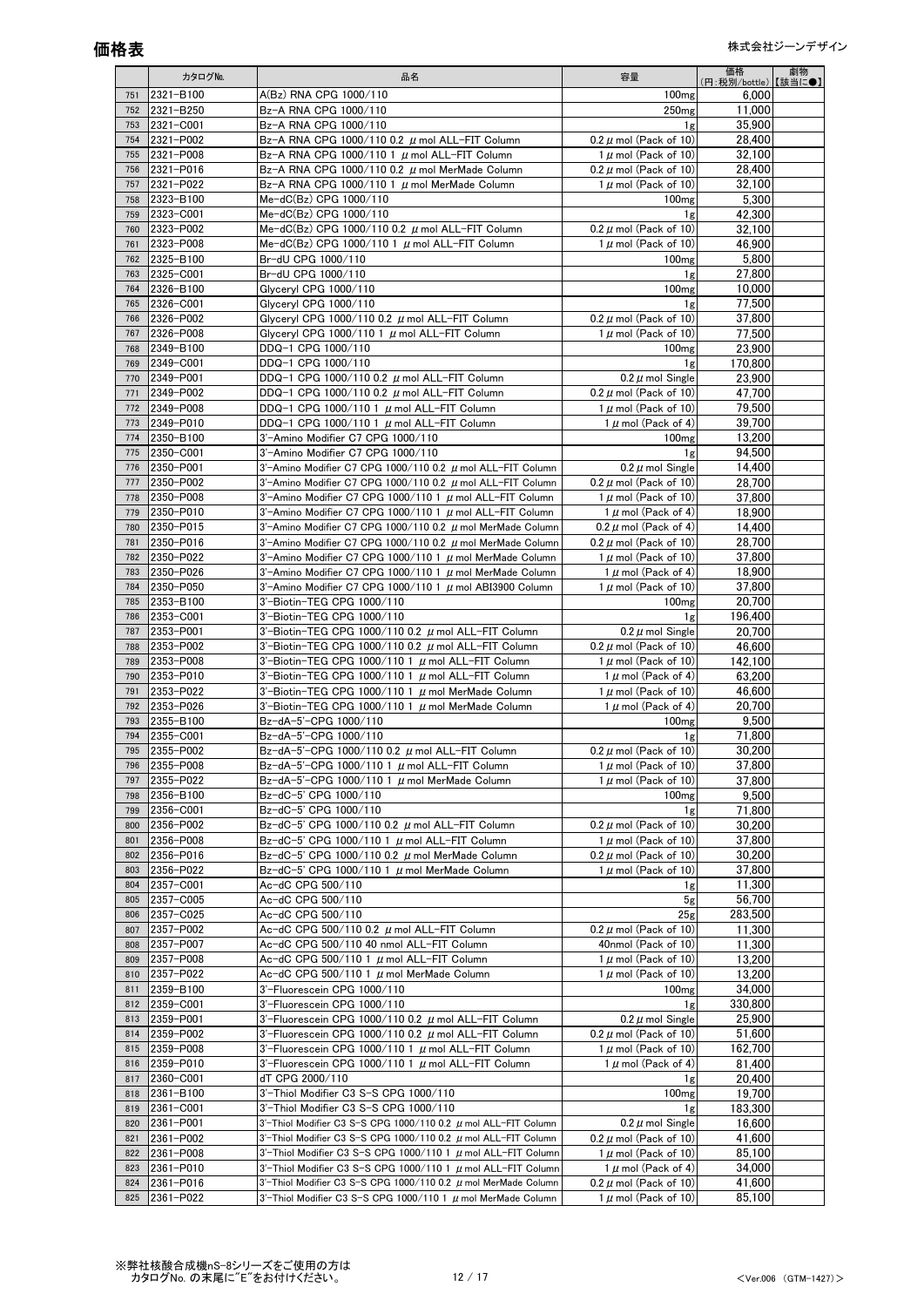|            | カタログNo.                | 品名                                                                                                                 | 容量                                                     | 価格<br>(円:税別/bottle)】【該当に●】 | 劇物 |
|------------|------------------------|--------------------------------------------------------------------------------------------------------------------|--------------------------------------------------------|----------------------------|----|
| 826        | 2361-P026              | 3'-Thiol Modifier C3 S-S CPG 1000/110 1 $\mu$ mol MerMade Column                                                   | 1 $\mu$ mol (Pack of 4)                                | 85,100                     |    |
| 827        | 2365-B100              | 3'-PT Amino Modifier C6 CPG                                                                                        | 100 <sub>mg</sub>                                      | 23,400                     |    |
| 828        | 2365-C001              | 3'-PT Amino Modifier C6 CPG                                                                                        | 1g                                                     | 224.500                    |    |
| 829        | 2365-P001<br>2365-P002 | 3'-PT Amino Modifier C6 CPG 0.2 $\mu$ mol ALL-FIT Column                                                           | $0.2 \mu$ mol Single                                   | 17,900<br>35.700           |    |
| 830<br>831 | 2365-P008              | 3'-PT Amino Modifier C6 CPG 0.2 $\mu$ mol ALL-FIT Column<br>3'-PT Amino Modifier C6 CPG 1 $\mu$ mol ALL-FIT Column | $0.2 \mu$ mol (Pack of 10)<br>1 $\mu$ mol (Pack of 10) | 110,400                    |    |
| 832        | 2365-P010              | 3'-PT Amino Modifier C6 CPG 1 $\mu$ mol ALL-FIT Column                                                             | 1 $\mu$ mol (Pack of 4)                                | 55,200                     |    |
| 833        | 2366-B100              | $3'$ - $(6$ -FAM $)$ CPG                                                                                           | 100 <sub>mg</sub>                                      | 34.000                     |    |
| 834        | 2366-C001              | $3'$ - $(6$ -FAM $)$ CPG                                                                                           | 1g                                                     | 330,800                    |    |
| 835        | 2366-P001              | $3'$ -(6-FAM) CPG 0.2 $\mu$ mol ALL-FIT Column                                                                     | 0.2 $\mu$ mol Single                                   | 25.900                     |    |
| 836        | 2366-P002              | $3'$ -(6-FAM) CPG 0.2 $\mu$ mol ALL-FIT Column                                                                     | 0.2 $\mu$ mol (Pack of 10)                             | 51,600                     |    |
| 837<br>838 | 2366-P008<br>2366-P010 | $3'$ -(6-FAM) CPG 1 $\mu$ mol ALL-FIT Column<br>$3'$ - $(6$ -FAM) CPG 1 $\mu$ mol ALL-FIT Column                   | 1 $\mu$ mol (Pack of 10)<br>1 $\mu$ mol (Pack of 4)    | 162,700<br>81.400          |    |
| 839        | 2366-P015              | $3'$ –(6–FAM) CPG 0.2 $\mu$ mol MerMade Column                                                                     | $0.2 \mu$ mol (Pack of 4)                              | 25.900                     |    |
| 840        | 2366-P016              | $3'$ -(6-FAM) CPG 0.2 $\mu$ mol MerMade Column                                                                     | $0.2 \mu$ mol (Pack of 10)                             | 51.600                     |    |
| 841        | 2366-P022              | $3'$ – $(6$ –FAM) CPG 1 $\mu$ mol MerMade Column                                                                   | 1 $\mu$ mol (Pack of 10)                               | 162,700                    |    |
| 842        | 2366-P026              | $3'$ – $(6$ –FAM) CPG 1 $\mu$ mol MerMade Column                                                                   | 1 $\mu$ mol (Pack of 4)                                | 81,400                     |    |
| 843        | 2367-B100              | 3'-Amino Modifier C6-dT CPG                                                                                        | 100 <sub>mg</sub>                                      | 27,600                     |    |
| 844<br>845 | 2367-C001<br>2367-P001 | 3'-Amino Modifier C6-dT CPG<br>3'-Amino Modifier C6-dT CPG 0.2 µ mol ALL-FIT Column                                | 1g                                                     | 266,100<br>20,300          |    |
| 846        | 2367-P002              | 3'-Amino Modifier C6-dT CPG 0.2 $\mu$ mol ALL-FIT Column                                                           | 0.2 $\mu$ mol Single<br>0.2 $\mu$ mol (Pack of 10)     | 40,500                     |    |
| 847        | 2367-P008              | 3'-Amino Modifier C6-dT CPG 1 $\mu$ mol ALL-FIT Column                                                             | 1 $\mu$ mol (Pack of 10)                               | 131,800                    |    |
| 848        | 2367-P010              | 3'-Amino Modifier C6-dT CPG 1 $\mu$ mol ALL-FIT Column                                                             | 1 $\mu$ mol (Pack of 4)                                | 65.900                     |    |
| 849        | 2368-B100              | 3'-(6-Fluorescein) CPG                                                                                             | 100 <sub>mg</sub>                                      | 34,000                     |    |
| 850        | 2368-C001              | 3'-(6-Fluorescein) CPG                                                                                             | 1g                                                     | 330.800                    |    |
| 851        | 2368-P001              | $3'$ -(6-Fluorescein) CPG 0.2 $\mu$ mol ALL-FIT Column                                                             | 0.2 $\mu$ mol Single                                   | 25,900                     |    |
| 852<br>853 | 2368-P002<br>2368-P008 | $3'$ -(6-Fluorescein) CPG 0.2 $\mu$ mol ALL-FIT Column<br>$3'$ -(6-Fluorescein) CPG 1 $\mu$ mol ALL-FIT Column     | 0.2 $\mu$ mol (Pack of 10)<br>1 $\mu$ mol (Pack of 10) | 51,600<br>162.700          |    |
| 854        | 2368-P010              | $3'$ -(6-Fluorescein) CPG 1 $\mu$ mol ALL-FIT Column                                                               | 1 $\mu$ mol (Pack of 4)                                | 81,400                     |    |
| 855        | 2369-B100              | 3'-Amino Modifier C6-dC CPG                                                                                        | 100 <sub>mg</sub>                                      | 34.000                     |    |
| 856        | 2369-C001              | 3'-Amino Modifier C6-dC CPG                                                                                        | 1g                                                     | 330,800                    |    |
| 857        | 2369-P001              | 3'-Amino Modifier C6-dC CPG 0.2 $\mu$ mol ALL-FIT Column                                                           | 0.2 $\mu$ mol Single                                   | 25,900                     |    |
| 858        | 2369-P002              | 3'-Amino Modifier C6-dC CPG 0.2 µ mol ALL-FIT Column                                                               | $0.2 \mu$ mol (Pack of 10)                             | 51.600                     |    |
| 859<br>860 | 2369-P008<br>2369-P010 | 3'-Amino Modifier C6-dC CPG 1 $\mu$ mol ALL-FIT Column<br>3'-Amino Modifier C6-dC CPG 1 $\mu$ mol ALL-FIT Column   | 1 $\mu$ mol (Pack of 10)<br>1 $\mu$ mol (Pack of 4)    | 162,700<br>81.400          |    |
| 861        | 2370-B100              | 3'-Fluorescein-dT CPG                                                                                              | 100 <sub>mg</sub>                                      | 34,000                     |    |
| 862        | 2370-C001              | 3'-Fluorescein-dT CPG                                                                                              | 1g                                                     | 330,800                    |    |
| 863        | 2370-P001              | 3'-Fluorescein-dT CPG 0.2 $\mu$ mol ALL-FIT Column                                                                 | 0.2 $\mu$ mol Single                                   | 25,900                     |    |
| 864        | 2370-P002              | 3'-Fluorescein-dT CPG 0.2 μ mol ALL-FIT Column                                                                     | 0.2 $\mu$ mol (Pack of 10)                             | 51,600                     |    |
| 865        | 2370-P008              | 3'-Fluorescein-dT CPG 1 µ mol ALL-FIT Column                                                                       | 1 $\mu$ mol (Pack of 10)                               | 162,700                    |    |
| 866<br>867 | 2370-P010<br>2371-B100 | 3'-Fluorescein-dT CPG 1 $\mu$ mol ALL-FIT Column<br>3'-PT-Amino Modifier C3 CPG                                    | 1 $\mu$ mol (Pack of 4)<br>100 <sub>mg</sub>           | 81,400<br>23,400           |    |
| 868        | 2371-C001              | 3'-PT-Amino Modifier C3 CPG                                                                                        | 1g                                                     | 224,500                    |    |
| 869        | 2371-P001              | 3'-PT-Amino Modifier C3 CPG 0.2 $\mu$ mol ALL-FIT Column                                                           | $0.2 \mu$ mol Single                                   | 17.900                     |    |
| 870        | 2371-P002              | 3'-PT-Amino Modifier C3 CPG 0.2 μ mol ALL-FIT Column                                                               | $0.2 \mu$ mol (Pack of 10)                             | 35,700                     |    |
| 871        | 2371-P008              | $3$ '-PT-Amino Modifier C3 CPG 1 $\mu$ mol ALL-FIT Column                                                          | 1 $\mu$ mol (Pack of 10)                               | 111,100                    |    |
| 872        | 2371-P010              | 3'-PT-Amino Modifier C3 CPG 1 $\mu$ mol ALL-FIT Column                                                             | 1 $\mu$ mol (Pack of 4)                                | 55,600                     |    |
| 873        | 2371-P015              | 3'-PT-Amino Modifier C3 CPG 0.2 $\mu$ mol MerMade Column                                                           | $0.2 \mu$ mol (Pack of 4)                              | 17,900                     |    |
| 874<br>875 | 2374-B100<br>2374-C001 | 3'-Dabcvl CPG<br>3'-Dabcyl CPG                                                                                     | 100 <sub>mg</sub><br>1g                                | 15,000<br>136,500          |    |
| 876        | 2374-P001              | 3'-Dabcyl CPG 0.2 µ mol ALL-FIT Column                                                                             | 0.2 $\mu$ mol Single                                   | 8,900                      |    |
| 877        | 2374-P002              | 3'-Dabcyl CPG 0.2 µ mol ALL-FIT Column                                                                             | $0.2 \mu$ mol (Pack of 10)                             | 22,300                     |    |
| 878        | 2374-P008              | 3'-Dabcyl CPG 1 $\mu$ mol ALL-FIT Column                                                                           | 1 $\mu$ mol (Pack of 10)                               | 54,700                     |    |
| 879        | 2374-P010              | 3'-Dabcyl CPG 1 µ mol ALL-FIT Column                                                                               | 1 $\mu$ mol (Pack of 4)                                | 21,900                     |    |
| 880<br>881 | 2374-P016<br>2374-P022 | 3'-Dabcyl CPG 0.2 $\mu$ mol MerMade Column                                                                         | 0.2 $\mu$ mol (Pack of 10)                             | 22,300                     |    |
| 882        | 2374-P026              | 3'-Dabcyl CPG 1 $\mu$ mol MerMade Column<br>3'-Dabcyl CPG 1 $\mu$ mol MerMade Column                               | 1 $\mu$ mol (Pack of 10)<br>1 $\mu$ mol (Pack of 4)    | 54,700<br>21,900           |    |
| 883        | 2374-P027              | 3'-Dabcyl CPG 0.5 µ mol ALL-FIT Column                                                                             | $0.5 \mu$ mol (Pack of 10)                             | 34.000                     |    |
| 884        | 2375-C001              | Ac-dC CPG 500/110 H                                                                                                | 1g                                                     | 11,300                     |    |
| 885        | 2375-C005              | Ac-dC CPG 500/110 H                                                                                                | 5g                                                     | 56,700                     |    |
| 886        | 2375-C025              | Ac-dC CPG 500/110 H                                                                                                | 25 <sub>g</sub>                                        | 283,500                    |    |
| 887<br>888 | 2376-C001<br>2377-C001 | Bz-dC CPG 2000/110<br>Bz-dA CPG 2000/110                                                                           | 1g                                                     | 20,400<br>20,400           |    |
| 889        | 2378-C001              | iBu-dG CPG 2000/110                                                                                                | 1g<br>1g                                               | 20,400                     |    |
| 890        | 2379-B100              | 3'-BHQ-1 CPG 1000/110                                                                                              | 100 <sub>mg</sub>                                      | 57,300                     |    |
| 891        | 2379-C001              | 3'-BHQ-1 CPG 1000/110                                                                                              | 1g                                                     | 451,400                    |    |
| 892        | 2379-P001              | 3'-BHQ-1 CPG 1000/110 0.2 $\mu$ mol ALL-FIT Column                                                                 | 0.2 $\mu$ mol Single                                   | 24,500                     |    |
| 893        | 2379-P002              | 3'-BHQ-1 CPG 1000/110 0.2 $\mu$ mol ALL-FIT Column                                                                 | $0.2 \mu$ mol (Pack of 10)                             | 49.000                     |    |
| 894        | 2379-P008              | 3'-BHQ-1 CPG 1000/110 1 $\mu$ mol ALL-FIT Column                                                                   | 1 $\mu$ mol (Pack of 10)                               | 182,500                    |    |
| 895<br>896 | 2379-P010<br>2379-P016 | 3'-BHQ-1 CPG 1000/110 1 $\mu$ mol ALL-FIT Column<br>3'-BHQ-1 CPG 1000/110 0.2 $\mu$ mol MerMade Column             | 1 $\mu$ mol (Pack of 4)<br>0.2 $\mu$ mol (Pack of 10)  | 91,200<br>49,000           |    |
| 897        | 2379-P022              | 3'-BHQ-1 CPG 1000/110 1 $\mu$ mol MerMade Column                                                                   | 1 $\mu$ mol (Pack of 10)                               | 182,500                    |    |
| 898        | 2379-P026              | 3'-BHQ-1 CPG 1000/110 1 $\mu$ mol MerMade Column                                                                   | 1 $\mu$ mol (Pack of 4)                                | 91,200                     |    |
| 899        | 2379-P048              | 3'-BHQ-1 CPG 1000/110 0.2 $\mu$ mol ABI3900 Column                                                                 | $0.2 \mu$ mol (Pack of 10)                             | 49,000                     |    |
| 900        | 2379-P050              | 3'-BHQ-1 CPG 1000/110 1 $\mu$ mol ABI3900 Column                                                                   | 1 $\mu$ mol (Pack of 10)                               | 182,500                    |    |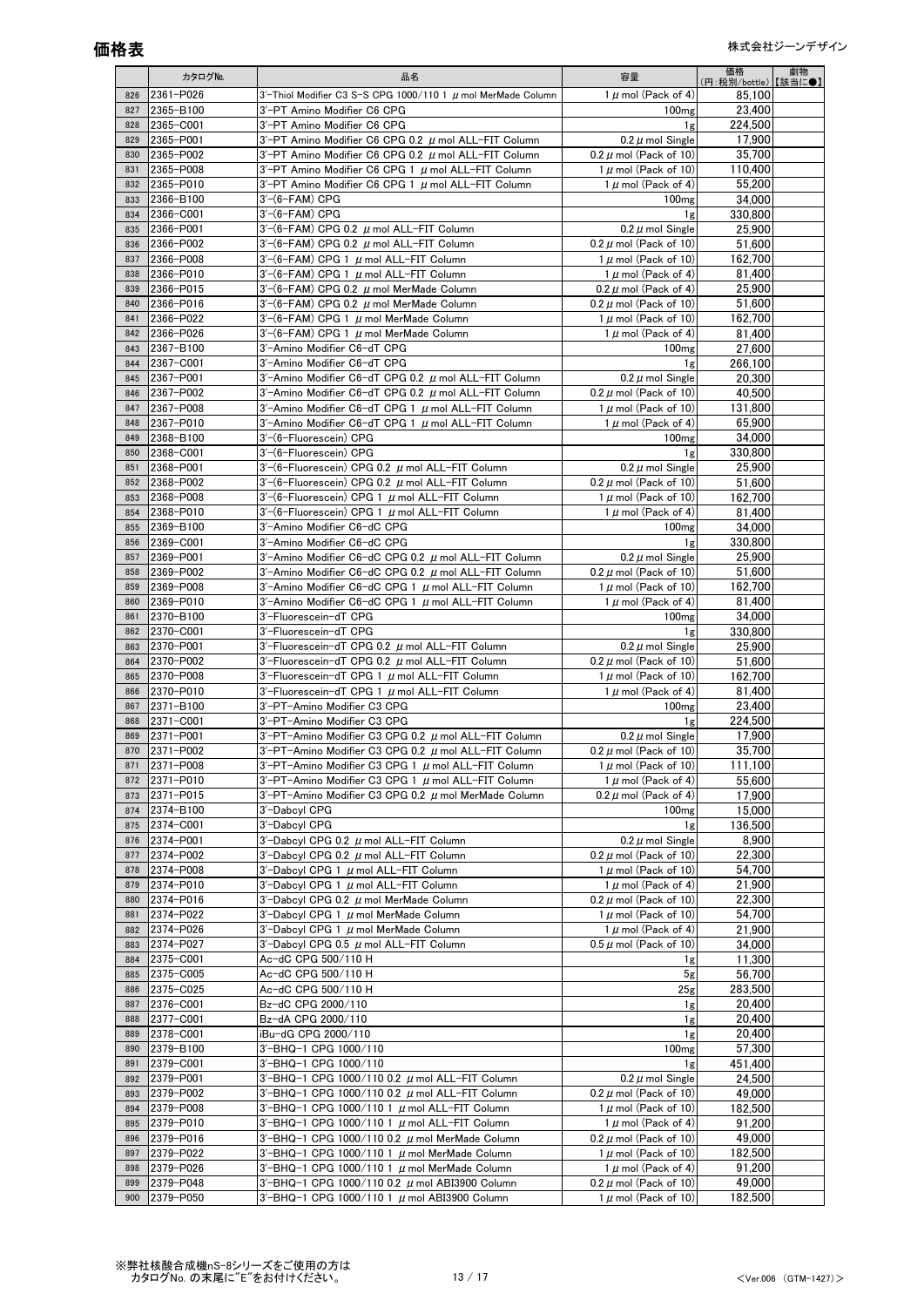|            | カタログNo.                | 品名                                                                                                               | 容量                                                       | 価格<br>(円:税別/bottle)【該当に●】 | 劇物 |
|------------|------------------------|------------------------------------------------------------------------------------------------------------------|----------------------------------------------------------|---------------------------|----|
| 901        | 2380-B100              | 3'-BHQ-2 CPG 1000/110                                                                                            | 100 <sub>mg</sub>                                        | 57.300                    |    |
| 902        | 2380-C001              | 3'-BHQ-2 CPG 1000/110                                                                                            | 1g                                                       | 451,400                   |    |
| 903        | 2380-P001              | $3'$ -BHQ-2 CPG 1000/110 0.2 $\mu$ mol ALL-FIT Column                                                            | $0.2 \mu$ mol Single                                     | 24,500                    |    |
| 904        | 2380-P002              | 3'-BHQ-2 CPG 1000/110 0.2 $\mu$ mol ALL-FIT Column                                                               | 0.2 $\mu$ mol (Pack of 10)                               | 49.000                    |    |
| 905        | 2380-P008              | 3'-BHQ-2 CPG 1000/110 1 $\mu$ mol ALL-FIT Column                                                                 | 1 $\mu$ mol (Pack of 10)                                 | 182,500                   |    |
| 906        | 2380-P010              | 3'-BHQ-2 CPG 1000/110 1 $\mu$ mol ALL-FIT Column                                                                 | 1 $\mu$ mol (Pack of 4)                                  | 91,200                    |    |
| 907        | 2380-P016              | 3'-BHQ-2 CPG 1000/110 0.2 $\mu$ mol MerMade Column                                                               | 0.2 $\mu$ mol (Pack of 10)                               | 49.000                    |    |
| 908        | 2380-P022<br>2380-P048 | 3'-BHQ-2 CPG 1000/110 1 $\mu$ mol MerMade Column                                                                 | 1 $\mu$ mol (Pack of 10)                                 | 182.500                   |    |
| 909<br>910 | 2380-P049              | 3'-BHQ-2 CPG 1000/110 0.2 $\mu$ mol ABI3900 Column<br>3'-BHQ-2 CPG 1000/110 1 $\mu$ mol ABI3900 Column           | 0.2 $\mu$ mol (Pack of 10)<br>1 $\mu$ mol (Pack of 4)    | 49.000<br>91,200          |    |
| 911        | 2380-P050              | 3'-BHQ-2 CPG 1000/110 1 $\mu$ mol ABI3900 Column                                                                 | $1 \mu$ mol (Pack of 10)                                 | 182,500                   |    |
| 912        | 2381-C001              | Bz-dA CPG 3000/110                                                                                               | 1g                                                       | 20,400                    |    |
| 913        | 2381-C005              | Bz-dA CPG 3000/110                                                                                               | 5g                                                       | 102.100                   |    |
| 914        | 2381-C025              | Bz-dA CPG 3000/110                                                                                               | 25 <sub>g</sub>                                          | 510,300                   |    |
| 915        | 2381-P002              | Bz-dA CPG 3000/110 0.2 $\mu$ mol ALL-FIT Column                                                                  | 0.2 $\mu$ mol (Pack of 10)                               | 22,700                    |    |
| 916        | 2381-P007              | Bz-dA CPG 3000/110 40 nmol ALL-FIT Column                                                                        | 40nmol (Pack of 10)                                      | 22,700                    |    |
| 917        | 2381-P016              | Bz-dA CPG 3000/110 0.2 $\mu$ mol MerMade Column                                                                  | $0.2 \mu$ mol (Pack of 10)                               | 22,700                    |    |
| 918        | 2382-C001              | Bz-dC CPG 3000/110                                                                                               | 1g                                                       | 20.400                    |    |
| 919        | 2382-C005              | Bz-dC CPG 3000/110                                                                                               | 5g                                                       | 102,100                   |    |
| 920        | 2382-C025<br>2382-P002 | Bz-dC CPG 3000/110                                                                                               | 25g<br>0.2 $\mu$ mol (Pack of 10)                        | 510,300<br>22,700         |    |
| 921<br>922 | 2382-P007              | Bz-dC CPG 3000/110 0.2 $\mu$ mol ALL-FIT Column<br>Bz-dC CPG 3000/110 40 nmol ALL-FIT Column                     | 40nmol (Pack of 10)                                      | 22,700                    |    |
| 923        | 2382-P016              | Bz-dC CPG 3000/110 0.2 $\mu$ mol MerMade Column                                                                  | $0.2 \mu$ mol (Pack of 10)                               | 22.700                    |    |
| 924        | 2383-C001              | Ac-dC CPG 3000/110                                                                                               | 1g                                                       | 20.400                    |    |
| 925        | 2383-C005              | Ac-dC CPG 3000/110                                                                                               | 5 <sub>g</sub>                                           | 102,100                   |    |
| 926        | 2383-C025              | Ac-dC CPG 3000/110                                                                                               | 25g                                                      | 510,300                   |    |
| 927        | 2383-P002              | Ac-dC CPG 3000/110 0.2 $\mu$ mol ALL-FIT Column                                                                  | 0.2 $\mu$ mol (Pack of 10)                               | 22,700                    |    |
| 928        | 2383-P007              | Ac-dC CPG 3000/110 40 nmol ALL-FIT Column                                                                        | 40nmol (Pack of 10)                                      | 22,700                    |    |
| 929        | 2383-P016              | Ac-dC CPG 3000/110 0.2 $\mu$ mol MerMade Column                                                                  | 0.2 $\mu$ mol (Pack of 10)                               | 22,700                    |    |
| 930        | 2384-C001              | iBu-dG CPG 3000/110                                                                                              | 1g                                                       | 20,400                    |    |
| 931        | 2384-C005              | iBu-dG CPG 3000/110                                                                                              | 5g                                                       | 102,100                   |    |
| 932<br>933 | 2384-C025<br>2384-P002 | iBu-dG CPG 3000/110                                                                                              | 25g<br>0.2 $\mu$ mol (Pack of 10)                        | 510,300<br>22.700         |    |
| 934        | 2384-P007              | iBu-dG CPG 3000/110 0.2 $\mu$ mol ALL-FIT Column<br>iBu-dG CPG 3000/110 40 nmol ALL-FIT Column                   | 40nmol (Pack of 10)                                      | 22,700                    |    |
| 935        | 2384-P016              | iBu-dG CPG 3000/110 0.2 $\mu$ mol MerMade Column                                                                 | 0.2 $\mu$ mol (Pack of 10)                               | 22,700                    |    |
| 936        | 2386-C001              | dT CPG 3000/110                                                                                                  | 1g                                                       | 20,400                    |    |
| 937        | 2386-C005              | dT CPG 3000/110                                                                                                  | 5 <sub>g</sub>                                           | 102,100                   |    |
| 938        | 2386-C025              | dT CPG 3000/110                                                                                                  | 25 <sub>g</sub>                                          | 510.300                   |    |
| 939        | 2386-P002              | dT CPG 3000/110 0.2 $\mu$ mol ALL-FIT Column                                                                     | 0.2 $\mu$ mol (Pack of 10)                               | 22,700                    |    |
| 940        | 2386-P007              | dT CPG 3000/110 40 nmol ALL-FIT Column                                                                           | 40nmol (Pack of 10)                                      | 22,700                    |    |
| 941        | 2386-P016              | dT CPG 3000/110 0.2 $\mu$ mol MerMade Column                                                                     | 0.2 $\mu$ mol (Pack of 10)                               | 22,700                    |    |
| 942        | 2393-B100              | 3'-Palmitate CPG 1000/110                                                                                        | 100 <sub>mg</sub>                                        | 19.900                    |    |
| 943        | 2393-C001              | 3'-Palmitate CPG 1000/110                                                                                        | 1g                                                       | 119,200                   |    |
| 944<br>945 | 2393-P001<br>2393-P002 | 3'-Palmitate CPG 1000/110 0.2 $\mu$ mol ALL-FIT Column<br>3'-Palmitate CPG 1000/110 0.2 $\mu$ mol ALL-FIT Column | 0.2 $\mu$ mol Single<br>0.2 $\mu$ mol (Pack of 10)       | 19,900<br>39,700          |    |
| 946        |                        | 3'-Palmitate CPG 1000/110 1 $\mu$ mol ALL-FIT Column                                                             |                                                          |                           |    |
| 947        | 2393-P008<br>2393-P010 | 3'-Palmitate CPG 1000/110 1 $\mu$ mol ALL-FIT Column                                                             | $1 \mu$ mol (Pack of $10$ )<br>1 $\mu$ mol (Pack of 4)   | 63,600<br>31,800          |    |
| 948        | 2393-P016              | 3'-Palmitate CPG 1000/110 0.2 $\mu$ mol MerMade Column                                                           | 0.2 $\mu$ mol (Pack of 10)                               | 39,700                    |    |
| 949        | 2394-B100              | Cholesterol CPG 1000/110                                                                                         | 100 <sub>mg</sub>                                        | 19,900                    |    |
| 950        | 2394-C001              | Cholesterol CPG 1000/110                                                                                         | 1g                                                       | 119,200                   |    |
| 951        | 2394-P001              | Cholesterol CPG 1000/110 0.2 $\mu$ mol ALL-FIT Column                                                            | 0.2 $\mu$ mol Single                                     | 19,900                    |    |
| 952        | 2394-P002              | Cholesterol CPG 1000/110 0.2 $\mu$ mol ALL-FIT Column                                                            | 0.2 $\mu$ mol (Pack of 10)                               | 39,700                    |    |
| 953        | 2394-P008              | Cholesterol CPG 1000/110 1 $\mu$ mol ALL-FIT Column                                                              | 1 $\mu$ mol (Pack of 10)                                 | 63,600                    |    |
| 954        | 2394-P010              | Cholesterol CPG 1000/110 1 $\,\mu$ mol ALL-FIT Column                                                            | 1 $\mu$ mol (Pack of 4)                                  | 31,800                    |    |
| 955<br>956 | 2394-P016<br>2394-P022 | Cholesterol CPG 1000/110 0.2 $\,\mu$ mol MerMade Column                                                          | 0.2 $\mu$ mol (Pack of 10)<br>1 $\mu$ mol (Pack of 10)   | 39,700<br>63,600          |    |
| 957        | 2394-P048              | Cholesterol CPG 1000/110 1 $\mu$ mol MerMade Column<br>Cholesterol CPG 1000/110 0.2 $\mu$ mol ABI3900 Column     | 0.2 $\mu$ mol (Pack of 10)                               | 39,700                    |    |
| 958        | 2394-P049              | Cholesterol CPG 1000/110 1 $\mu$ mol ABI3900 Column                                                              | 1 $\mu$ mol (Pack of 4)                                  | 31,800                    |    |
| 959        | 2394-P050              | Cholesterol CPG 1000/110 1 $\mu$ mol ABI3900 Column                                                              | $1 \mu$ mol (Pack of 10)                                 | 63,600                    |    |
| 960        | 2395-B100              | 3'-Spacer C3 CPG 3000A                                                                                           | 100 <sub>mg</sub>                                        | 13,600                    |    |
| 961        | 2395-C001              | 3'-Spacer C3 CPG 3000A                                                                                           | 1g                                                       | 73,700                    |    |
| 962        | 2395-P001              | 3'-Spacer C3 CPG 3000 $\AA$ 0.2 $\mu$ mol ALL-FIT Column                                                         | 0.2 $\mu$ mol Single                                     | 26,500                    |    |
| 963        | 2395-P002              | 3'-Spacer C3 CPG 3000 $\AA$ 0.2 $\mu$ mol ALL-FIT Column                                                         | $0.2 \mu$ mol (Pack of 10)                               | 52,900                    |    |
| 964        | 2395-P016              | 3'-Spacer C3 CPG 3000 $\AA$ 0.2 $\mu$ mol MerMade Column                                                         | 0.2 $\mu$ mol (Pack of 10)                               | 52,900                    |    |
| 965        | 2398-B100              | 3'-Phosphate CPG 3000/110                                                                                        | 100 <sub>mg</sub>                                        | 11,300                    |    |
| 966<br>967 | 2398-C001<br>2398-P002 | 3'-Phosphate CPG 3000/110                                                                                        | 1g                                                       | 71,800<br>45,400          |    |
| 968        | 2398-P016              | 3'-Phosphate CPG 3000/110 0.2 $\mu$ mol ALL-FIT Column<br>3'-Phosphate CPG 3000/110 0.2 $\mu$ mol MerMade Column | 0.2 $\mu$ mol (Pack of 10)<br>0.2 $\mu$ mol (Pack of 10) | 45,400                    |    |
| 969        | 2410-B250              | Universal-Q CPG 1000/110 S                                                                                       | 250 <sub>mg</sub>                                        | 17,000                    |    |
| 970        | 2410-C001              | Universal-Q CPG 1000/110 S                                                                                       | 1g                                                       | 57,800                    |    |
| 971        | 2411-B250              | Universal-Q CPG 1000/110 H                                                                                       | 250 <sub>mg</sub>                                        | 17,000                    |    |
| 972        | 2411-C001              | Universal-Q CPG 1000/110 H                                                                                       | 1g                                                       | 57,800                    |    |
| 973        | 2412-B100              | Cyanine 3 CPG 1000/110                                                                                           | 100 <sub>mg</sub>                                        | 29,500                    |    |
| 974        | 2412-C001              | Cyanine 3 CPG 1000/110                                                                                           | 1g                                                       | 234,300                   |    |
| 975        | 2412-P001              | Cyanine 3 CPG 1000/110 0.2 $\mu$ mol ALL-FIT Column                                                              | 0.2 $\mu$ mol Single                                     | 25,900                    |    |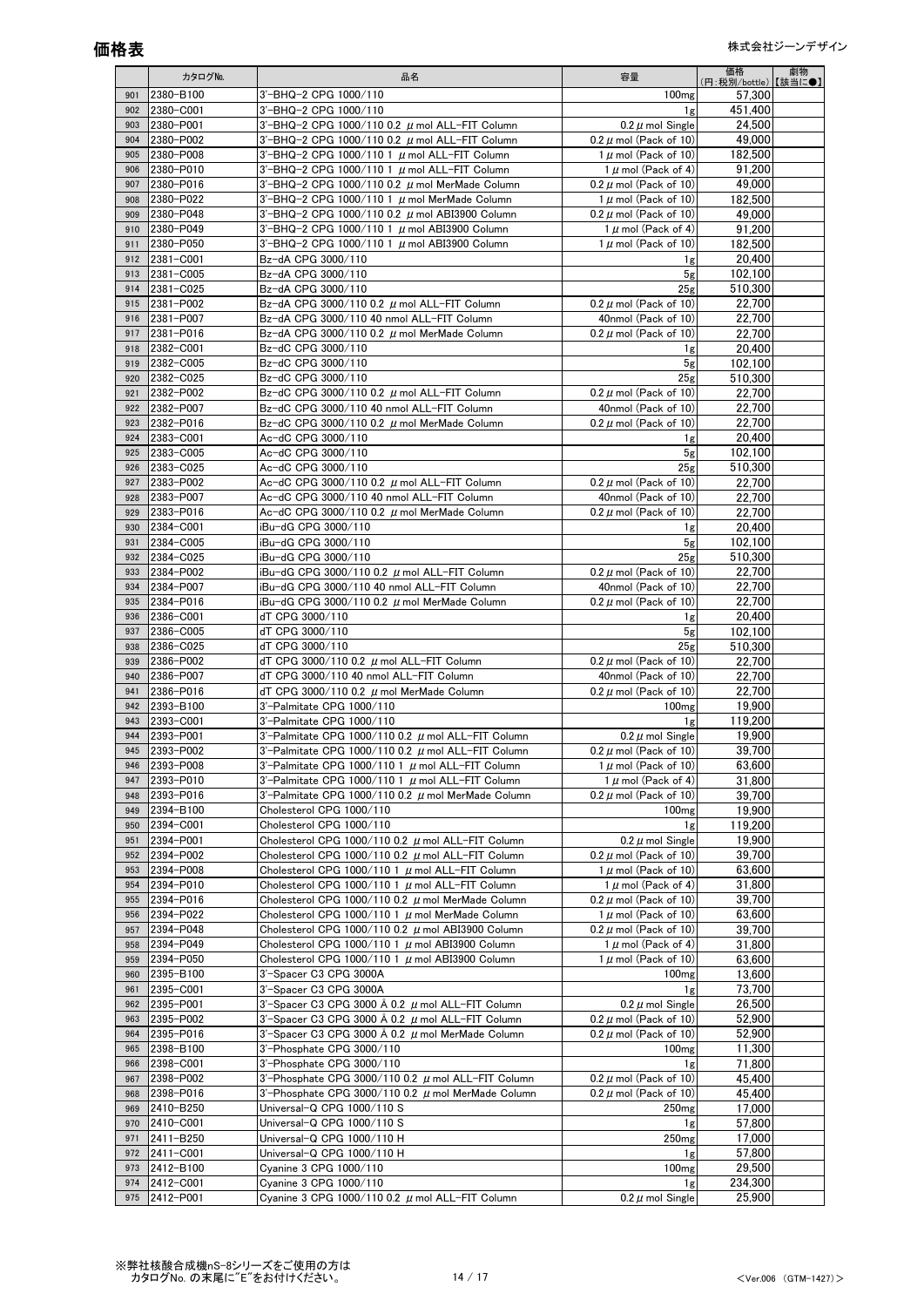|              | カタログNo.                | 品名                                                                             | 容量                                     | 価格<br>(円:税別/bottle)】【該当に●】 | 劇物        |
|--------------|------------------------|--------------------------------------------------------------------------------|----------------------------------------|----------------------------|-----------|
| 976          | 2412-P002              | Cyanine 3 CPG 1000/110 0.2 $\mu$ mol ALL-FIT Column                            | 0.2 $\mu$ mol (Pack of 10)             | 63,600                     |           |
| 977          | 2412-P008              | Cyanine 3 CPG 1000/110 1 $\mu$ mol ALL-FIT Column                              | 1 $\mu$ mol (Pack of 10)               | 101,300                    |           |
| 978          | 2412-P010              | Cyanine 3 CPG 1000/110 1 $\mu$ mol ALL-FIT Column                              | 1 $\mu$ mol (Pack of 4)                | 41,800                     |           |
| 979          | 2412-P026              | Cyanine 3 CPG 1000/110 1 $\mu$ mol MerMade Column                              | 1 $\mu$ mol (Pack of 4)                | 41,800                     |           |
| 980          | 2413-B100              | Cyanine 5 CPG 1000/110                                                         | 100 <sub>mg</sub>                      | 29,500                     |           |
| 981          | 2413-C001              | Cvanine 5 CPG 1000/110                                                         | 1g                                     | 234,300                    |           |
| 982          | 2413-P001              | Cyanine 5 CPG 1000/110 0.2 $\mu$ mol ALL-FIT Column                            | 0.2 $\mu$ mol Single                   | 25,900                     |           |
| 983          | 2413-P002              | Cyanine 5 CPG 1000/110 0.2 $\mu$ mol ALL-FIT Column                            | 0.2 $\mu$ mol (Pack of 10)             | 63,600                     |           |
| 984          | 2413-P008              | Cyanine 5 CPG 1000/110 1 $\mu$ mol ALL-FIT Column                              | 1 $\mu$ mol (Pack of 10)               | 101,300                    |           |
| 985          | 2413-P010              | Cyanine 5 CPG 1000/110 1 $\mu$ mol ALL-FIT Column                              | 1 $\mu$ mol (Pack of 4)                | 41.800                     |           |
| 986          | 2423-B100              | CAL Fluor Orange 560 CPG 500                                                   | 100 <sub>mg</sub>                      | 56,800                     |           |
| 987<br>988   | 2423-C001<br>2424-B100 | CAL Fluor Orange 560 CPG 500<br>CAL Fluor Red 610 CPG 500                      | 1g<br>100 <sub>mg</sub>                | 447,000<br>56.800          |           |
| 989          | 2424-C001              | CAL Fluor Red 610 CPG 500                                                      | 1g                                     | 447,000                    |           |
| 990          | 2426-B100              | 3'-Dabsyl CPG                                                                  | 100 <sub>mg</sub>                      | 26,700                     |           |
| 991          | 2426-C001              | 3'-Dabsyl CPG                                                                  | 1g                                     | 256,200                    |           |
| 992          | 2426-P001              | 3'-Dabsyl CPG 0.2umol ALL-FIT Column                                           | 0.2 $\mu$ mol Single                   | 14,000                     |           |
| 993          | 2426-P002              | 3'-Dabsyl CPG 0.2µmol ALL-FIT Column                                           | 0.2 $\mu$ mol (Pack of 10)             | 33.800                     |           |
| 994          | 2426-P008              | 3'-Dabsyl CPG 1µmol ALL-FIT Column                                             | 1 $\mu$ mol (Pack of 10)               | 85,400                     |           |
| 995          | 2426-P010              | 3'-Dabsyl CPG 1 µ mol ALL-FIT Column                                           | 1 $\mu$ mol (Pack of 4)                | 35.700                     |           |
| 996          | 2427-B100              | 3'-BBQ-650® CPG II 1000 Å                                                      | 100 <sub>mg</sub>                      | 39,100                     |           |
| 997          | 2427-C001              | 3'-BBQ-650® CPG II 1000 Å                                                      | 1g                                     | 303,800                    |           |
| 998          | 2427-P001              | 3'-BBQ-650 CPG II 0.2umol ALL-FIT Column                                       | 0.2 $\mu$ mol Single                   | 24.800                     |           |
| 999          | 2427-P002              | 3'-BBQ-650 CPG II 0.2umol ALL-FIT Column                                       | $0.2 \mu$ mol (Pack of 10)             | 49,600                     |           |
| 1000         | 2427-P008              | 3'-BBQ-650 CPG II 1umol ALL-FIT Column                                         | 1 $\mu$ mol (Pack of 10)               | 121,800                    |           |
| 1001         | 2427-P010              | 3'-BBQ-650 CPG II 1 $\mu$ mol ALL-FIT Column                                   | 1 $\mu$ mol (Pack of 4)                | 60,900                     |           |
| 1002         | 2434-B100              | 3'-TAMRA CPG 1000/110 S                                                        | 100 <sub>mg</sub>                      | 20,700                     |           |
| 1003         | 2434-C001              | 3'-TAMRA CPG 1000/110 S                                                        | 1g                                     | 188,700                    |           |
| 1004         | 2435-B100              | 3'-TAMRA CPG 1000/110 L                                                        | 100 <sub>mg</sub>                      | 18,300                     |           |
| 1005         | 2435-C001              | 3'-TAMRA CPG 1000/110 L                                                        | 1g                                     | 170.100                    |           |
| 1006<br>1007 | 2476-B250<br>2476-C001 | Bz-A RNA CPG 3000/110<br>Bz-A RNA CPG 3000/110                                 | 250 <sub>mg</sub><br>1g                | 11,000<br>35,900           |           |
| 1008         | 2476-P002              | Bz-A RNA CPG 3000/110 0.2 $\mu$ mol ALL-FIT Column                             | $0.2 \mu$ mol (Pack of 10)             | 28,400                     |           |
| 1009         | 2477-B250              | Ac-C RNA CPG 3000/110                                                          | 250 <sub>mg</sub>                      | 11,000                     |           |
| 1010         | 2477-C001              | Ac-C RNA CPG 3000/110                                                          | 1g                                     | 35,900                     |           |
| 1011         | 2477-P002              | Ac-C RNA CPG 3000/110 0.2 $\mu$ mol ALL-FIT Column                             | 0.2 $\mu$ mol (Pack of 10)             | 28,400                     |           |
| 1012         | 2478-B250              | dmf-G RNA CPG 3000/110                                                         | 250 <sub>mg</sub>                      | 11,000                     |           |
| 1013         | 2478-C001              | dmf-G RNA CPG 3000/110                                                         | 1g                                     | 35,900                     |           |
| 1014         | 2478-P002              | dmf-G RNA CPG 3000/110 0.2 $\mu$ mol ALL-FIT Column                            | 0.2 $\mu$ mol (Pack of 10)             | 28,400                     |           |
| 1015         | 2479-B250              | U RNA CPG 3000/110                                                             | 250 <sub>mg</sub>                      | 11,000                     |           |
| 1016         | 2479-C001              | U RNA CPG 3000/110                                                             | 1g                                     | 35,900                     |           |
| 1017         | 2479-P002              | U RNA CPG 3000/110 0.2 $\mu$ mol ALL-FIT Column                                | 0.2 $\mu$ mol (Pack of 10)             | 28,400                     |           |
| 1018         | 2516-B500              | dT Et-Phosphoramidite                                                          | 500 <sub>mg</sub>                      | 18,900                     |           |
| 1019         | 2516-C001              | dT Et-Phosphoramidite                                                          | 1g                                     | 33,600                     |           |
| 1020         | 2517-B500              | dG(iBu) Et-Phosphoramidite                                                     | 500 <sub>mg</sub>                      | 18,900                     |           |
| 1021         | 2517-C001              | dG(iBu) Et-Phosphoramidite                                                     | 1g                                     | 33.600                     |           |
| 1022         | 2518-B500              | dA(Bz) Et-Phosphoramidite                                                      | 500 <sub>mg</sub>                      | 18.900                     |           |
| 1023         | 2518-C001              | dA(Bz) Et-Phosphoramidite                                                      | 1g                                     | 33,600                     |           |
| 1024<br>1025 | 2519-B500<br>2519-C001 | dC(Bz) Et-Phosphoramidite<br>dC(Bz) Et-Phosphoramidite                         | 500 <sub>mg</sub>                      | 18.900                     |           |
| 1026         | 2520-B250              | Cyanine 3 CE-Phosphoramidite                                                   | 1g<br>250 <sub>mg</sub>                | 33,600<br>162,000          |           |
| 1027         | 2520-F050              | Cyanine 3 CE-Phosphoramidite                                                   | $50 \mu$ mol                           | 38,600                     |           |
| 1028         | 2520-F100              | Cyanine 3 CE-Phosphoramidite                                                   | 100 $\mu$ mol                          | 69,400                     |           |
| 1029         | 2521-B250              | Cyanine 5 CE-Phosphoramidite                                                   | 250 <sub>mg</sub>                      | 162,000                    |           |
| 1030         | 2521-F050              | Cyanine 5 CE-Phosphoramidite                                                   | $50 \mu$ mol                           | 38,600                     |           |
| 1031         | 2521-F100              | Cyanine 5 CE-Phosphoramidite                                                   | 100 $\mu$ mol                          | 69,400                     |           |
| 1032         | 2522-C001              | 2'-OMe-G(iBu) CE-Phosphoramidite                                               | 1g                                     | 14,000                     |           |
| 1033         | 2529-B250              | Me-dC(Ac) CE-Phosphoramidite                                                   | 250 <sub>mg</sub>                      | 18,900                     |           |
| 1034         | 2529-F100              | Me-dC(Ac) CE-Phosphoramidite                                                   | 100 $\mu$ mol                          | 11,700                     |           |
| 1035         | 2531-B250              | 5'-Carboxy-C10 CE-Phosphoramidite                                              | 250 <sub>mg</sub>                      | 49,700                     |           |
| 1036         | 2531-B250M             | 5'-Carboxy-C10 CE-Phosphoramidite                                              | 250 <sub>mg</sub> M                    | 49,700                     |           |
| 1037         | 2531-F150              | 5'-Carboxy-C10 CE-Phosphoramidite                                              | 150 $\mu$ mol                          | 24,700                     |           |
| 1038         | 2532-B250              | 5'-TFA-Amino Modifier C12 CE-Phosphoramidite                                   | 250 <sub>mg</sub>                      | 68,200                     |           |
| 1039         | 2532-F100              | 5'-TFA-Amino Modifier C12 CE-Phosphoramidite                                   | 100 $\mu$ mol                          | 21,500                     |           |
| 1040         | 2534-B250              | 5'-TFA-Amino Modifier C5 CE-Phosphoramidite                                    | 250 <sub>mg</sub>                      | 25,300                     |           |
| 1041         | 2534-F100              | 5'-TFA-Amino Modifier C5 CE-Phosphoramidite                                    | 100 $\mu$ mol                          | 9,800                      |           |
| 1042         | 2535-B100              | Fmoc-Amino C7 multiaddition CE-Phosphoramidite                                 | 100 <sub>mg</sub>                      | 29,200                     |           |
| 1043<br>1044 | 2535-B250              | Fmoc-Amino C7 multiaddition CE-Phosphoramidite<br>CAL Fluor Orange 560 Amidite | 250 <sub>mg</sub><br>250 <sub>mg</sub> | 64,300                     |           |
| 1045         | 2538-B250<br>2538-F050 | CAL Fluor Orange 560 Amidite                                                   | $50 \mu$ mol                           | 186,200<br>41,000          |           |
| 1046         | 2538-F100              | CAL Fluor Orange 560 Amidite                                                   | 100 $\mu$ mol                          | 73,500                     |           |
| 1047         | 2539-B250              | CAL Fluor Red 590 Amidite                                                      | 250 <sub>mg</sub>                      | 241,600                    |           |
| 1048         | 2539-F050              | CAL Fluor Red 590 Amidite                                                      | $50 \mu$ mol                           | 69,700                     | $\bullet$ |
| 1049         | 2539-F100              | CAL Fluor Red 590 Amidite                                                      | 100 $\mu$ mol                          | 107,400                    |           |
| 1050         | 2540-B250              | CAL Fluor Red 610 Amidite                                                      | 250 <sub>mg</sub>                      | 186,200                    |           |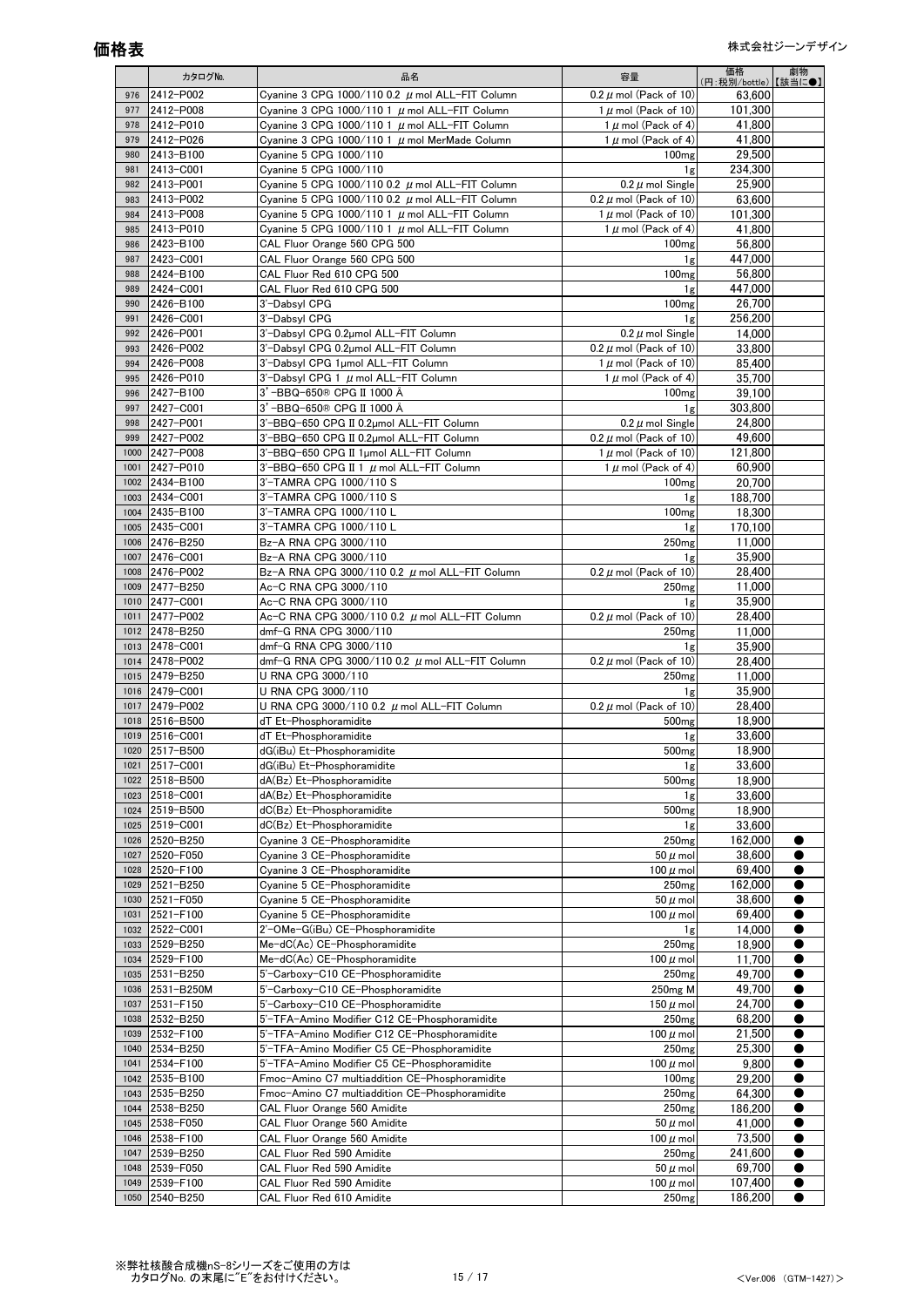|      | カタログNo.   | 品名                                           | 容量                | 価格<br>(円:税別/bottle) | 劇物<br>【該当に●】 |
|------|-----------|----------------------------------------------|-------------------|---------------------|--------------|
| 1051 | 2540-F050 | CAL Fluor Red 610 Amidite                    | $50 \mu$ mol      | 41,000              |              |
| 1052 | 2540-F100 | CAL Fluor Red 610 Amidite                    | $100 \mu$ mol     | 73.500              |              |
| 1053 | 2541-B250 | 5-Hydroxy-dU CE-Phosphoramidite              | 250 <sub>mg</sub> | 218,300             |              |
| 1054 | 2541-F100 | 5-Hydroxy-dU CE-Phosphoramidite              | $100 \mu$ mol     | 77.400              | ●            |
| 1055 | 2542-B250 | 5-Hydroxymethyl-dU CE-Phosphoramidite        | 250 <sub>mg</sub> | 208.400             |              |
| 1056 | 2542-F100 | 5-Hydroxymethyl-dU CE-Phosphoramidite        | 100 $\mu$ mol     | 69.500              | $\bullet$    |
| 1057 | 2543-B250 | 5-Hydroxy-dC CE-Phosphoramidite              | 250 <sub>mg</sub> | 238,100             | 0            |
| 1058 | 2543-C001 | 5-Hydroxy-dC CE-Phosphoramidite              | 1g                | 899,000             | $\bullet$    |
| 1059 | 2543-F100 | 5-Hydroxy-dC CE-Phosphoramidite              | 100 $\mu$ mol     | 87,300              | $\bullet$    |
| 1060 | 2544-B250 | 5-Hydroxymethyl-dC-CE Phosphoramidite (hmdC) | 250 <sub>mg</sub> | 516.000             | $\bullet$    |
| 1061 | 2544-F100 | 5-Hydroxymethyl-dC-CE Phosphoramidite (hmdC) | 100 $\mu$ mol     | 200,500             |              |
| 1062 | 2545-B250 | 5-Carboxy-dC CE-Phosphoramidite              | 250 <sub>mg</sub> | 369.100             | $\bullet$    |
| 1063 | 2545-F100 | 5-Carboxy-dC CE-Phosphoramidite              | 100 $\mu$ mol     | 138,900             |              |
| 1064 | 2546-B250 | 5-Formyl-dC CE-Phosphoramidite               | 250 <sub>mg</sub> | 992.300             |              |
| 1065 | 2546-F100 | 5-Formyl-dC CE-Phosphoramidite               | 100 $\mu$ mol     | 369.100             |              |
| 1066 | 2547-B250 | 5-Hydroxymethyl-dC (II) CE-Phosphoramidite   | 250 <sub>mg</sub> | 647,000             | $\bullet$    |
| 1067 | 2547-F100 | 5-Hydroxymethyl-dC (II) CE-Phosphoramidite   | 100 $\mu$ mol     | 206.400             | ●            |
| 1068 | 2548-B250 | 5-Formyl-dC (III) CE-Phosphoramidite         | 250 <sub>mg</sub> | 555.700             | ●            |
| 1069 | 2548-F100 | 5-Formyl-dC (III) CE-Phosphoramidite         | 100 $\mu$ mol     | 216.400             | ●            |
| 1070 | 2549-B250 | DNP-TEG CE-Phosphoramidite                   | 250 <sub>mg</sub> | 178,700             | ●            |
| 1071 | 2549-F050 | DNP-TEG CE-Phosphoramidite                   | $50 \mu$ mol      | 39,700              | ●            |
| 1072 | 2549-F100 | DNP-TEG CE-Phosphoramidite                   | $100 \mu$ mol     | 75.500              | ●            |
| 1073 | 2550-B250 | BBQ-650® (DMT) CE-Phosphoramidite            | 250 <sub>mg</sub> | 201.100             | ●            |
| 1074 | 2550-F050 | BBQ-650® (DMT) CE-Phosphoramidite            | $50 \mu$ mol      | 57.800              | ●            |
| 1075 | 2550-F100 | BBQ-650® (DMT) CE-Phosphoramidite            | 100 $\mu$ mol     | 112.900             | ●            |
| 1076 | 2552-B250 | Spacer C2 CE-Phosphoramidite                 | 250 <sub>mg</sub> | 30.200              | ●            |
| 1077 | 2552-F100 | Spacer C2 CE-Phosphoramidite                 | 100 $\mu$ mol     | 15,100              |              |
| 1078 | 5001-B500 | PNA-A(Bhoc)-OH, FMOC                         | 500 <sub>mg</sub> | 34.000              |              |
| 1079 | 5001-C001 | PNA-A(Bhoc)-OH, FMOC                         | 1g                | 56.700              |              |
| 1080 | 5001-F700 | PNA-A(Bhoc)-OH, FMOC                         | $700 \mu$ mol     | 34.000              |              |
| 1081 | 5002-B500 | PNA-C(Bhoc)-OH. FMOC                         | 500 <sub>mg</sub> | 34.000              |              |
| 1082 | 5002-C001 | PNA-C(Bhoc)-OH, FMOC                         | 1 <sub>g</sub>    | 56.700              |              |
| 1083 | 5002-F700 | PNA-C(Bhoc)-OH, FMOC                         | $700 \mu$ mol     | 34.000              |              |
| 1084 | 5003-B500 | PNA-G(Bhoc)-OH, FMOC                         | 500 <sub>mg</sub> | 37,800              |              |
| 1085 | 5003-C001 | PNA-G(Bhoc)-OH, FMOC                         | 1g                | 64.300              |              |
| 1086 | 5003-F700 | PNA-G(Bhoc)-OH, FMOC                         | $700 \mu$ mol     | 37,800              |              |
| 1087 | 5004-B500 | PNA-T-OH, FMOC                               | 500 <sub>mg</sub> | 30.200              |              |
| 1088 | 5004-C001 | PNA-T-OH, FMOC                               | 1g                | 51,000              |              |
| 1089 | 5004-F700 | PNA-T-OH, FMOC                               | $700 \mu$ mol     | 28.400              |              |
| 1090 | 5005-F500 | AEEA-OH FMOC Spacer                          | $500 \mu$ mol     | 17,600              |              |
| 1091 | 2061-B500 | LNA-A(Bz)-CE Phosphoramidite                 | 500 <sub>mg</sub> | 18.100              |              |
| 1092 | 2061-C001 | LNA-A(Bz)-CE Phosphoramidite                 | 1g                | 32.500              |              |
| 1093 | 2062-B500 | LNA-5-Me-C(Bz)-CE Phosphoramidite            | 500 <sub>mg</sub> | 18.100              |              |
| 1094 | 2062-C001 | LNA-5-Me-C(Bz)-CE Phosphoramidite            | 1g                | 32.500              |              |
| 1095 | 2063-B500 | LNA-G(dmf)-CE Phosphoramidite                | 500 <sub>mg</sub> | 18.100              |              |
| 1096 | 2063-C001 | LNA-G(dmf)-CE Phosphoramidite                | 1g                | 32,500              |              |
| 1097 | 2065-B500 | LNA-T-CE Phosphoramidite                     | 500 <sub>mg</sub> | 18,100              |              |
| 1098 | 2065-C001 | LNA-T-CE Phosphoramidite                     | 1g                | 32.500              |              |